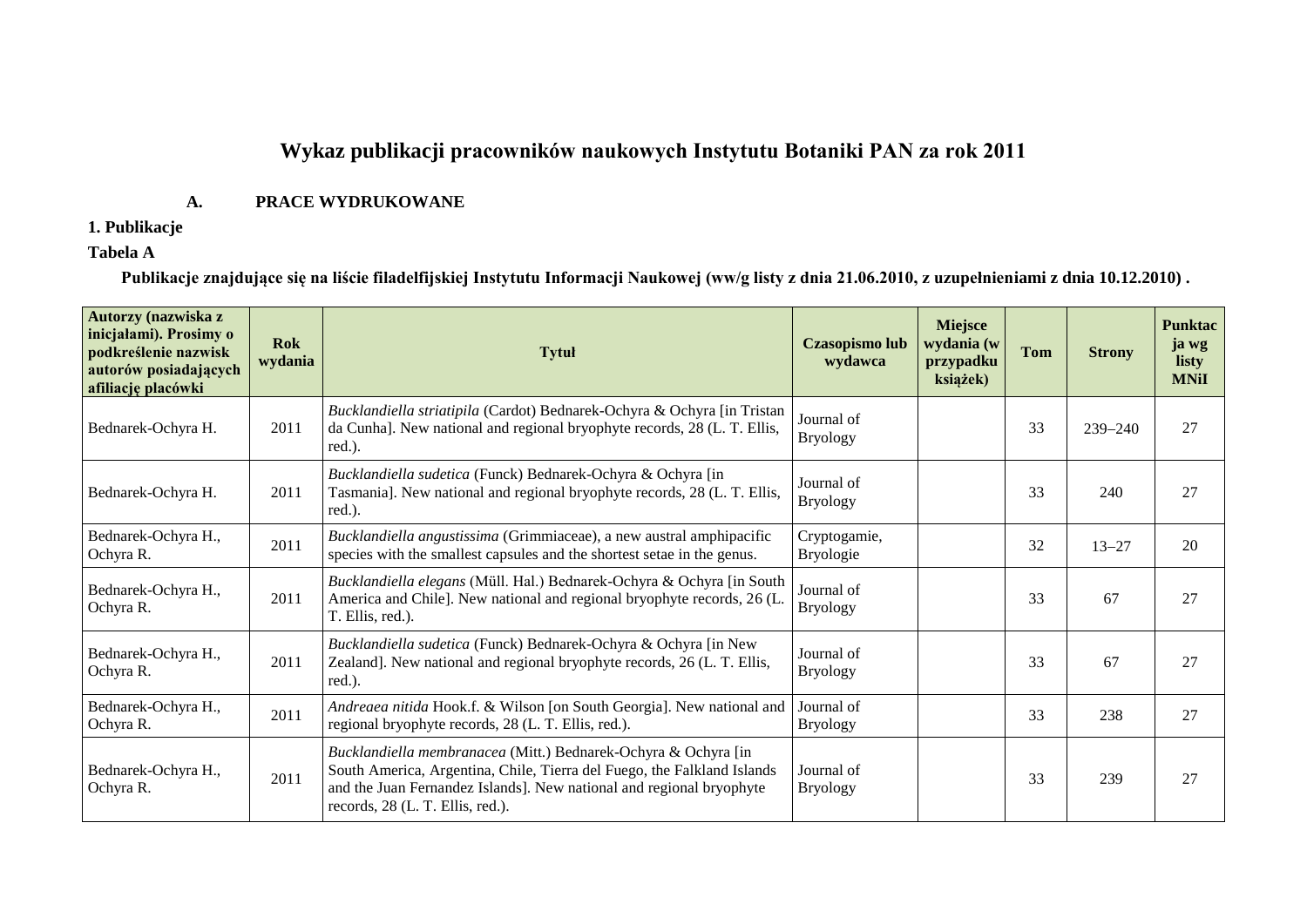| Bednarek-Ochyra H.,<br>Erzberger P., Ochyra R.                | 2011                                  | Bucklandiella microcarpa (Hedw.) Bednarek-Ochyra & Ochyra [in<br>Hungary]. New national and regional bryophyte records, 29 (L. T. Ellis,<br>red.).                        | Journal of<br><b>Bryology</b>                             | 33  | $317 - 318$ | 27 |
|---------------------------------------------------------------|---------------------------------------|---------------------------------------------------------------------------------------------------------------------------------------------------------------------------|-----------------------------------------------------------|-----|-------------|----|
| Bednarek-Ochyra H.,<br>Ochyra R., Smith V. R.                 | 2011                                  | Bucklandiella lamprocarpa (Müll.Hal.) Bednarek-Ochyra & Ochyra [in<br>the Prince Edward Islands]. New national and regional bryophyte<br>records, 28 (L. T. Ellis, red.). | Journal of<br><b>Bryology</b>                             | 33  | 238-239     | 27 |
| Blom H. H., Shevock J.<br>R., Long D. G., Ochyra<br><u>R.</u> | 2011                                  | Two new rheophytic species of Schistidium from China.                                                                                                                     | Journal of<br><b>Bryology</b>                             | 33  | $179 - 188$ | 27 |
| Budzyńska A., Wojtal<br>A. Z.                                 | 2011                                  | The centric diatom Puncticulata balatonis (Pantocsek) Wojtal et<br>Budzyńska, comb. nov., in the plankton of eutrophic-hypertrophic<br>Rusałka Lake (Western Poland).     | Nova Hedwigia                                             | 93  | 509-524     | 20 |
| Flakus A., Kukwa M.                                           | 2011                                  | Lepraria maderensis Kukwa & Flakus, a new lichen species containing<br>gyrophoric and lecanoric acids.                                                                    | Nova Hedwigia                                             | 92  | $95 - 99$   | 20 |
| Flakus A., Elix J. A.,<br>Rodriguez P., Kukwa M.              | 2011                                  | New species and records of Lepraria (Stereocaulaceae, lichenized<br>Ascomycota) from South America. 2.                                                                    | Lichenologist                                             | 43  | $57 - 66$   | 27 |
| Hindák F., Wołowski K.,<br>Hindáková A.                       | 2011                                  | The epilithon of the cooling tower of the power plant et Bełchatów,<br>Poland.                                                                                            | Oceanological<br>and<br>Hydrobiological<br><b>Studies</b> | 40  | $38 - 43$   | 9  |
| Horak E., Ronikier A.                                         | 2011                                  | Simocybe montana (Crepidotaceae, Agaricales), a new species from the<br>alpine belt in the Swiss Alps and the Romanian Carpathians.                                       | Mycological<br>Progress                                   | 10  | 439-443     | 20 |
| Kapusta P., Szarek-<br>Łukaszewska G.,<br>Stefanowicz A. M.   | 2011                                  | Direct and indirect effects of metal contamination on soil biota in a Zn-<br>Pb post-mining and smelting area (S Poland).                                                 | Environmental<br>Pollution                                | 159 | 1516-1522   | 32 |
| Niklasson M.,<br>Drobyshev I., Zielonka<br>$\underline{T}$ .  | 2010 (nie<br>ujęte w<br>spr.<br>2010) | A 400-year history of fires on lake islands in south-east Sweden.                                                                                                         | International<br>Journal of<br>Wildland Fire              | 19  | 1050-1058   | 32 |
| Nowak T., Urbisz A.,<br>Kapusta P., Tokarska-<br>Guzik B.     | 2011                                  | Distribution patterns and habitat preferences of mountain species in the<br>Silesian Uplands (Southern Poland).                                                           | Polish Journal of<br>Ecology                              | 59  | 219-234     | 13 |
| Ochyra R.                                                     | 2011                                  | Plagiothecium membranosulum Müll.Hal. [on Réunion]. New national<br>and regional bryophyte records, 26 (L. T. Ellis, red.).                                               | Journal of<br><b>Bryology</b>                             | 33  | 69          | 27 |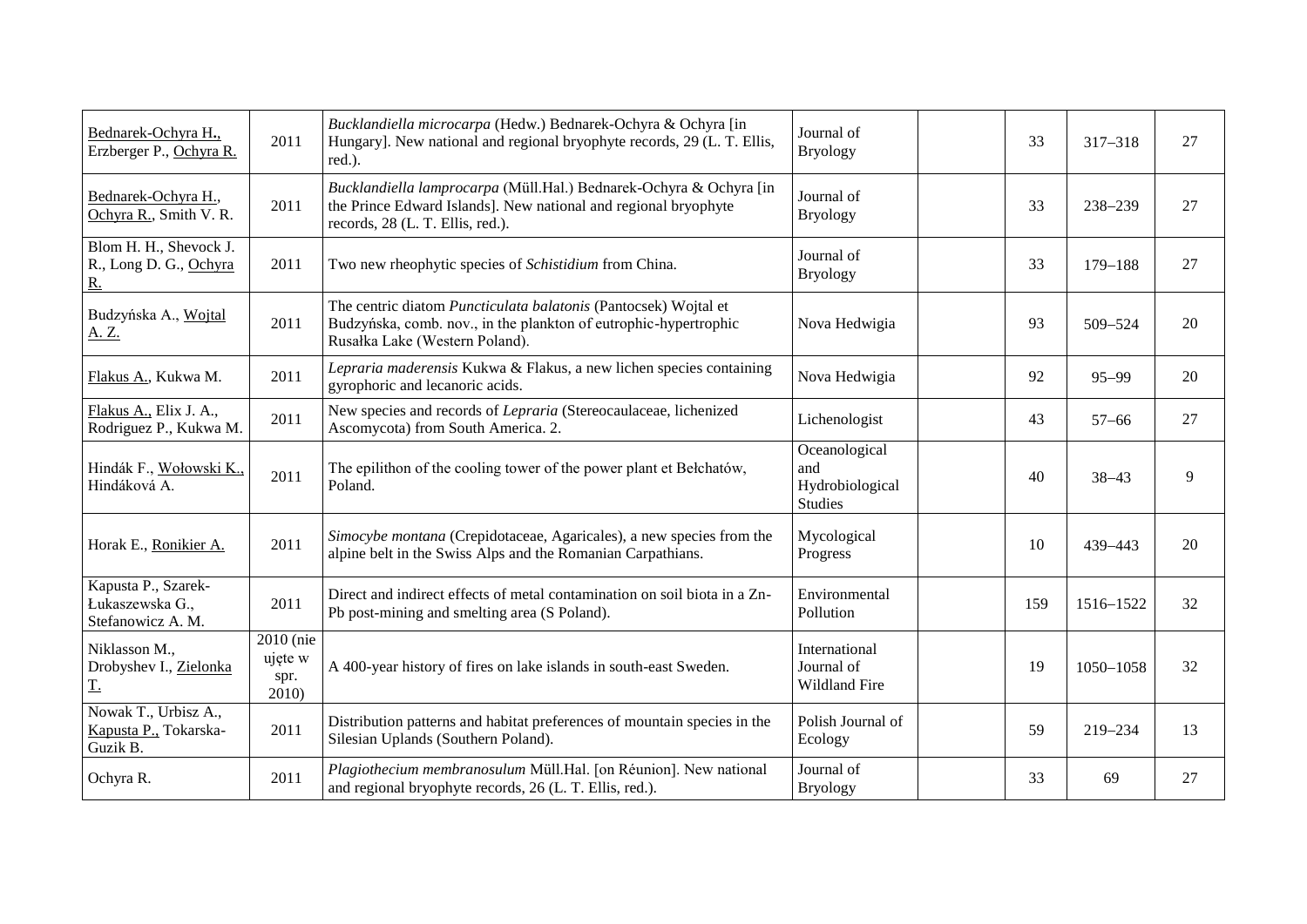| Ochyra R.                                          | 2011 | Andreaea gainii Cardot [in South America, Tierra del Fuego, Argentina]<br>New national and regional bryophyte records, 28 (L. T. Ellis, red.).                                       | Journal of<br><b>Bryology</b> | 33 | 238         | 27 |
|----------------------------------------------------|------|--------------------------------------------------------------------------------------------------------------------------------------------------------------------------------------|-------------------------------|----|-------------|----|
| Ochyra R.                                          | 2011 | Plagiothecium nitidifolium (Mitt.) A.Jaeger [on Réunion]. New national<br>and regional bryophyte records, 26 (L. T. Ellis, red.).                                                    | Journal of<br><b>Bryology</b> | 33 | 69          | 27 |
| Ochyra R., Bednarek-<br>Ochyra H.                  | 2011 | Schistidium deguchianum (Grimmiaceae), a new Andean species from<br>Peru.                                                                                                            | Journal of<br><b>Bryology</b> | 33 | 189-194     | 27 |
| Ochyra R., Bednarek-<br>Ochyra H.                  | 2011 | Lectotypification of Hypnum boreale (Bryopsida), an early name for a<br>bryalean species and its taxonomic status.                                                                   | Nova Hedwigia                 | 93 | 525-536     | 20 |
| Ochyra R., Smith V. R.                             | 2011 | Hymenoloma dryptodontoides (Müll.Hal.) Ochyra [in the Prince Edward<br>Islands]. New national and regional bryophyte records, 28 (L. T. Ellis,<br>red.).                             | Journal of<br><b>Bryology</b> | 33 | $241 - 242$ | 27 |
| Ochyra R., Suarez G. M.                            | 2011 | New synonyms of <i>Pohlia wahlenbergii</i> (Bryaceae) in the austral regions.                                                                                                        | Journal of<br><b>Bryology</b> | 33 | 248-250     | 27 |
| Ochyra R., Bednarek-<br>Ochyra H., Lebouvier<br>M. | 2011 | Eustichia longirostris (Brid.) Brid. [in Îles Kerguelen]. New national and<br>regional bryophyte records, 28 (L. T. Ellis, red.).                                                    | Journal of<br><b>Bryology</b> | 33 | $239 - 240$ | 27 |
| Ochyra R., Bednarek-<br>Ochyra H., Smith V. R.     | 2011 | Willia calobolax (Müll.Hal.) Lightowlers [on Heard Island]. New<br>national and regional bryophyte records, 26 (L. T. Ellis, red.).                                                  | Journal of<br><b>Bryology</b> | 33 | 72          | 27 |
| Ochyra R., Bednarek-<br>Ochyra H., Smith V. R.     | 2011 | Philonotis polymorpha (Müll.Hal.) Broth. [on Heard Island]. New<br>national and regional bryophyte records, 28 (L. T. Ellis, red.).                                                  | Journal of<br><b>Bryology</b> | 33 | 243         | 27 |
| Ochyra R., Bednarek-<br>Ochyra H., Smith V. R.     | 2011 | Andreaea flabellata Müll.Hal. [in the Prince Edward Islands and on<br>Heard Island]. New national and regional bryophyte records, 28 (L. T.<br>Ellis, red.).                         | Journal of<br><b>Bryology</b> | 33 | $237 - 238$ | 27 |
| Ochyra R., Bednarek-<br>Ochyra H., Smith V. R.     | 2011 | Valdonia microcarpa (Mitt.) Ochyra [on Heard Island]. New national and<br>regional bryophyte records, 26 (L. T. Ellis, red.).                                                        | Journal of<br><b>Bryology</b> | 33 | $70 - 71$   | 27 |
| Ochyra R., Bednarek-<br>Ochyra H., Smith V. R.     | 2011 | Bryoerythrophyllum campylocarpum (Müll.Hal.) H.A.Crum [in the<br>Prince Edward Islands and on Heard Island]. New national and regional<br>bryophyte records, 28 (L. T. Ellis, red.). | Journal of<br><b>Bryology</b> | 33 | 238         | 27 |
| Ochyra R., Żarnowiec J.,<br>Seppelt R. D.          | 2011 | Warnstorfia fluitans (Hedw.) Loeske [on Macquarie Island]. New<br>national and regional bryophyte records, 26 (L. T. Ellis, red.).                                                   | Journal of<br><b>Bryology</b> | 33 | 72          | 27 |
| Ochyra R., Żarnowiec J.,<br>Seppelt R. D.          | 2011 | Warnstorfia exannulata (Schimp.) Loeske [on Macquarie Island]. New<br>national and regional bryophyte records, 26 (L. T. Ellis, red.).                                               | Journal of<br><b>Bryology</b> | 33 | 72          | 27 |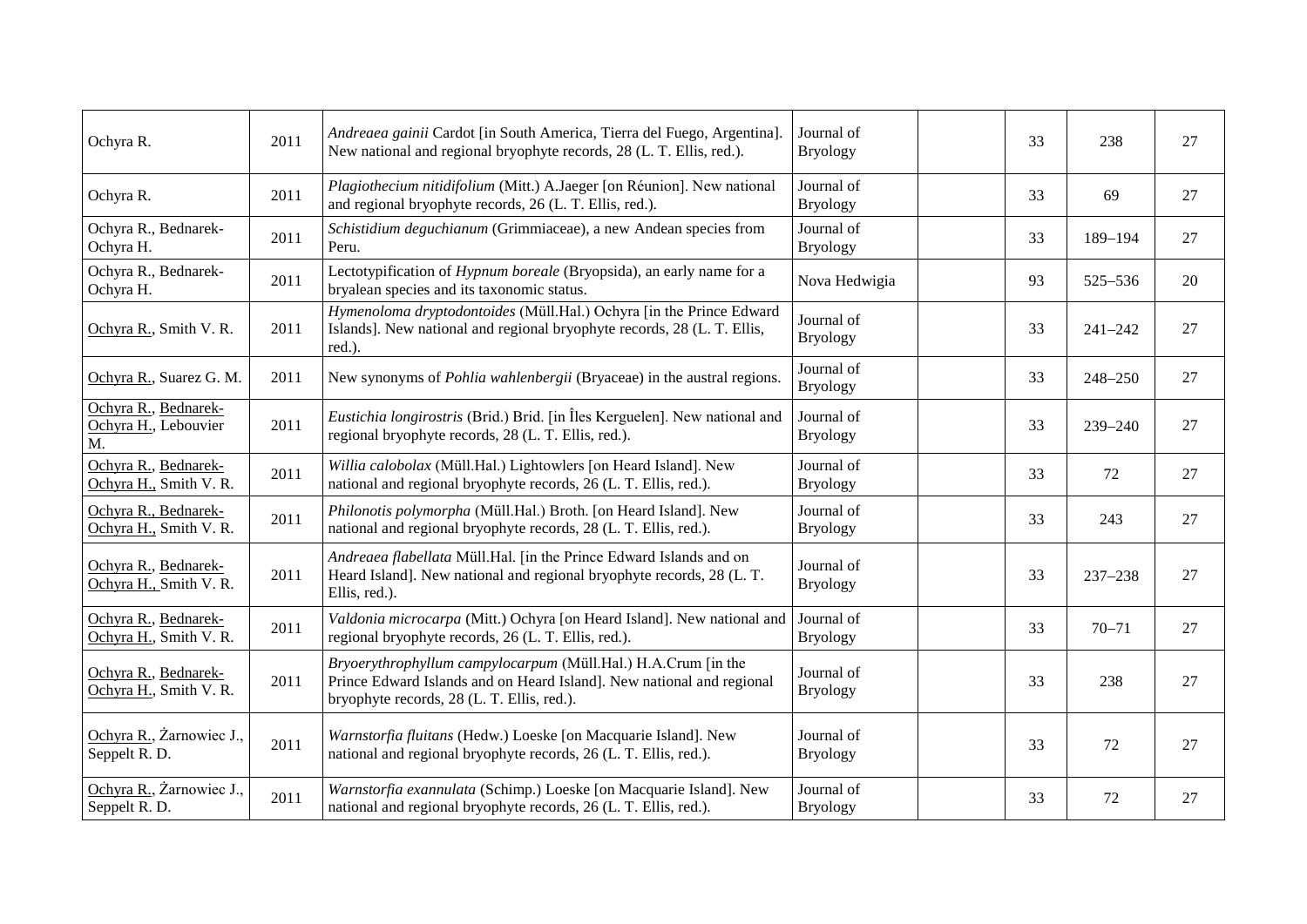| Paszko B., Ma H.                                                                              | 2011 | Taxonomic revision of the <i>Calamagrostis epigeios</i> complex with<br>particular reference to China.                                        | Journal of<br>Systematics and<br>Evolution                      |                      | 49  | $495 - 504$ | 13 |
|-----------------------------------------------------------------------------------------------|------|-----------------------------------------------------------------------------------------------------------------------------------------------|-----------------------------------------------------------------|----------------------|-----|-------------|----|
| Piątek M., Shivas R. G.                                                                       | 2011 | Sporisorium warambiense sp. nov., a fourth smut fungus on Xerochloa in<br>Australia.                                                          | Mycological<br>Progress                                         |                      | 10  | $57 - 60$   | 20 |
| Popiela A., Łysko A.,<br>Wieczorek A., Nalepka<br><u>D.</u>                                   | 2011 | The distribution of Elatine hexandra (Lapierre) DC. (Elatinaceae).                                                                            | Acta Societatis<br>Botanicorum<br>Poloniae                      |                      | 80  | $27 - 32$   | 13 |
| Ronikier M.                                                                                   | 2011 | Biogeography of high-mountain plants in the Carpathians: an emerging<br>phylogeographical perspective.                                        | Taxon                                                           |                      | 60  | 373-389     | 32 |
| Ronikier M., Ronikier<br>A.                                                                   | 2011 | Rhizomarasmius epidryas (Physalacriaceae): phylogenetic placement of<br>an arctic-alpine fungus with obligate saprobic affinity to Dryas spp. | Mycologia                                                       |                      | 103 | 1124-1132   | 27 |
| Rooy J. van, Ochyra R.                                                                        | 2011 | Hylocomiopsis cylindricarpa Thér. [in South Africa]. New national and<br>regional bryophyte records, 27 (L. T. Ellis, red.).                  | Journal of<br><b>Bryology</b>                                   |                      | 33  | 159         | 27 |
| Seydmousavi S., Badali<br>H., Chlebicki A., Zhao<br>J., Prenafeta-Boldu F.,<br>De Hoog G. S.  | 2011 | Exophiala sideris, a novel black yeast obtained by enrichment with toxic<br>alkyl benzens.                                                    | <b>Fungal Biology</b><br>(Formerly:<br>Mycological<br>Research) |                      | 115 | 1030-1037   | 32 |
| Shevock J. R., Ochyra<br>R., He S., Long D. G.                                                | 2011 | Yunnanobryon, a new rheophytic moss genus from southwest China.                                                                               | The Bryologist                                                  |                      | 114 | 194-203     | 27 |
| Śliwa L., Flakus A.                                                                           | 2011 | Lecanora microloba, a new saxicolous species from Poland.                                                                                     | Lichenologist                                                   |                      | 43  | $1 - 6$     | 27 |
| Slomka A., Sutkowska<br>A., Szczepaniak M.,<br>Malec P., Mitka J., Kuta<br>E.                 | 2011 | Increased genetic diversity of Viola tricolor L. (Violaceae) in metal-<br>polluted environments.                                              | Chemosphere                                                     |                      | 83  | 435-442     | 32 |
| Słomka A., Kuta E.,<br>Szarek-Łukaszewska G.,<br>Godzik B., Kapusta P.,<br>Tylko G., Bothe H. | 2011 | Violets of the section Melanium, their colonization by arbuscular<br>mycorrhizal fungi and their occurrence on heavy metal heaps.             | Journal of Plant<br>Physiology                                  |                      | 168 | 1191-1199   | 32 |
| Smykla J., Krzewicka<br>B., Wilk K., Emslie S.<br>D., Sliwa L.                                | 2011 | Additions to the lichen flora of Victoria Land, Antarctica.                                                                                   | Polish Polar<br>Research                                        | IF $2010 =$<br>0.787 | 32  | $123 - 138$ | 9  |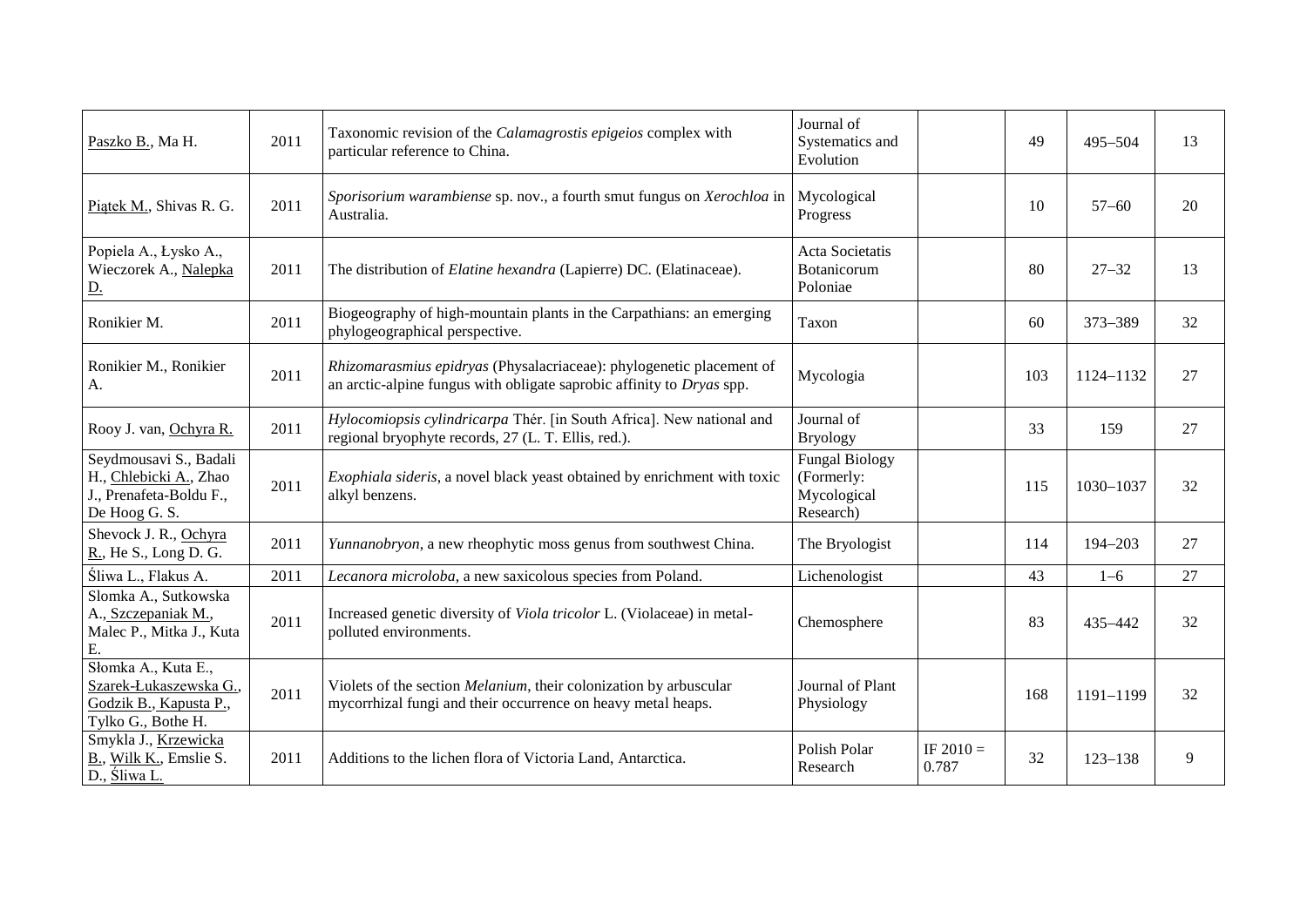| Stachurska-Swakoń A.,<br>Cieślak E., Ronikier M. | 2011 | Genetic variability of small isolated populations of <i>Cicerbita alpina</i> (L.)<br>Wallr. (Asteraceae) in the Beskid Mały Mts (southern Poland).                                    | Polish Journal of<br>Ecology               | 59    | $279 - 288$ | 13 |
|--------------------------------------------------|------|---------------------------------------------------------------------------------------------------------------------------------------------------------------------------------------|--------------------------------------------|-------|-------------|----|
| Suárez G. M., Ochyra R.                          | 2011 | Pohlia oerstediana (Müll.Hal.) A.J.Shaw (Bryaceae, Bryopsida), an<br>addition to the moss flora of Asia.                                                                              | Cryptogamie,<br><b>Bryologie</b>           | 32    | $139 - 143$ | 20 |
| Szczepaniak M., Cieślak<br>E.                    | 2011 | Genetic and morphological differentiation between Melica ciliata L. and<br>M. transsilvanica Schur (Poaceae) in Europe reveals the non-presence of<br>M. ciliata in the Polish flora. | Acta Societatis<br>Botanicorum<br>Poloniae | 80(4) | $301 - 313$ | 13 |
| Wilk K.                                          | 2011 | New or noteworthy records of <i>Caloplaca</i> (Teloschistaceae) from Poland.                                                                                                          | Mycotaxon                                  | 115   | $83 - 98$   | 20 |
| Wołowski K., Piątek J.,<br>Płachno B. J.         | 2011 | Algae and stomatocysts associated with carnivorous plants. First report of<br>chrysophyte stomatocysts from Virginia, U.S.A.                                                          | Phycologia                                 | 50    | $511 - 519$ | 27 |
| Worobiec E.                                      | 2011 | Middle Miocene aquatic and wetland vegetation of the paleosinkhole at<br>Tarnów Opolski, SW Poland.                                                                                   | Journal of<br>Paleolimnology               | 45(3) | $311 - 322$ | 32 |
| Zalewska-Galosz J.,<br>Ronikier M.               | 2011 | Potamogeton ×maemetsiae: a new hybrid between linear-leaved<br>pondweeds from Central Europe.                                                                                         | Preslia                                    | 83    | $259 - 273$ | 32 |

## **Tabela B**

**Publikacje które nie znajdują się na "liście filadelfijskiej", ale zostały zamieszczone na liście sporządzonej przez Ministerstwo (pkt: 9, 6, 4, 2). w/g listy z dnia 21.06.2010. uzupełnionej dnia 29.12.2010.)**

| Autorzy (nazwiska z<br>inicjałami). Prosimy o<br>podkreślenie nazwisk<br>autorów posiadających<br>afiliację placówki | <b>Rok</b><br>wydania | <b>Tytuł</b>                                                                                           | Czasopismo lub<br>wydawca                             | <b>Miejsce</b><br>wydania (w<br>przypadku<br>książek) | <b>Tom</b> | <b>Strony</b> | <b>Punkta</b><br>cja wg<br>listy<br><b>MNiI</b> |
|----------------------------------------------------------------------------------------------------------------------|-----------------------|--------------------------------------------------------------------------------------------------------|-------------------------------------------------------|-------------------------------------------------------|------------|---------------|-------------------------------------------------|
| Barbacka M.                                                                                                          | 2011                  | Biodiversity and the reconstruction of Early Jurassic flora from the<br>Mecsek Mountains (S. Hungary). | Acta<br>Palaeobotanica                                |                                                       | 51(2)      | 127-179       | 9                                               |
| Bednarek-Ochyra H.,<br>Ochyra R.                                                                                     | 2011                  | A new combination in <i>Bucklandiella</i> (Grimmiaceae).                                               | <b>Polish Botanical</b><br>Journal                    |                                                       | 56         | $95 - 96$     | 6                                               |
| Chlebicki A.                                                                                                         | 2011                  | Zabawa w teologię.                                                                                     | Fragmenta<br>Floristica et<br>Geobotanica<br>Polonica |                                                       | 18         | 443-449       | -6                                              |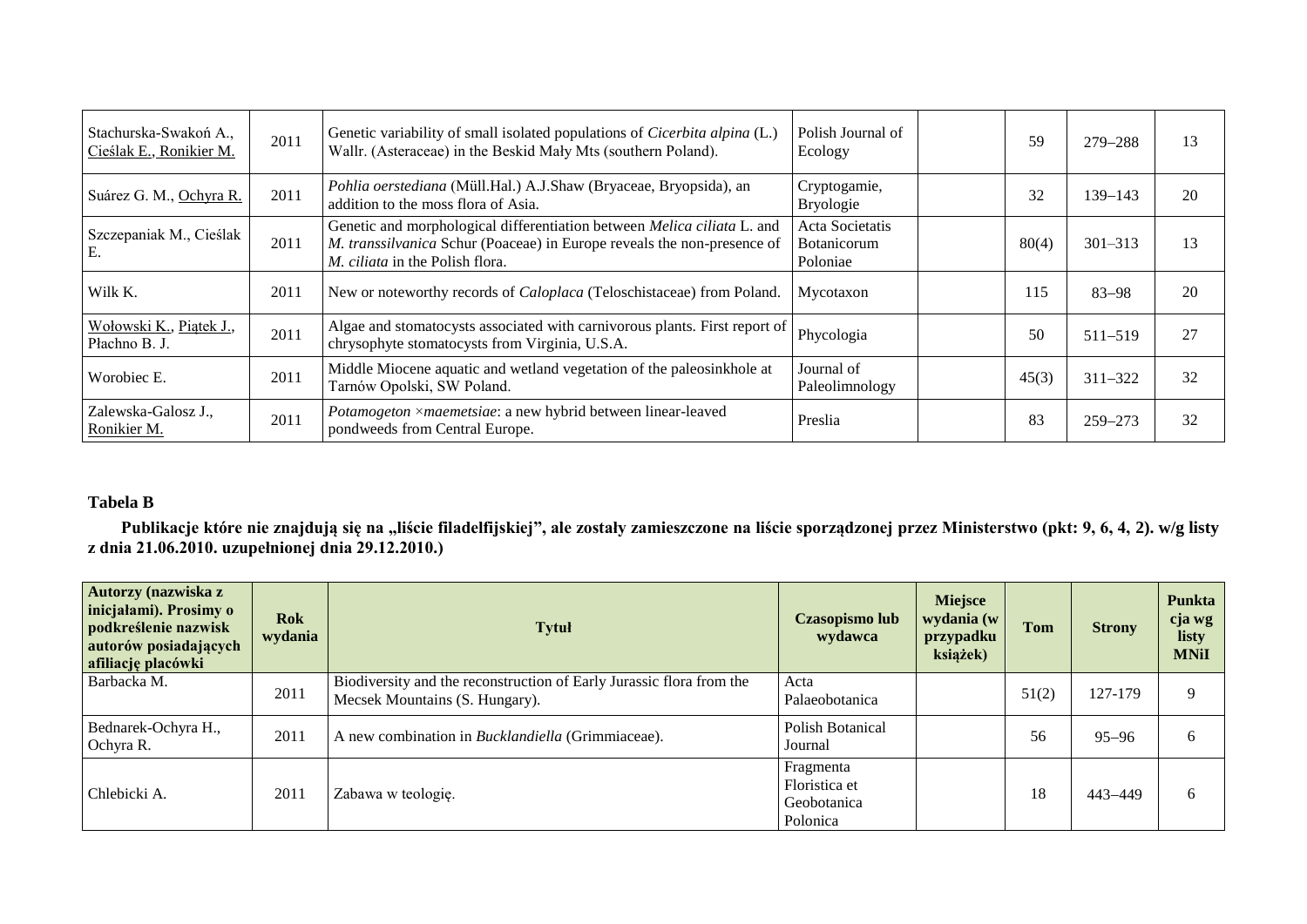| Ciapała S., Zielonka T.,<br>Kmiecik-Wróbel J.                                                                                    | 2010 (nie<br>ujęte w<br>spr. 2010) | Metody zapobiegania nielegalnej dyspersji turystów i związanej z nią<br>erozji gleby w Tatrzańskim Parku Narodowym.                          | Folia Turistica                                       | 22      | $67 - 91$   | 9 |
|----------------------------------------------------------------------------------------------------------------------------------|------------------------------------|----------------------------------------------------------------------------------------------------------------------------------------------|-------------------------------------------------------|---------|-------------|---|
| Cieślak E., Paul W.                                                                                                              | 2011                               | Typification of Carlina acanthifolia var. spathulata (Asteraceae) and<br>new authorship for C. onopordifolia.                                | <b>Polish Botanical</b><br>Journal                    | 56      | $55 - 60$   | 6 |
| Cieślak E., Paul W.                                                                                                              | 2011                               | Carlina onopordifolia (Asteraceae) - zarys historii taksonomicznej.                                                                          | Fragmenta<br>Floristica et<br>Geobotanica<br>Polonica | 18      | $301 - 320$ | 6 |
| Cykowska B., Vončina<br>G.                                                                                                       | 2011                               | Recent occurrence of moss Buxbaumia viridis (Bryophyta,<br>Buxbaumiaceae) in the Kłodzko region (Central and Eastern Sudetes,<br>SW Poland). | Časopis Slezského<br>Zemského Muzea<br>Opava (A)      | 60      | $85 - 89$   | 2 |
| Flakus A., Oset M.,<br>Jabłońska A., Rodriguez<br>Saaverda P., Kukwa M.                                                          | 2011                               | Contribution to the knowledge of the lichen biota of Bolivia. 3.                                                                             | <b>Polish Botanical</b><br>Journal                    | 56      | $159 - 183$ | 6 |
| Grzyl A., Ronikier M.                                                                                                            | 2011                               | Pulsatilla vernalis (Ranunculaceae) in the Polish lowlands: current<br>population resources of a strongly declining species.                 | <b>Polish Botanical</b><br>Journal                    | 56      | $185 - 194$ | 6 |
| Janeczko A., Biesaga-<br>Kościelniak J., Dziurka<br>M., Oklešť kova J.,<br>Kocurek M., Szarek-<br>Łukaszewska G.,<br>Janeczko Z. | 2011                               | Response of Polish cultivars of soybean (Gycine max (L.) Merr.) to<br>brassinosteroid application.                                           | Acta Scientiarum<br>Polonorum,<br>Agricultura         | 10(2)   | $33 - 50$   | 6 |
| Kurek P.                                                                                                                         | 2011                               | Arctostaphylos uva-ursi (Ericaceae) na skałach wapiennych w Jurze<br>Krakowsko-Wieluńskiej - stan po 50 latach                               | Fragmenta<br>Floristica et<br>Geobotanica<br>Polonica | 18(1)   | 189-191     | 6 |
| Kurek P.                                                                                                                         | 2011                               | Endozoochoria - studium porównawcze ssaków drapieżnych i<br>ptaków. [Endozoochory of birds and carnivores – a comparison<br>studies.]        | Wiadomości<br>Botaniczne                              | 55(1/2) | $41 - 50$   | 9 |
| Muchnik M., Sliwa L.                                                                                                             | 2011                               | New records of Lecanora percrenata, with notes on other members of<br>L. dispersa group in Ryazan region (Russia).                           | Polish Botanical<br>Journal                           | 56      | $29 - 93$   | 6 |
| Ochyra R.                                                                                                                        | 2011                               | Lectotypification of Porothamnium and Porotrichum (Neckeraceae).                                                                             | <b>Polish Botanical</b><br>Journal                    | 56      | $99 - 101$  | 6 |
| Ochyra R.                                                                                                                        | 2011                               | New names and combinations in <i>Porotrichum</i> (Neckeraceae).                                                                              | <b>Polish Botanical</b><br>Journal                    | 56      | $103 - 104$ | 6 |
| Ochyra R.                                                                                                                        | 2011                               | A valid description of Orthotrichum microcarpum (Orthotrichaceae).                                                                           | <b>Polish Botanical</b><br>Journal                    | 56      | $105 - 107$ | 6 |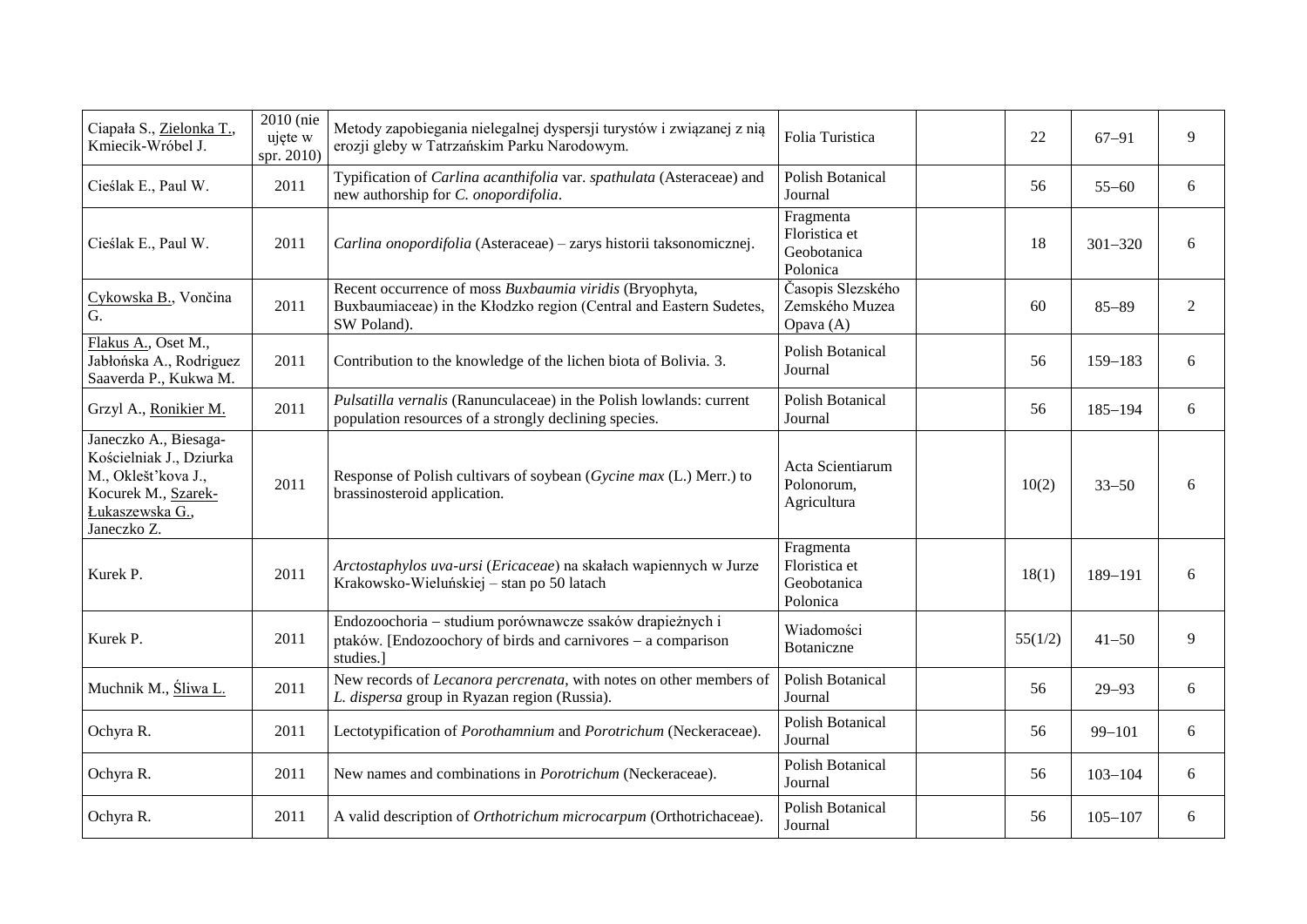| Ochyra R.                                           | 2011                               | Validation of <i>Wijkia cuynetii</i> (Sematophyllaceae).                                                 | Polish Botanical<br>Journal                           | 56    | 113         | 6           |
|-----------------------------------------------------|------------------------------------|----------------------------------------------------------------------------------------------------------|-------------------------------------------------------|-------|-------------|-------------|
| Ochyra R.                                           | 2011                               | Validation of Leiosporocerotaceae (Anthocerotophyta).                                                    | Polish Botanical<br>Journal                           | 56    | $115 - 116$ | 6           |
| Ochyra R.                                           | 2011                               | A nomenclatural comment of <i>Homalothecium aeneum</i><br>(Brachytheciaceae).                            | Polish Botanical<br>Journal                           | 56    | $117 - 118$ | 6           |
| Ochyra R.                                           | 2011                               | Roellobryon Ochyra, a new name for Roellia Kindb., hom. illeg.                                           | Polish Botanical<br>Journal                           | 56    | $119 - 120$ | 6           |
| Ochyra R., Bednarek-<br>Ochyra H.                   | 2011                               | Additional new combinations in Schistidium (Grimmiaceae).                                                | <b>Polish Botanical</b><br>Journal                    | 56    | $97 - 98$   | 6           |
| Ochyra R., Seppelt R. D.                            | 2011                               | Notothamia – a new genus of the Seligeriaceae from Tasmania.                                             | Polish Botanical<br>Journal                           | 56    | $109 - 111$ | 6           |
| Ociepa A. M., Barbacka<br>M.                        | 2011                               | Spesia antarctica gen. et sp. nov. - a new fertile fern spike from the<br>Jurassic of Antarctica.        | Polish Polar<br>Research                              | 32(1) | $59 - 66$   | 9           |
| Piatek M., Mułenko W.                               | 2010 (nie<br>ujęte w<br>spr. 2010) | The calcareous mires in South-East Poland are home to two rare<br>Anthracoidea species.                  | Acta Mycologica                                       | 45    | $175 - 184$ | 6           |
| Szarek-Łukaszewska G.,<br>Grodzińska K.             | 2011                               | Grasslands of a Zn-Pb post-mining area (Olkusz Ore-bearning Region,<br>S Poland).                        | Polish Botanical<br>Journal                           | 56    | $245 - 260$ | 6           |
| Wacnik A., Ralska-<br>Jasiewiczowa M<br>Madeyska E. | 2011                               | Late Glacial and Holocene history of vegetation in Gostynin area,<br>central Poland.                     | Acta<br>Palaeobotanica                                | 51(2) | 249-278     | $\mathbf Q$ |
| Wołowski K.                                         | 2011                               | Badania wstępne nad eugleninami i innymi glonami torfowiska<br>Wołosate w Bieszczadzkim Parku Narodowym. | Fragmenta<br>Floristica et<br>Geobotanica<br>Polonica | 18    | 131-146     | 6           |

# **Tabela 718**

# **Publikacje anglojęzyczne w czasopismach recenzowanych**

**a. zagranicznych (pkt: 2)**

| Autorzy (nazwiska z<br>inicjałami). Prosimy o<br>podkreślenie nazwisk<br>autorów posiadających<br>afiliację placówki | Rok<br>wydania | <b>Tytuł</b> | Czasopismo lub<br>wydawca | <b>Miejsce</b><br>wydania (w<br>przypadku<br>ksiażek) | <b>Tom</b> | <b>Strony</b> | <b>Punkta</b><br>cja wg<br>listy<br><b>MNiI</b> |
|----------------------------------------------------------------------------------------------------------------------|----------------|--------------|---------------------------|-------------------------------------------------------|------------|---------------|-------------------------------------------------|
|----------------------------------------------------------------------------------------------------------------------|----------------|--------------|---------------------------|-------------------------------------------------------|------------|---------------|-------------------------------------------------|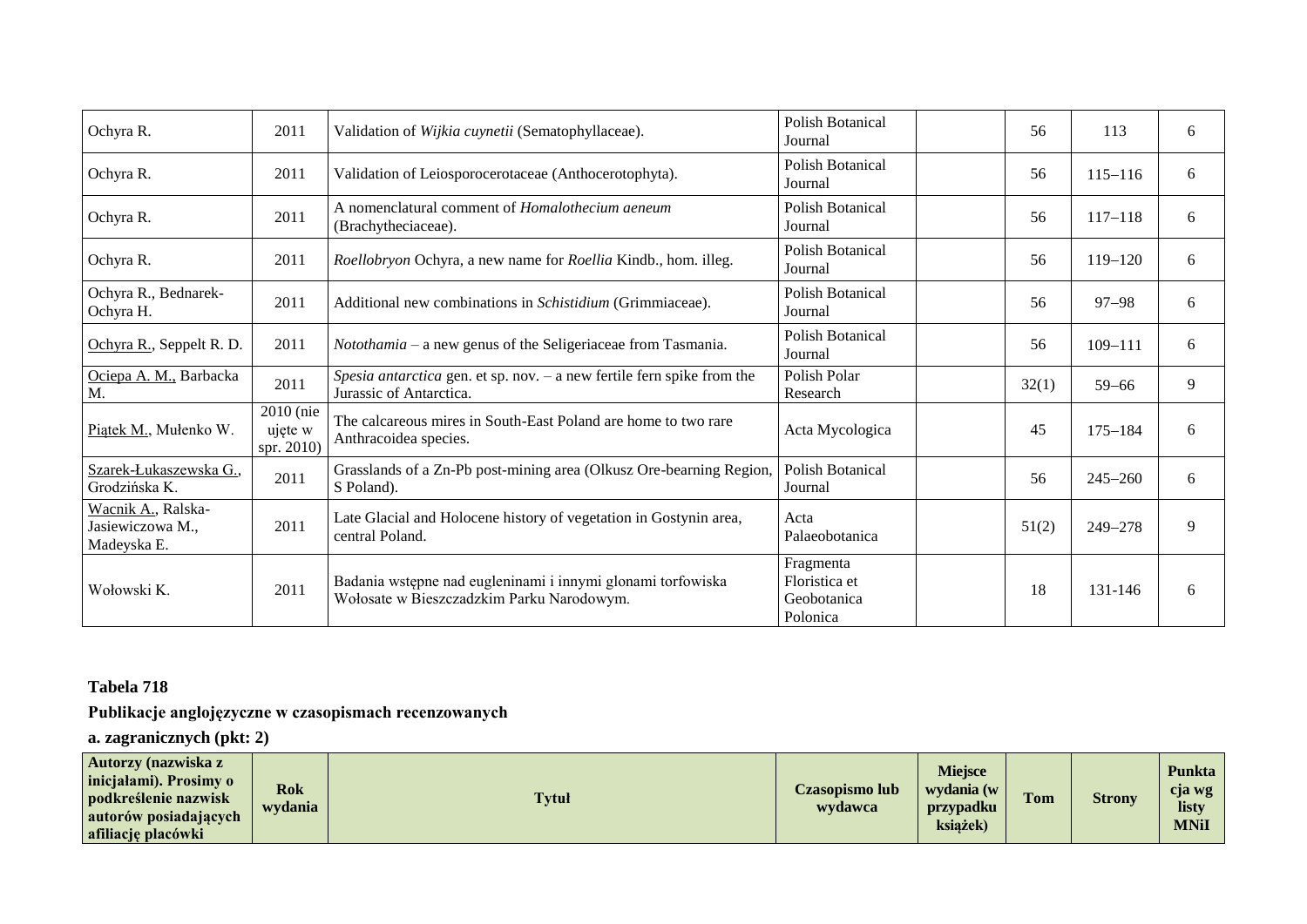| Blum O., Didyk N.,<br>Pavluchenko N., Godzik<br><u>B</u> .                                                                                           | 2011 | Assessment of protective effect of some modern agrochemicals<br>against ozone-induced stress in sensitive clover and tobacco cultivars.    | Journal of<br>Toxicology              | 2011           | <b>DOI</b><br>10.1155/20<br>11/308598 | $\mathfrak{D}$              |
|------------------------------------------------------------------------------------------------------------------------------------------------------|------|--------------------------------------------------------------------------------------------------------------------------------------------|---------------------------------------|----------------|---------------------------------------|-----------------------------|
| Cywa K.                                                                                                                                              | 2011 | Use of wood in the ancient cult of fire temple at Mele Hairam (south-<br>western Turkmenistan), based on preliminary charcoal analysis.    | Sagvntvm Extra                        | 11             | $151 - 152$                           | 2                           |
| Cywa K., Wacnik A.                                                                                                                                   | 2011 | The charcoal and wood remains and the settlement activity of the<br>Zedmar culture population at Szczepanki site 8 (NE Poland).            | Sagvntvm Extra                        | 11             | $137 - 138$                           | $\overline{c}$              |
| Holeksa J., Zielonka T.,<br>$\overline{Z}$ ywiec M., Fleischer P.                                                                                    | 2011 | Disturbance history before 2004 in the area of the large windstorm<br>"Velka Kalamita".                                                    | Štúdie o Tatranskom<br>Národnom Parku | 10             | $25 - 35$                             | 2                           |
| Kurek P.                                                                                                                                             | 2011 | Spatial distribution of badger Meles meles setts and fox Vulpes vulpes<br>dens in relation to human impact and environmental availability. | Acta Zoologica<br>Lituanica           | 21             | $17 - 23$                             | $\mathcal{D}_{\mathcal{L}}$ |
| Piątek M., Lutz M.,<br>Smith P. A., Chater A.<br>O.                                                                                                  | 2011 | A new species of <i>Antherospora</i> supports the systematic placement of<br>its host plant.                                               | <b>IMA</b> Fungus                     | $\overline{2}$ | $135 - 142$                           | $\overline{2}$              |
| Van de Vijver B., Ector<br>L., Beltrami M. E., de<br>Haan M. M., Falasco E.,<br>Hlúbiková D., Jarlman<br>A., Kelly M., Novais M.<br>H., Wojtal A. Z. | 2011 | A critical analysis of the type material of Achnanthidium lineare W.<br>Sm. (Bacillariophyceae).                                           | <b>Algological Studies</b>            | 136/137        | $167 - 191$                           | $\mathcal{D}$               |
| Wojtal A. Z., Ector L.,<br>Van de Vijver B.,<br>Morales E. A., Blanco<br>S., Piatek J., Smieja A.                                                    | 2011 | Morphology and distribution of the Achnanthidium minutissimum<br>complex (Bacillariophyceae) in southern Poland.                           | <b>Algological Studies</b>            | 136/137        | $211 - 238$                           |                             |

# **b. krajowych (bez punktacji)**

| <b>Autorzy (nazwiska z</b><br>inicjałami). Prosimy o<br>podkreślenie nazwisk<br>autorów posiadających<br>afiliację placówki | <b>Rok</b><br>wydania  | <b>Tytuł</b>                                   | <b>Czasopismo lub</b><br>wydawca | Miejsce<br>wydania (w<br>przypadku<br>książek) | <b>Tom</b> | <b>Strony</b> | Punkta-<br>cja wg<br><b>MNiI</b> |
|-----------------------------------------------------------------------------------------------------------------------------|------------------------|------------------------------------------------|----------------------------------|------------------------------------------------|------------|---------------|----------------------------------|
| Frey L.                                                                                                                     | $2010$ (nie<br>ujete w | Grasses in Poland: invincible, but threatened. | Biodiversity:<br>Research and    |                                                | 19         | $93 - 102$    |                                  |
|                                                                                                                             | spr. $2010$ )          |                                                | Conservation                     |                                                |            |               |                                  |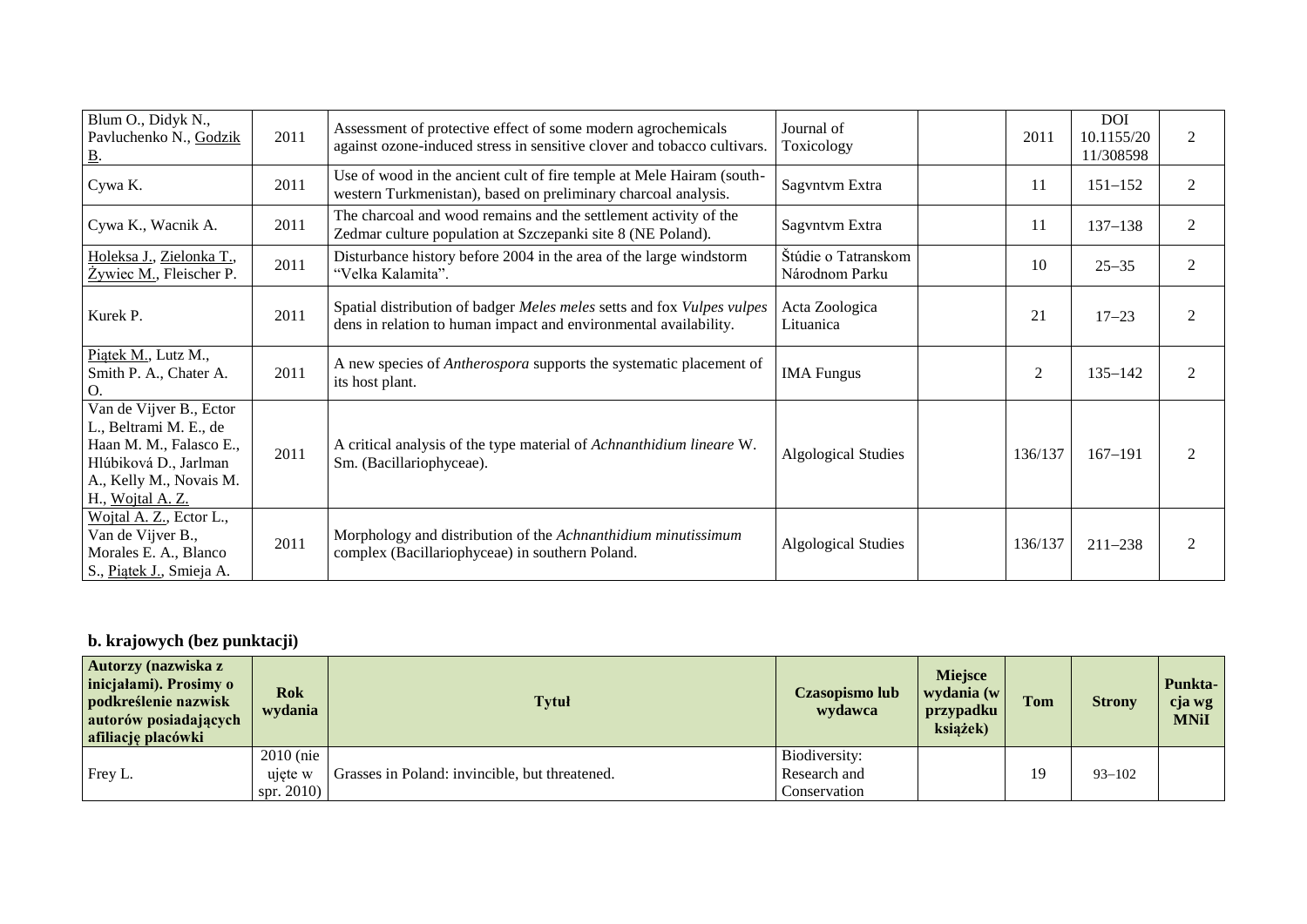| Ochyra R., Bednarek-<br>Ochyra H., Cykowska<br>$B$ ., Vaña J., Smith V.R. | 2011                                  | Liverworts of the Prince Edward Islands at the world's southern<br>extremes                                              | Polish Academy of<br>Sciences, Annual<br>Report 2011 |    | $41 - 44$ |  |
|---------------------------------------------------------------------------|---------------------------------------|--------------------------------------------------------------------------------------------------------------------------|------------------------------------------------------|----|-----------|--|
| Popiela A., Nalepka D.,<br>Łysko A.                                       | $2010$ (nie)<br>ujęte w<br>spr. 2010) | Analysis of distribution patterns of selected ephemeral wetland<br>species in Western Pomerania (NW Poland, NE Germany). | Biodiversity:<br>Research and<br>Conservation        | 19 | $56 - 64$ |  |

# **Tabela 720**

# **Publikacje w językach innych niż angielski**

# **a. zagranicznych** (pkt: 1)

| <b>Autorzy (nazwiska z</b><br>inicjałami). Prosimy o<br>podkreślenie nazwisk<br>autorów posiadających<br>afiliację placówki | <b>Rok</b><br>wydania | <b>Tytuł</b>                                                            | Czasopismo lub<br>wydawca        | <b>Miejsce</b><br>wydania (w<br>przypadku<br>książek) | Tom | <b>Strony</b> | Punkta-<br>cja wg<br><b>MNiI</b> |
|-----------------------------------------------------------------------------------------------------------------------------|-----------------------|-------------------------------------------------------------------------|----------------------------------|-------------------------------------------------------|-----|---------------|----------------------------------|
| Sosnowska J., Ramirez<br>D., Millán B.                                                                                      | 2011                  | Palmeras usadas por los indígenas Asháninkas en la Amazonía<br>Peruana. | l Revista Peruana de<br>Biológia |                                                       |     | 347-352       |                                  |

# **b. krajowych** (bez punktacji)

| <b>Autorzy (nazwiska z</b><br>inicjałami). Prosimy o<br>podkreślenie nazwisk<br>autorów posiadających<br><b>afiliację placówki</b> | <b>Rok</b><br>wydania | <b>Tytuł</b>                                                  | Czasopismo lub<br>wydawca | <b>Miejsce</b><br>wydania (w<br>przypadku<br>ksiażek) | Tom | <b>Strony</b> | <b>Punkta-</b><br>cja wg<br><b>MNiI</b> |
|------------------------------------------------------------------------------------------------------------------------------------|-----------------------|---------------------------------------------------------------|---------------------------|-------------------------------------------------------|-----|---------------|-----------------------------------------|
| Mirek Z.                                                                                                                           | 2011                  | Granice ingerencji człowieka w przyrodę obszarów chronionych. | Pradnik                   |                                                       | 20  | $1 - 15$      |                                         |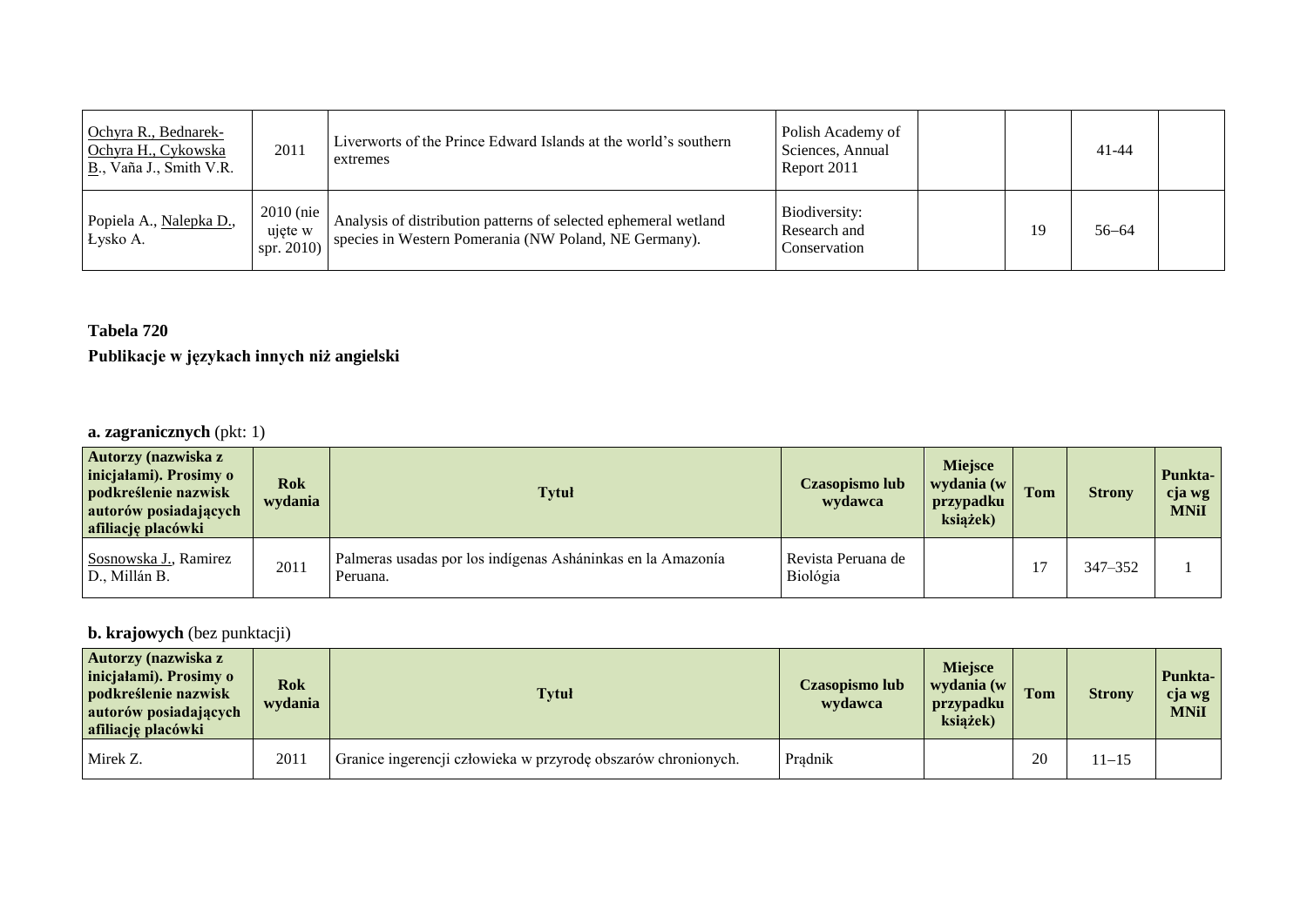| Mirek Z., Piękoś-<br>Mirkowa H. | 2011                                | Fitogeograficzna analiza endemitów roślin naczyniowych<br>Tatrzańskiego Parku Narodowego. [W: Mirek Z. (red.), Materiały<br>pokonferencyjne "Nauka a zarządzanie obszarem Tatr i ich<br>otoczeniem". Kraków, Zakopane TPN, Towarzystwo Przyjaciół Nauk<br>o Ziemi |                                                                                         |       | $1 - 15$    |  |
|---------------------------------|-------------------------------------|-------------------------------------------------------------------------------------------------------------------------------------------------------------------------------------------------------------------------------------------------------------------|-----------------------------------------------------------------------------------------|-------|-------------|--|
| Mueller-Bieniek A.              | $2010$ (nie<br>ujęte w<br>spr. 2010 | Rośliny spożywane w średniowiecznym Krakowie na podstawie<br>danych archeologicznych.                                                                                                                                                                             | $Krzysztofory -$<br><b>Zeszyty Naukowe</b><br>Muzeum<br>Historycznego<br>Miasta Krakowa | 28(2) | $151 - 162$ |  |

## **2. MONOGRAFIE**

**Tabela 6a**

**Autorstwo monografii lub podręcznika w języku angielskim 24 pkt**

| Autorzy (nazwiska z<br>inicjałami). Prosimy o<br>podkreślenie nazwisk<br>autorów posiadających<br>afiliację placówki | <b>Rok</b><br>wydania | <b>Tytuł</b>                                                                                                                                    | Czasopismo lub<br>wydawca                                          | <b>Miejsce</b><br>wydania (w<br>przypadku<br>książek) | <b>Tom</b> | <b>Strony</b> | <b>Punkta-</b><br>cja wg<br><b>MNiI</b> |
|----------------------------------------------------------------------------------------------------------------------|-----------------------|-------------------------------------------------------------------------------------------------------------------------------------------------|--------------------------------------------------------------------|-------------------------------------------------------|------------|---------------|-----------------------------------------|
| Nowak T., Kapusta P.,<br>Jędrzejczyk-Korycińska<br>M., Szarek-Łukaszewska<br>G., Godzik B.                           | 2011                  | The vascular plants of the Olkusz Ore-bearing Region.                                                                                           | W. Szafer Institute<br>of Botany, Polish<br>Academy of<br>Sciences | Kraków                                                |            | $-227$        | 24                                      |
| Stachowicz-Rybka R.                                                                                                  | 2011                  | Flora and vegetation changes on the basis of plant macroremains<br>analysis from an early Pleistocene lake of the Augustow Plain, NE<br>Poland. | Acta Palaeobotanica                                                | Kraków                                                | 51(1)      | 39-104        | 24                                      |

### **Tabela 6b**

**Autorstwo rozdziału w monografii lub podręczniku akademickim w języku angielskim**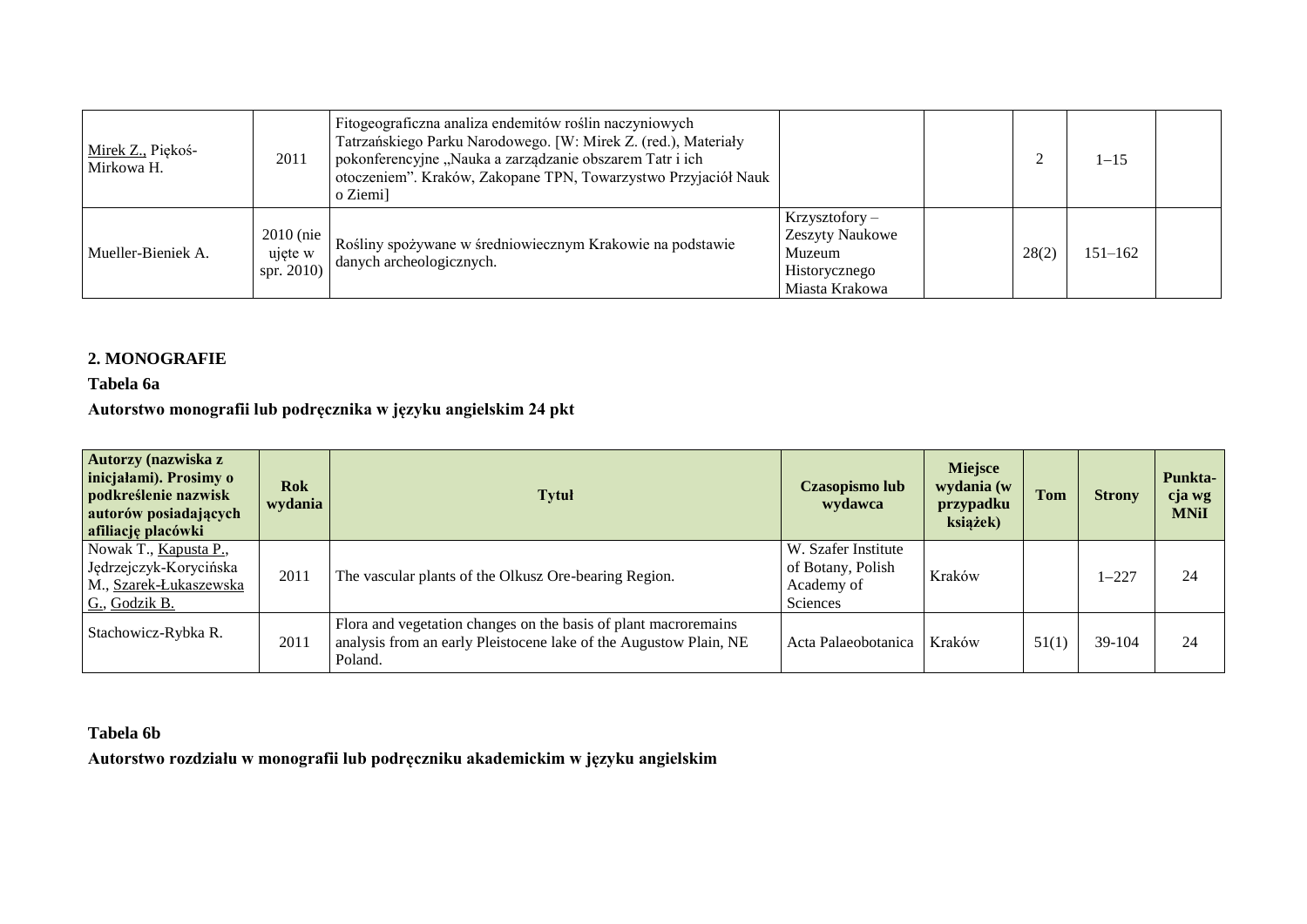| Autorzy (nazwiska z<br>inicjałami). Prosimy o<br>podkreślenie nazwisk<br>autorów posiadających<br>afiliację placówki | <b>Rok</b><br>wydania                    | <b>Tytuł</b>                                                                                                                                                                                                       | <b>Czasopismo lub</b><br>wydawca                                   | <b>Miejsce</b><br>wydania (w<br>przypadku<br>książek) | <b>Tom</b> | <b>Strony</b> | Punkta-<br>cja wg<br><b>MNiI</b> |
|----------------------------------------------------------------------------------------------------------------------|------------------------------------------|--------------------------------------------------------------------------------------------------------------------------------------------------------------------------------------------------------------------|--------------------------------------------------------------------|-------------------------------------------------------|------------|---------------|----------------------------------|
| Bednarek-Ochyra H.,<br>Ochyra R., Stebel A.                                                                          | 2011                                     | The moss genus Niphotrichum (Grimmiaceae) in the Polish<br>Carpathians. [W: Stebel A, Ochyra R (red.), Chorological studies on<br>Polish Carpathian bryophytes].                                                   | Sorus                                                              | Poznań                                                |            | $15 - 51$     | 3,43                             |
| Chlebicki A.                                                                                                         | 2010<br>(nie<br>ujęte w<br>spr.<br>2010  | Preliminary studies of fungi from South America. [W: Mirek Z., Flakus<br>A., Krzanowski A., Paulo A., Wojtusiak J. (red.), The nature and<br>culture of Latin America. Review of Polish studies].                  | W. Szafer Institute<br>of Botany, Polish<br>Academy of<br>Sciences | Kraków                                                |            | $211 - 213$   | $\overline{4}$                   |
| Cykowska B., Smieja A.                                                                                               | 2011                                     | Bryophytes of Sphagnum-Polytrichum hummocks in the Polish Tatra<br>Mountains. [W: Stebel A, Ochyra R (red.), Chorological studies on<br>Polish Carpathian bryophytes].                                             | Sorus                                                              | Poznań                                                |            | $233 - 259$   | 3,43                             |
| Cykowska B., Smieja A.                                                                                               | 2011                                     | First discovery of Marchantia polymorpha subsp. polymorpha in the<br>Polish Tatras. [W: Stebel A, Ochyra R (red.), Chorological studies on<br>Polish Carpathian bryophytes].                                       | Sorus                                                              | Poznań                                                |            | $165 - 170$   | 3,43                             |
| Flakus A.                                                                                                            | 2010<br>(nie<br>ujęte w<br>spr.<br>2010  | Polish lichenological studies in South America. [W: Mirek Z., Flakus<br>A., Krzanowski A., Paulo A., Wojtusiak J. (red.), The nature and<br>culture of Latin America. Review of Polish studies].                   | W. Szafer Institute<br>of Botany, Polish<br>Academy of<br>Sciences | Kraków                                                |            | $197 - 201$   | $\overline{4}$                   |
| Halada L., Mirek Z.,<br>Ružičková H.                                                                                 | 2011                                     | Lúky a pasienky. [W: Koutná A., Chovancová B. (red.), Tatry.<br>Priroda].                                                                                                                                          | Wydawnictwo<br><b>Baset</b>                                        | Praga                                                 |            | 299-304       | 3                                |
| Köhler P., Mirek Z.                                                                                                  | 2010<br>(nie<br>ujęte w<br>spr.<br>2010) | Nineteenth-century Polish researches of the South American flora. [W:<br>Mirek Z., Flakus A., Krzanowski A., Paulo A., Wojtusiak J. (red.), The<br>nature and culture of Latin America. Review of Polish studies]. | W. Szafer Institute<br>of Botany, Polish<br>Academy of<br>Sciences | Kraków                                                |            | $173 - 179$   | $\overline{4}$                   |
| Mułenko W., Piątek M.,<br>Wołczańska A.,<br>Kozłowska M.,<br>Ruszkiewicz-Michalska<br>M.                             | 2010<br>(nie<br>ujęte w<br>spr.<br>2010) | Plant parasitic fungi introduced to Poland in modern times. Alien and<br>invasive species [W: Mirek Z. (red.), Biological Invasions in Poland].                                                                    | W. Szafer Institute<br>of Botany, Polish<br>Academy of<br>Sciences | Kraków                                                |            | $49 - 71$     | 7                                |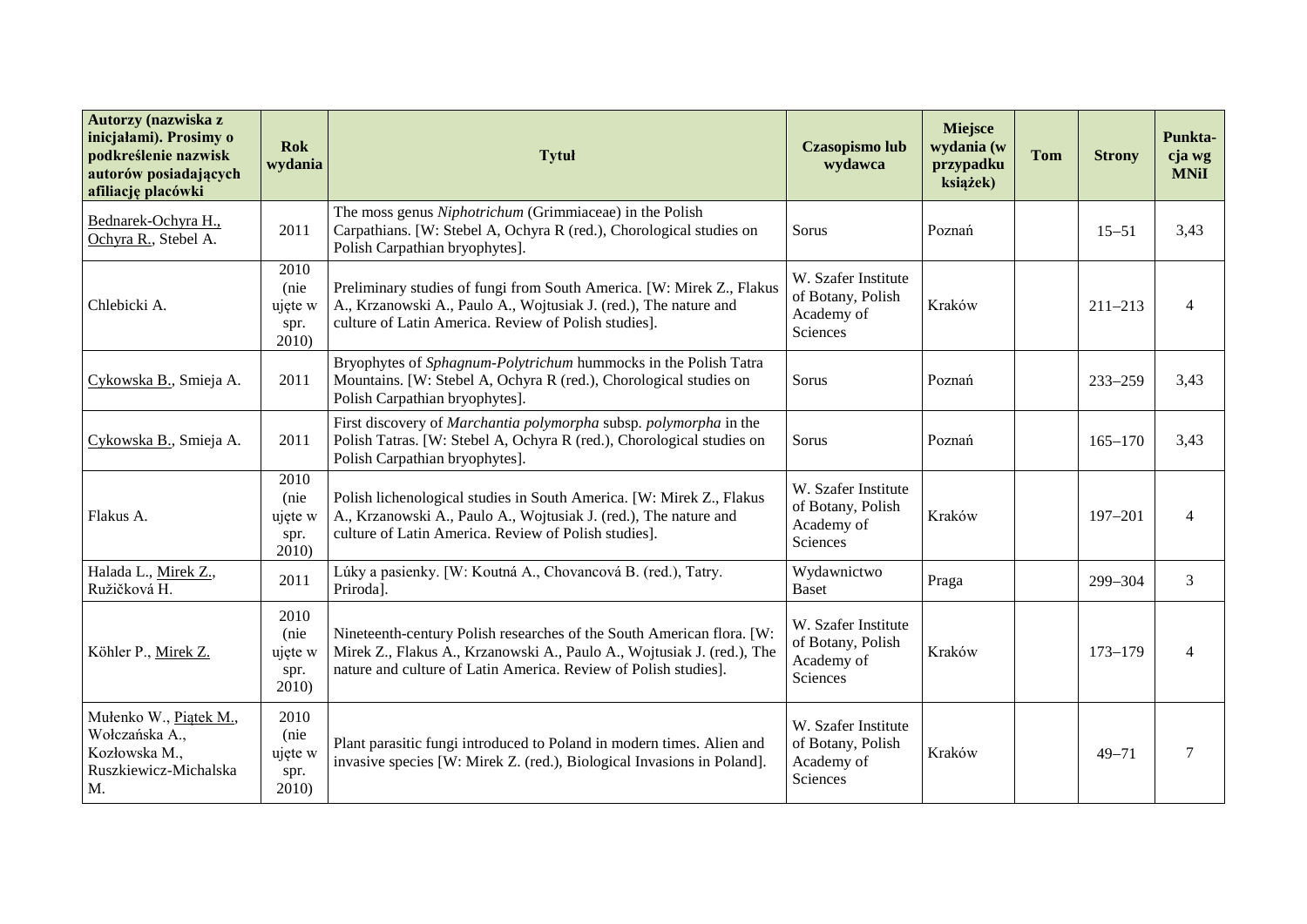| Ochyra R., Stebel A.,<br>Bednarek-Ochyra H.                                | 2011                                    | The moss genus <i>Paraleucobryum</i> (Dicranaceae) in the Polish<br>Carpathians. [W: Stebel A, Ochyra R. (red.), Chorological studies on<br>Polish Carpathian bryophytes].                                                                           | Sorus                                                              | Poznań | $53 - 98$   | 3,43                     |
|----------------------------------------------------------------------------|-----------------------------------------|------------------------------------------------------------------------------------------------------------------------------------------------------------------------------------------------------------------------------------------------------|--------------------------------------------------------------------|--------|-------------|--------------------------|
| Ochyra R., Stebel A.,<br>Bednarek-Ochyra H.                                | 2011                                    | Grimmia teretinervis (Grimmiaceae) and Didymodon validus<br>(Pottiaceae), two moss species new to Poland. [W: Zemanek B. (red.),<br>Geobotanist and taxonomist. A volume dedicated to Professor Adam<br>Zając on the 70th anniversary of his birth]. | Institute of Botany,<br>Jagiellonian<br>University                 | Kraków | $47 - 67$   | 7                        |
| Paszko B.                                                                  | 2011                                    | Contribution to the taxonomy of Calamagrostis, section Calamagrostis<br>and Deyeuxia, with special emphasis on Calamagrostis villosa and<br>selected hybrids. [W: Frey L. (red.), Advances in grass biosystematics].                                 | W. Szafer Institute<br>of Botany, Polish<br>Academy of<br>Sciences | Kraków | $7 - 44$    | $\overline{7}$           |
| Šoltésová A., Dúbravcová<br>Z., Piękoś-Mirkowa H.,<br>Mirek Z., Paclová L. | 2011                                    | Cievnaté rastliny. [W: Koutná A, Chovancová B. (red.), Tatry. Priroda].                                                                                                                                                                              | Wydawnictwo<br><b>Baset</b>                                        | Praga  | $365 - 391$ | 3                        |
| Sosnowska J.                                                               | 2010<br>(nie<br>ujęte w<br>spr.<br>2010 | Ethnobotanical studies of American palms. [W: Mirek Z., Flakus A.,<br>Krzanowski A., Paulo A., Wojtusiak J. (red.), The nature and culture of<br>Latin America. Review of Polish studies].                                                           | W. Szafer Institute<br>of Botany, Polish<br>Academy of<br>Sciences | Kraków | $221 - 224$ | 4                        |
| Stebel A., Cykowska B.,<br>Żarnowiec J.                                    | 2011                                    | Current distribution of European threatened moss Dicranum viride in<br>the Polish part of the Carpathians. [W: Stebel A, Ochyra R. (red.),<br>Chorological studies on Polish Carpathian bryophytes].                                                 | Sorus                                                              | Poznań | $99 - 100$  | 3,43                     |
| Stebel A., Ochyra R.,<br>Szmajda T., Szmajda P.                            | 2011                                    | Dr Marian Kuc (1932–2011) – emitent Polish and Canadian bryologist.<br>[W: Stebel A, Ochyra R. (red.), Chorological studies on Polish<br>Carpathian bryophytes].                                                                                     | Sorus                                                              | Poznań | $9 - 10$    | 3,43                     |
| Vončina G., Cykowska B.,<br>Chachuła P.                                    | 2011                                    | Rediscovery of Buxbaumia viridis (Bryophyta, Buxbaumiaceae) in the<br>Tatras and Gorce in the Polish western Carpathians. [W: Stebel A,<br>Ochyra R. (red.), Chorological studies on Polish Carpathian<br>bryophytes].                               | Sorus                                                              | Poznań | $171 - 176$ | 3,43                     |
| Wilk K.                                                                    | 2010<br>(nie<br>ujęte w<br>spr.<br>2010 | Introduction to the lichen diversity of the Madidi region in Bolivia. [In:<br>Z. Mirek, A. Flakus, A. Krzanowski, A. Paulo, J. Wojtusiak (red.), The<br>nature and culture of Latin America. Review of Polish studies].                              | W. Szafer Institute<br>of Botany, Polish<br>Academy of<br>Sciences | Kraków | $203 - 210$ | $\overline{\mathcal{A}}$ |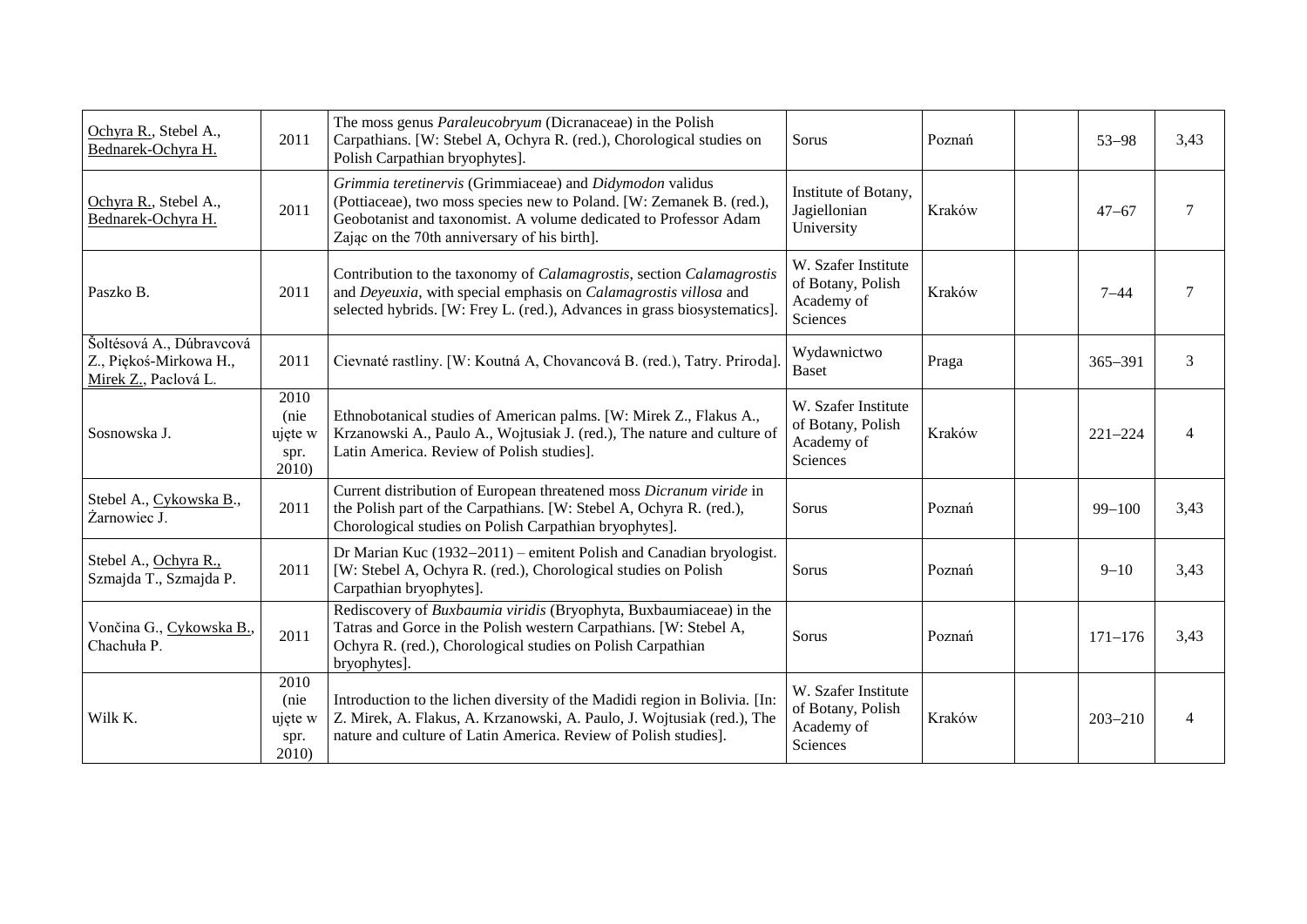| Wojewoda W., Karasiński<br><u>D.</u>    | 2010<br>(nie<br>ujęte w<br>spr.<br>2010)       | Invasive macrofungi (Ascomycota and Basidiomycota) in Poland. [W:<br>Mirek Z. (red.), Biological Invasions in Poland].                                                                     | W. Szafer Institute<br>of Botany, Polish<br>Academy of<br>Sciences | Kraków    | $17 - 21$   |  |
|-----------------------------------------|------------------------------------------------|--------------------------------------------------------------------------------------------------------------------------------------------------------------------------------------------|--------------------------------------------------------------------|-----------|-------------|--|
| Wołowski K.                             | 2011                                           | Phyllum Euglenophyta. The freshwater algal flora of the British Isles:<br>an identification guide to freshwater and terrestrial algae.                                                     | Cambridge<br><b>University Press</b>                               | Cambridge | $181 - 239$ |  |
| Wołowski K., Siemińska<br>J., Piątek J. | 2010<br>(nie<br>ujęte w<br>spr.<br><b>2010</b> | Polish studies on algae of Latin America. [W: Mirek Z., Flakus A.,<br>Krzanowski A., Paulo A., Wojtusiak J. (red.), The nature and culture of<br>Latin America. Review of Polish studies]. | W. Szafer Institute<br>of Botany, Polish<br>Academy of<br>Sciences | Kraków    | $189 - 196$ |  |

### **Tabela 6c**

**Autorstwo monografii lub podręcznika w języku polskim i innych językach (nie angielskim) 12 pkt brak**

### **Tabela 6d**

**Autorstwo rozdziału w monografii lub podręczniku akademickim w języku polskim i innych językach (nie angielskim) 3 pkt.**

| Autorzy (nazwiska z<br>inicjałami). Prosimy o<br>podkreślenie nazwisk<br>autorów posiadających<br>afiliację placówki | <b>Rok</b><br>wydania                    | <b>Tytuł</b>                                                                                                                                                                             | Czasopismo lub<br>wydawca                          | <b>Miejsce</b><br>wydania (w<br>przypadku<br>książek) | Tom | <b>Strony</b> | <b>Punkta-</b><br>cja wg<br><b>MNiI</b> |
|----------------------------------------------------------------------------------------------------------------------|------------------------------------------|------------------------------------------------------------------------------------------------------------------------------------------------------------------------------------------|----------------------------------------------------|-------------------------------------------------------|-----|---------------|-----------------------------------------|
| Chlebicki A.                                                                                                         | 2010<br>(nie<br>ujęte w<br>spr.<br>2010) | Sladami Darwina na Chiloé. [W: Zarzycki K., Mirek Z., Korzeniak U.<br>(red.), Karol Darwin w oczach polskich botaników XIX-XXI w. ].                                                     | Instytut Botaniki<br>im. W. Szafera,<br><b>PAN</b> | Kraków                                                |     | $77 - 88$     |                                         |
| Falińska K.                                                                                                          | 2010<br>(nie<br>ujęte w<br>spr.<br>2010) | Konsekwencje teorii doboru naturalnego Darwina dla badań populacji<br>roślin. [W: Zarzycki K., Mirek Z., Korzeniak U. (red.), Karol Darwin w  <br>oczach polskich botaników XIX-XXI w.]. | Instytut Botaniki<br>im. W. Szafera.<br><b>PAN</b> | Kraków                                                |     | $39 - 58$     |                                         |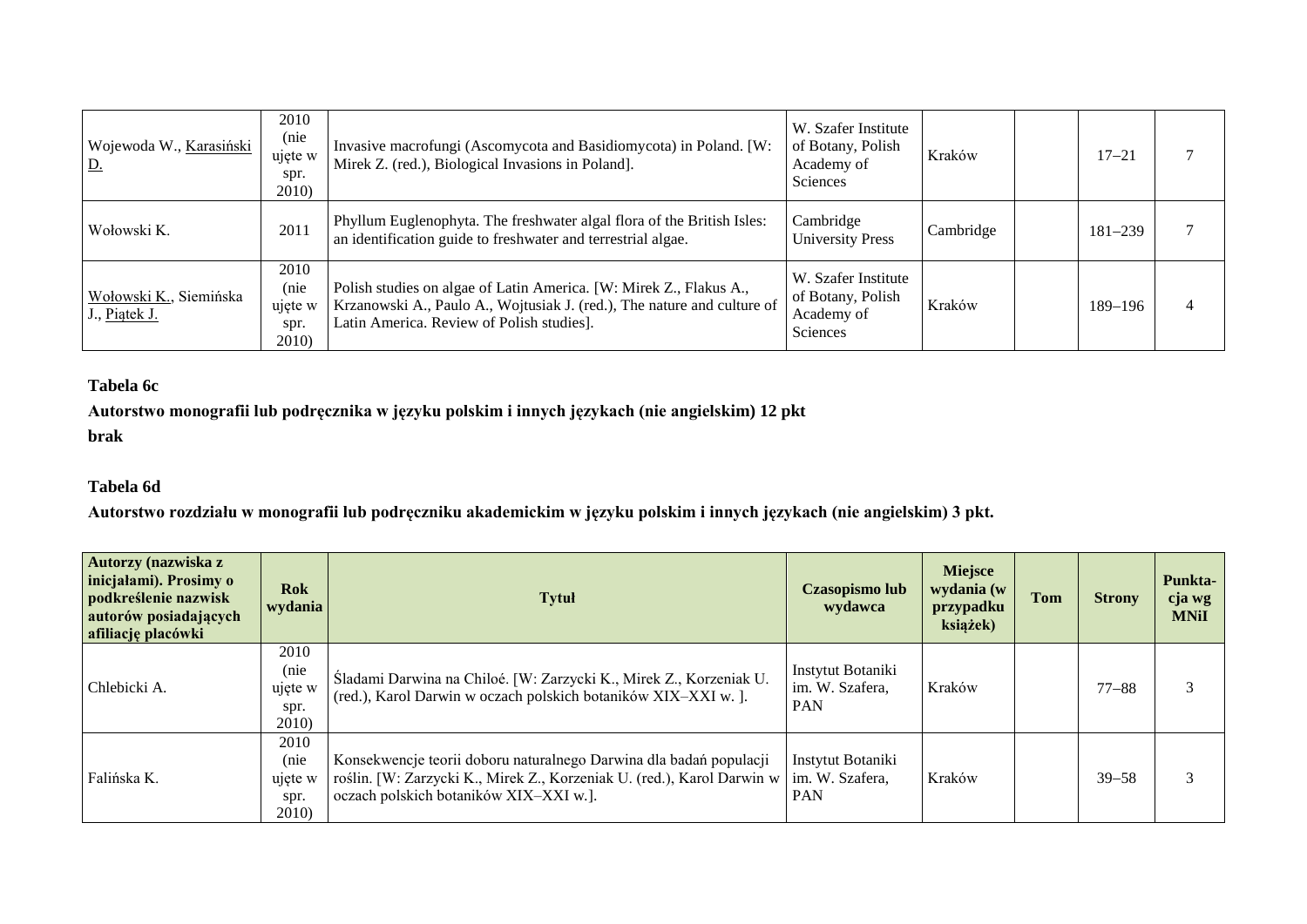| Frey L.                   | 2011                                    | Człowiek – władca czy rządca przyrody. [W: Marecki J., Rotter L.<br>(red.), Symbol - Znak - Przesłanie. Symbolika roślin].                                                                                                                                               | Wydawnictwo<br><b>UNUM</b>                                                                | Kraków   |                | $9 - 30$    | 3 |
|---------------------------|-----------------------------------------|--------------------------------------------------------------------------------------------------------------------------------------------------------------------------------------------------------------------------------------------------------------------------|-------------------------------------------------------------------------------------------|----------|----------------|-------------|---|
| Frey L.                   | 2011                                    | Symbolika traw w poezji i religii. [W: Marecki J., Rotter L. (red.),<br>Symbol - Znak - Przesłanie. Symbolika roślin].                                                                                                                                                   | Wydawnictwo<br><b>UNUM</b>                                                                | Kraków   |                | $127 - 146$ | 3 |
| Godzik B.                 | 2011                                    | Roślinność gleb galmanowych i jej znaczenie dla zachowania<br>różnorodności biotycznej i krajobrazowej terenów pogórniczych -<br>projekt badawczy MF EOG PL 0265. [W: Przyroda terenów<br>pogórniczych].                                                                 | Centrum Kultury<br>im. M. Płonowskiej<br>w Bolesławiu                                     | Bolesław |                | $1 - 11$    | 3 |
| Mirek Z.                  | 2010<br>(nie<br>ujęte w<br>spr.<br>2010 | Ogółnokulturowy kontekst i pozaprzyrodnicze odniesienia darwinizmu.<br>[W: Zarzycki K., Mirek Z., Korzeniak U. (red.), Karol Darwin w<br>oczach polskich botaników XIX-XXI w.].                                                                                          | Instytut Botaniki<br>im. W. Szafera,<br><b>PAN</b>                                        | Kraków   |                | $91 - 94$   | 3 |
| Mueller-Bieniek A.        | 2011                                    | Makroszczątki roślinne z wielokulturowego stanowiska Pęcławice 5,<br>gmina Piątek, powiat Łęczyca, województwo łódzkie. [W: Grygiel R.<br>(red.), Ratownicze badania archeologiczne na stanowisku 5 w<br>Pęcławicach, pow. Łęczyca, woj. łódzkie (trasa autostrady A-1). | Via Archaeologica<br>Lodziensis                                                           | Łódź     | $\overline{4}$ | $353 - 376$ | 3 |
| Mueller-Bieniek A., Gluza | 2011                                    | Analiza archeobotaniczna odcisków roślinnych ze stanowiska Ruda 3-<br>6, gmina Grudziądz [W: Gackowski J. (red.), Archeologia epok brązu i<br>żelaza].                                                                                                                   | Studia i Materiały                                                                        | Toruń    | $\overline{2}$ | 299-316     | 3 |
| Nalepka D.                | 2010<br>(nie<br>ujęte w<br>spr.<br>2010 | Udział prof. dr hab. Bolesława Nowaczyka w interdyscyplinarnych<br>badaniach archeologiczno-przyrodniczych rejonu Osłonek na południu<br>Kujaw. [W: Ratajczak-Szczerba M. (red.), Człowiek i środowisko.<br>Studium interdyscyplinarne].                                 | Bogucki<br>Wydawnictwo<br>Naukowe                                                         | Poznań   |                | $45 - 64$   | 3 |
| Szarek-Łukaszewska G.     | 2011                                    | Wykorzystanie metod ekologicznych w rekultywacji. [W: Malina G.<br>(red.), Rekultywacja i rewitalizacja terenów zdegradowanych].                                                                                                                                         | Polskie Zrzeszenie<br>Inżynierów i<br>Techników<br>Sanitarnych<br>Oddział<br>Wielkopolski | Poznań   |                | $149 - 153$ | 3 |
| Szarek-Łukaszewska G.     | 2011                                    | Murawy galmanowe w Europie. [W: Przyroda terenów pogórniczych].                                                                                                                                                                                                          | Centrum Kultury<br>im. M. Płonowskiej<br>w Bolesławiu                                     | Bolesław |                | $12 - 25$   | 3 |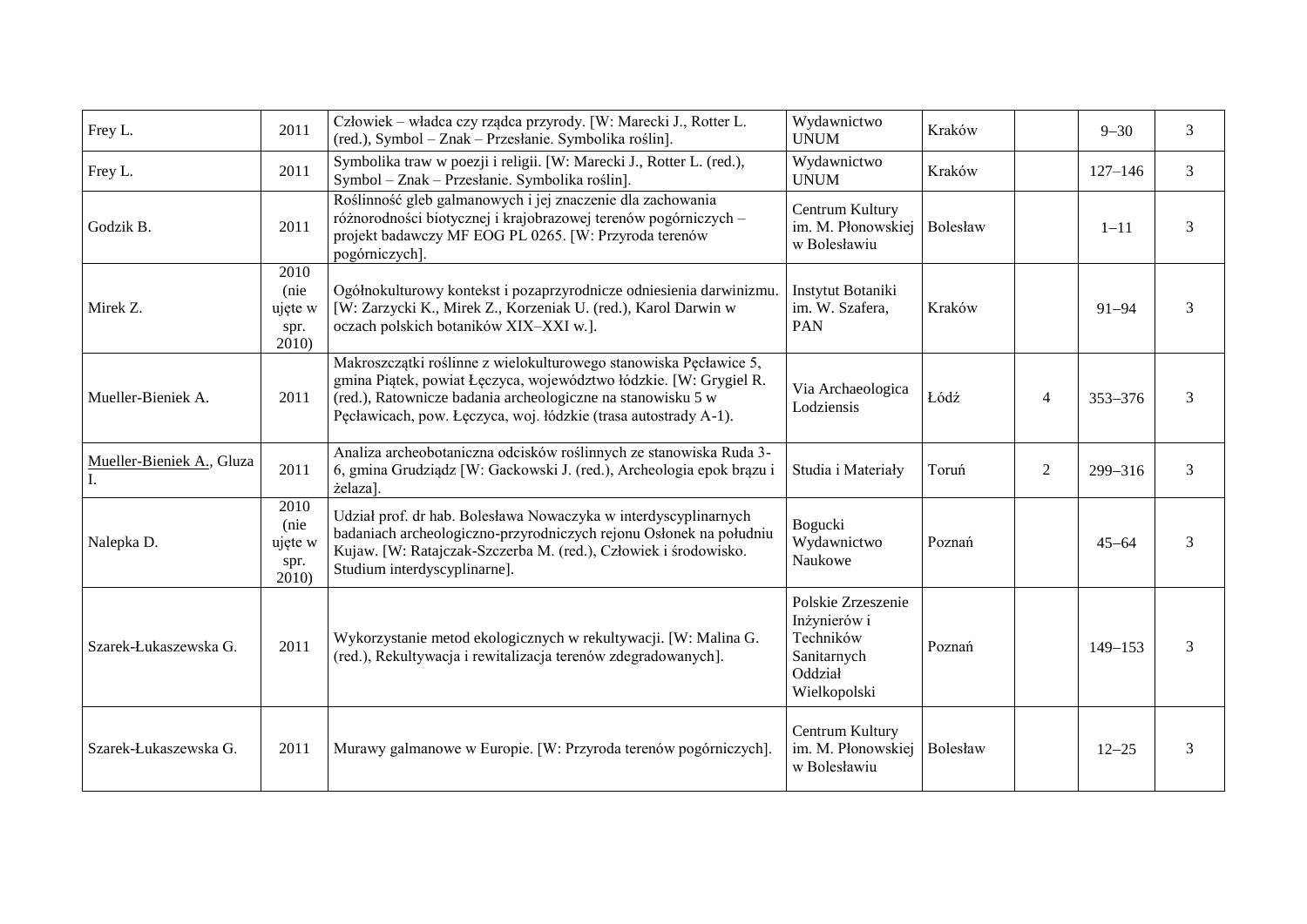| Szarek-Łukaszewska G.                   | 2011                                     | Metody ekologiczne w rekultywacji. [W: Przyroda terenów<br>pogórniczych].                                                                               | Centrum Kultury<br>im. M. Płonowskiej<br>w Bolesławiu | Bolesław | 88-89     |  |
|-----------------------------------------|------------------------------------------|---------------------------------------------------------------------------------------------------------------------------------------------------------|-------------------------------------------------------|----------|-----------|--|
| Szarek-Łukaszewska G.,<br>Grodzińska K. | 2011                                     | Flora gminy Bolesław. [W: Sawicki T., Szlęzak P. (red.), Bolesław i<br>okolice].                                                                        | Centrum Kultury<br>im. M. Płonowskiej<br>w Bolesławiu | Bolesław | $35 - 55$ |  |
| Zarzycki K.                             | 2010<br>(nie<br>ujęte w<br>spr.<br>2010) | Botaniczne zainteresowania Karola Darwina. [W: Zarzycki K., Mirek]<br>Z., Korzeniak U. (red.), Karol Darwin w oczach polskich botaników<br>XIX-XXI w.l. | Instytut Botaniki<br>im. W. Szafera,<br><b>PAN</b>    | Kraków   | $9 - 35$  |  |

# **Tabela 6e**

**Redakcja monografii lub podręcznika akademickiego. 5 pkt. i 3pkt.**

| Autorzy (nazwiska z<br>inicjałami). Prosimy o<br>podkreślenie nazwisk<br>autorów posiadających<br>afiliację placówki | <b>Rok</b><br>wydania                    | <b>Tytuł</b>                                                                                                                                    | <b>Czasopismo lub</b><br>wydawca                   | <b>Miejsce</b><br>wydania (w<br>przypadku<br>książek) | <b>Tom</b> | <b>Strony</b> | Punkta-<br>cja wg<br><b>MNiI</b> |
|----------------------------------------------------------------------------------------------------------------------|------------------------------------------|-------------------------------------------------------------------------------------------------------------------------------------------------|----------------------------------------------------|-------------------------------------------------------|------------|---------------|----------------------------------|
| Frey L. (red.)                                                                                                       | 2011                                     | Advances in grass biosystematics.                                                                                                               | Instytut Botaniki<br>im. W. Szafera,<br><b>PAN</b> | Kraków                                                |            | $1 - 130$     |                                  |
| Frey L. (red.)                                                                                                       | 2011                                     | Barabasz-Krasny B. Zróżnicowanie roślinności i sukcesja wtórna na<br>odłogach wielkopowierzchniowych Pogórza Przemyskiego.                      | Instytut Botaniki<br>im. W. Szafera,<br><b>PAN</b> | Kraków                                                |            | $1 - 179$     |                                  |
| Kapusta P. (red.)                                                                                                    | 2011                                     | Nowak T., Kapusta P., Jędrzejczyk-Korycińska M., Szarek-<br>Łukaszewska G., Godzik B. The vascular plants of the Olkusz Ore-<br>bearing Region. | Instytut Botaniki<br>im. W. Szafera,<br><b>PAN</b> | Kraków                                                |            | $1 - 228$     |                                  |
| Mirek Z., Flakus A.,<br>Krzanowski A., Paulo A.,<br>Wojtusiak J. (red.)                                              | 2010<br>(nie<br>ujęte w<br>spr.<br>2010) | The nature and culture of Latin America. Review of Polish studies.                                                                              | Instytut Botaniki<br>im. W. Szafera,<br><b>PAN</b> | Kraków                                                |            | $1 - 487$     |                                  |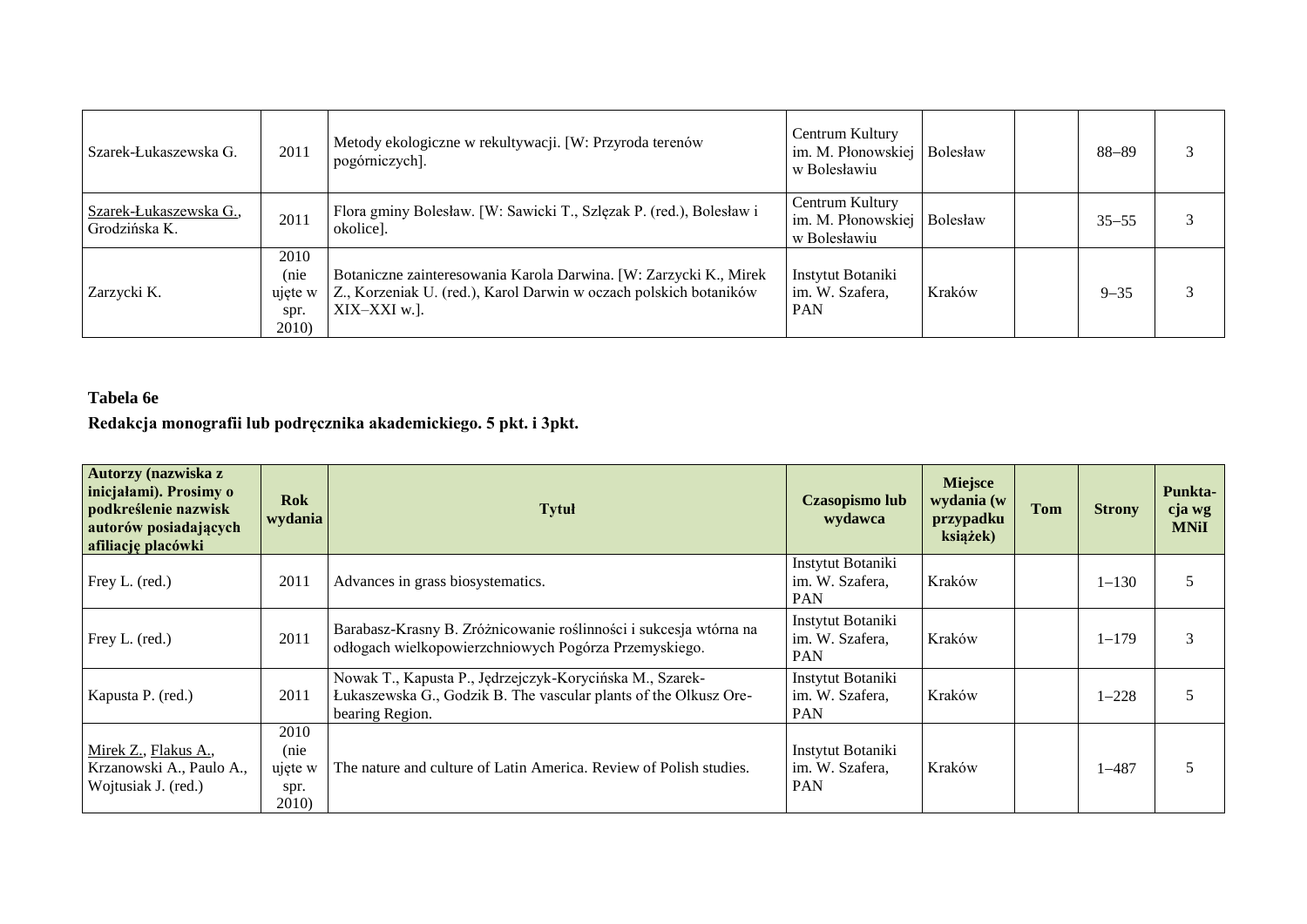| Mirek Z., Nikel A. (red.)                          | 2010<br>(nie<br>ujęte w<br>spr.<br>2010) | Natura 2000                                                                               | Biuletyn Komitetu<br>Ochrony Przyrody<br><b>PAN</b> | Kraków<br>Instytut<br>Botaniki im.<br>W. Szafera,<br>PAN. | $1 - 59$  | 3 |
|----------------------------------------------------|------------------------------------------|-------------------------------------------------------------------------------------------|-----------------------------------------------------|-----------------------------------------------------------|-----------|---|
| Mirek Z., Nikel A., Paul<br>W., Ronikier M. (red.) | 2011                                     | 6 <sup>th</sup> Planta Europa Conference "Actions for wild plants". Book of<br>abstracts. | Instytut Botaniki<br>im. W. Szafera,<br><b>PAN</b>  | Kraków                                                    | $1 - 81$  | 5 |
| Stebel A., Ochyra R. (red.)                        | 2011                                     | Chorological studies on Polish Carpathian bryophytes.                                     | Sorus                                               | Poznań                                                    | $1 - 267$ | 5 |
| Zarzycki K., Mirek Z.,<br>Korzeniak U. (red.)      | 2010<br>(nie<br>ujęte w<br>spr.<br>2010) | Karol Darwin w oczach polskich botaników XIX-XXI w.                                       | Instytut Botaniki<br>im. W. Szafera,<br><b>PAN</b>  | Kraków                                                    | $1 - 212$ | 3 |
| Mirek Z. (red.)                                    | 2011                                     | Włodarczyk Z. Rośliny biblijne. Leksykon.                                                 | Instytut Botaniki<br>im. W. Szafera,<br><b>PAN</b>  | Kraków                                                    | $1 - 246$ | 3 |
| Jarzynka A., Olejniczak<br>P., Jurochnik A. (red.) | 2011                                     | III Konferencja Naukowa Młodzi w Paleontologii "Plantae et animalia<br>in silico".        | Instytut Botaniki<br>im. W. Szafera,<br>PAN         | Kraków                                                    | $1 - 57$  | 3 |

## **3. ARTYKUŁY POPULARNO-NAUKOWE, WSPOMNIENIA, INFORMACJE**

**(tabela bez punktacji)**

| Autorzy (nazwiska z<br>inicjałami). Prosimy o<br>podkreślenie nazwisk<br>autorów posiadających<br>afiliację placówki | <b>Rok</b><br>wydan  <br>ia | <b>Tytuł</b>                                                                                                         | Czasopismo lub<br>wydawca                         | <b>Miejsce</b><br>wydania (w<br>przypadku<br>książek) | <b>Tom</b> | <b>Strony</b> | Punkta-<br>cja wg<br><b>MNiI</b> |
|----------------------------------------------------------------------------------------------------------------------|-----------------------------|----------------------------------------------------------------------------------------------------------------------|---------------------------------------------------|-------------------------------------------------------|------------|---------------|----------------------------------|
| Bednarek-Ochyra H.,<br>Ochyra R.                                                                                     | 2011                        | Index to Latin plant names. [W: Stebel A, Ochyra R (red.),<br>Chorological studies on Polish Carpathian bryophytes]. | Sorus                                             | Poznań                                                |            | 261-267       |                                  |
| Frey L.                                                                                                              | 2011                        | Botaniczne igraszki językowe.                                                                                        | Z doliny Grajcarka,<br>Miejski Ośrodek<br>Kultury | Szczawnica                                            | 220        | $18 - 19$     |                                  |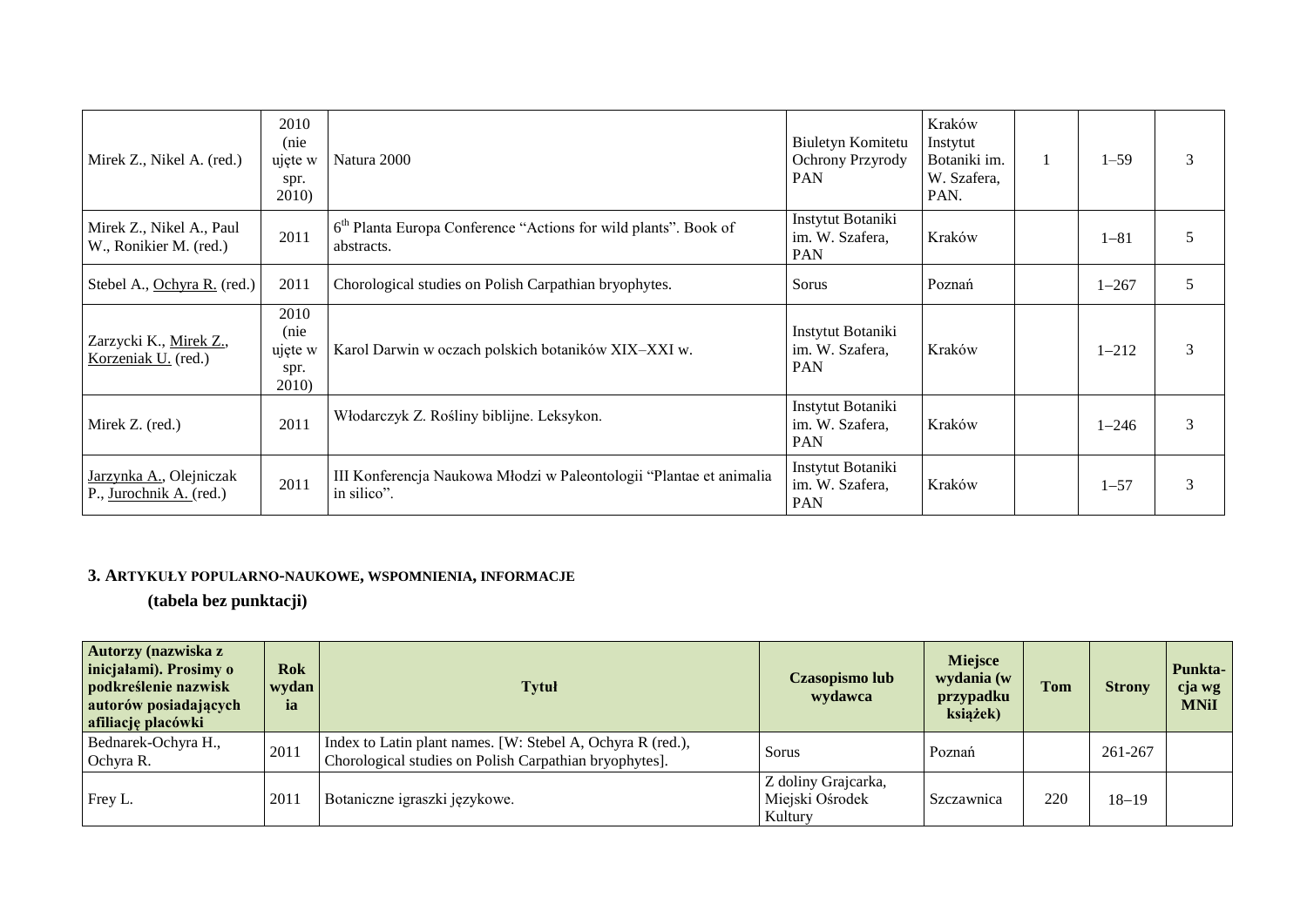| Frey L.                 | 2011 | Pieniński zielny szlak.                                                    | Z doliny Grajcarka,<br>Miejski Ośrodek<br>Kultury               | Szczawnica | 221 | $18 - 19$   |  |
|-------------------------|------|----------------------------------------------------------------------------|-----------------------------------------------------------------|------------|-----|-------------|--|
| Frey L.                 | 2011 | Zielnik z Czerwonego Klasztoru.                                            | Z doliny Grajcarka,<br>Miejski Ośrodek<br>Kultury               | Szczawnica | 222 | $18 - 19$   |  |
| Frey L.                 | 2011 | Dziwna sosenka.                                                            | Z doliny Grajcarka,<br>Miejski Ośrodek<br>Kultury               | Szczawnica | 223 | $18 - 19$   |  |
| Frey L.                 | 2011 | Zieloni drapieżcy.                                                         | Z doliny Grajcarka,<br>Miejski Ośrodek<br>Kultury               | Szczawnica | 224 | $18 - 19$   |  |
| Frey L.                 | 2011 | Polska liana.                                                              | Z doliny Grajcarka,<br>Miejski Ośrodek<br>Kultury               | Szczawnica | 225 | $18 - 19$   |  |
| Frey L.                 | 2011 | Leśne jabłko niezgody.                                                     | Z doliny Grajcarka,<br>Miejski Ośrodek<br>Kultury               | Szczawnica | 226 | $18 - 19$   |  |
| Frey L.                 | 2011 | Biblijne rośliny w Pieninach.                                              | Z doliny Grajcarka,<br>Miejski Ośrodek<br>Kultury               | Szczawnica | 227 | $18 - 19$   |  |
| Frey L.                 | 2011 | Orzechowe perły leśnej menady.                                             | Z doliny Grajcarka,<br>Miejski Ośrodek<br>Kultury               | Szczawnica | 228 | $18 - 19$   |  |
| Frey L.                 | 2011 | Ślicznotka z długimi rzęsami.                                              | Z doliny Grajcarka,<br>Miejski Ośrodek<br>Kultury               | Szczawnica | 229 | $18 - 19$   |  |
| Frey L.                 | 2011 | Pokazywanie języka.                                                        | Z doliny Grajcarka,<br>Miejski Ośrodek<br>Kultury               | Szczawnica | 229 | $18 - 19$   |  |
| Frey L., Frey W.        | 2011 | Index of genera. [W: Frey L. (red.), Advances in grass<br>biosystematics]. | W. Szafer Institute of<br>Botany, Polish<br>Academy of Sciences | Kraków     |     | $129 - 130$ |  |
| Frey L., Szczepaniak M. | 2011 | Indeks do tomu 18(1) Fragmenta Floristica et Geobotanica.                  | Fragmenta Floristica et<br>Geobotanica Polonica                 |            | 18  | $201 - 212$ |  |
| Frey L., Szczepaniak M. | 2011 | Indeks do tomu 18(2) Fragmenta Floristica et Geobotanica.                  | Fragmenta Floristica et<br>Geobotanica Polonica                 |            | 18  | 477-487     |  |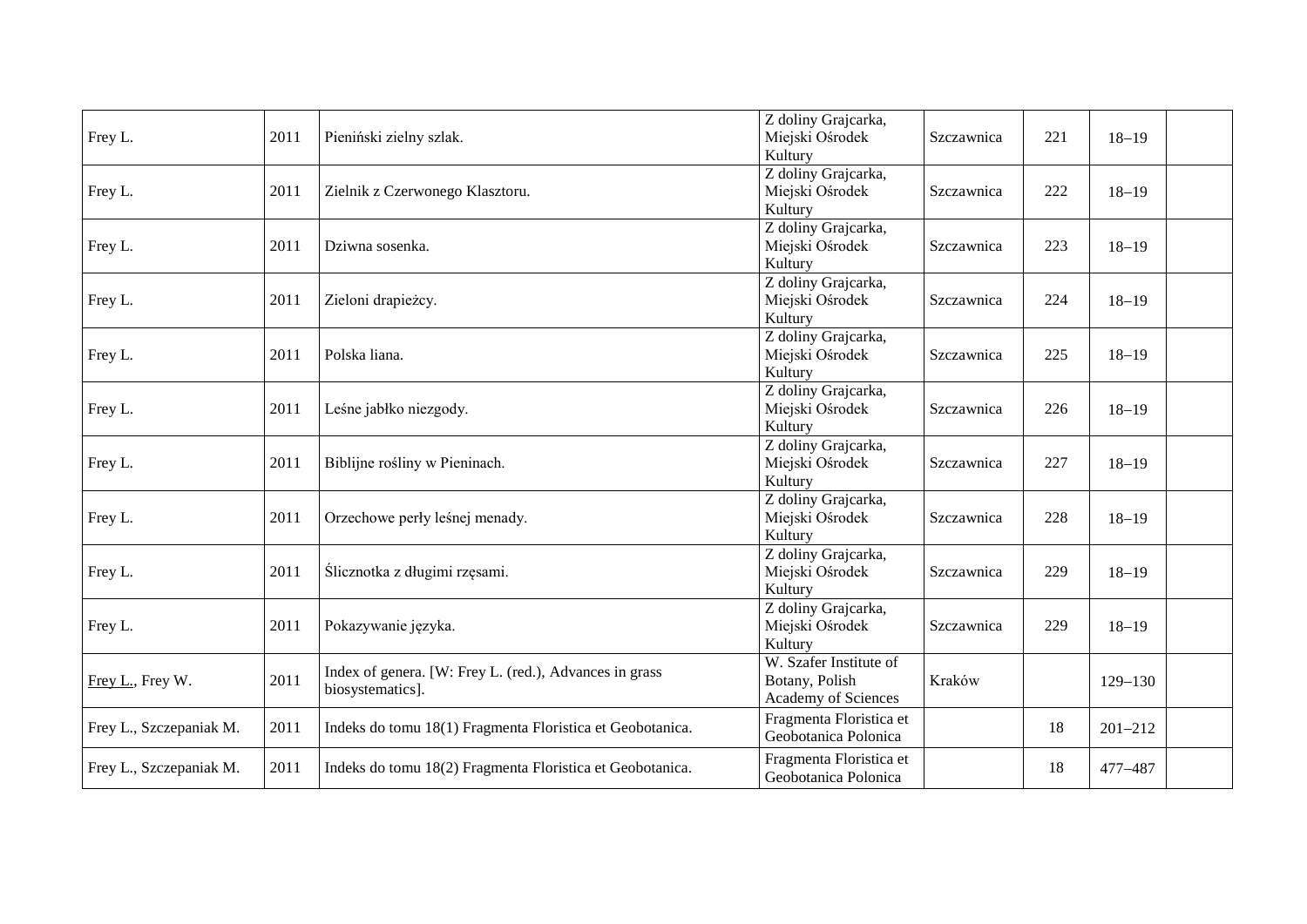| Godzik B.            | 2010<br>(nie<br>ujęte<br>w spr.<br>2010) | Konferencja popularno-naukowa "Przyroda terenów pogórniczych"<br>(Bolesław, 28-29 października 2010).                                                                                                                    | Wiadomości Botaniczne                                    |         | 54(3/4) | $91 - 95$   |  |
|----------------------|------------------------------------------|--------------------------------------------------------------------------------------------------------------------------------------------------------------------------------------------------------------------------|----------------------------------------------------------|---------|---------|-------------|--|
| Kowalska J.          | 2011                                     | Bornholmskie glony w Krakowie                                                                                                                                                                                            | Wiadomości Botaniczne                                    |         | 55(3/4) | $68 - 70$   |  |
| Łukaszek M.          | 2011                                     | XXX Międzynarodowa Konferencja Polskiego Towarzystwa<br>Fykologicznego "Przeszłość, teraźniejszość, przyszłość badań<br>fykologicznych. Ich znaczenie dla człowieka i ochrony środowiska"<br>(Wrocław, 19-21 maja 2011). | Wiadomości Botaniczne                                    |         | 55(1/2) | $38 - 40$   |  |
| Mirek Z.             | 2010<br>(nie<br>ujęte<br>w spr.<br>2010) | Od Redakcji.                                                                                                                                                                                                             | Biuletyn Komitetu<br>Ochrony Przyrody PAN                |         | -1      | 3           |  |
| Mirek Z.             | 2011                                     | Modyfikowanie mózgownicy – (polemika z felietonem M.<br>Pinkwarta w sprawie GMO w Tygodniku Podhalańskim nr 36/2011<br>z 8.09.2011).                                                                                     | Tygodnik Podhalański                                     |         | 37      | 16          |  |
| Mirek Z.             | 2011                                     | Archiwa w naukach przyrodniczych. [W: Filip T. (red.), Archiwa dla<br>nauki].                                                                                                                                            | Wyd. Archiwum<br>Oddziału Krakowskiego<br>PAN i PAU      | Kraków  |         | $21 - 25$   |  |
| Mirek Z.             | 2010<br>(nie<br>ujęte<br>w spr.<br>2010) | W cieniu Katynia. Wspomnienie o Edwardzie Ralskim.                                                                                                                                                                       | Wiadomości Botaniczne                                    |         | 54      | $131 - 132$ |  |
| Nikel A.             | 2010<br>(nie<br>ujęte<br>w spr.<br>2010) | Kalendarium prac Komitetu.                                                                                                                                                                                               | Biuletyn Komitetu<br>Ochrony Przyrody PAN                |         | -1      | $58 - 59$   |  |
| Paul W.              | 2011                                     | Łukawiec / Specjalny obszar ochrony siedlisk Łukawiec<br>(PLH180024). [W: Rogała D., Marcela D. (red.), Obszary Natura<br>2000 na Podkarpaciu].                                                                          | Regionalna Dyrekcja<br>Ochrony Środowiska w<br>Rzeszowie | Rzeszów |         | $208 - 215$ |  |
| Stebel A., Ochyra R. | 2011                                     | Preface. [W: Stebel A, Ochyra R. (red.), Chorological studies on<br>Polish Carpathian bryophytes].                                                                                                                       | Sorus                                                    | Poznań  |         | $11 - 13$   |  |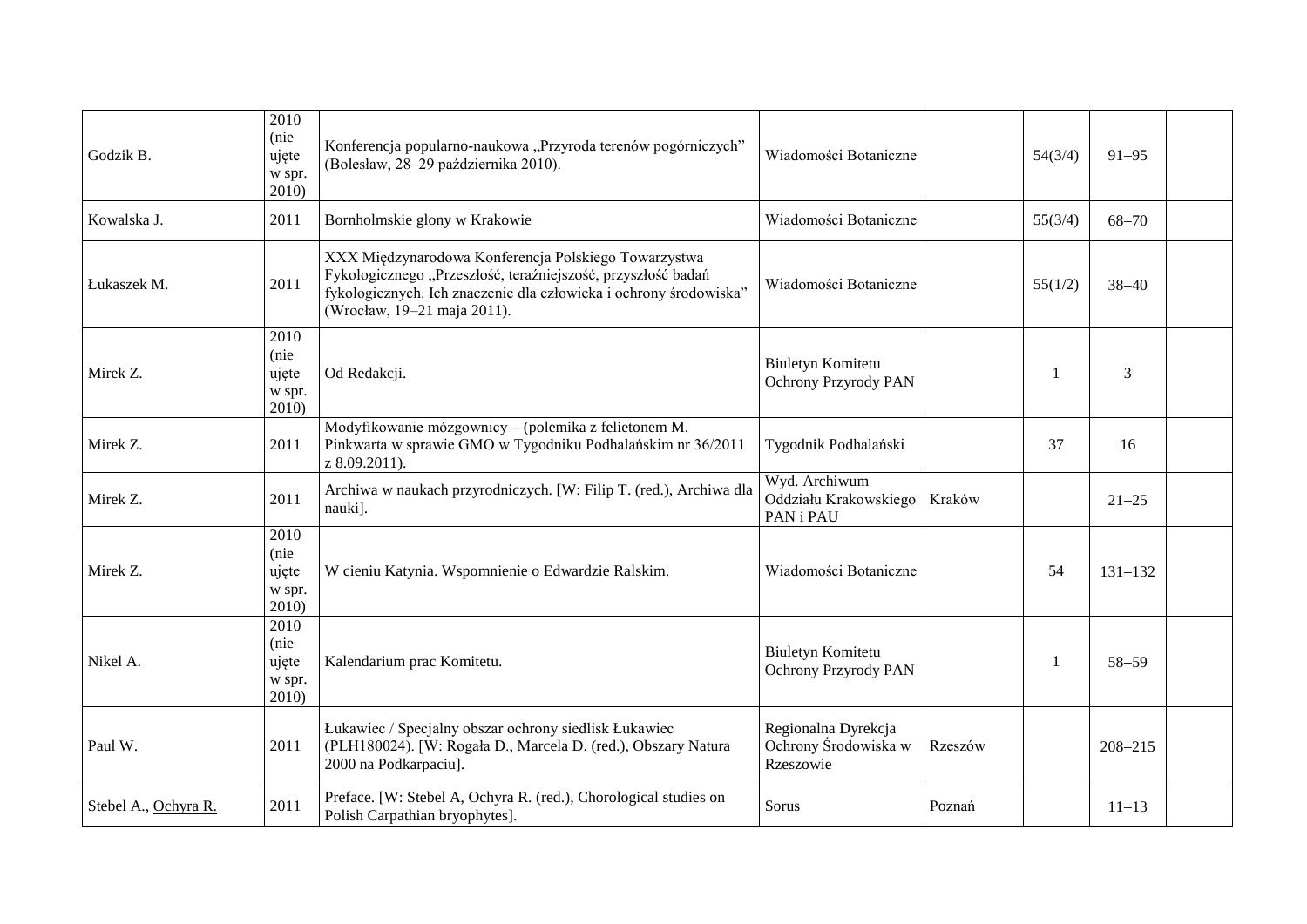| Szczepaniak M., Paszko B.                 | 2011                                     | IX Ogólnopolskie Spotkanie Naukowe "Biologia traw" (Kraków,<br>18-19 listopada 2010)                                                             | Wiadomości Botaniczne | 55(1/2) | $107 - 111$ |  |
|-------------------------------------------|------------------------------------------|--------------------------------------------------------------------------------------------------------------------------------------------------|-----------------------|---------|-------------|--|
| Worobiec E.                               | 2011                                     | Warsztaty "NECLIME working group on taxonomy of neogene<br>palynomorphs" w Krakowie, 14-15 czerwca 2011 r.                                       | Wiadomości Botaniczne | 55(1/2) | $111 - 113$ |  |
| Wójcicki J. J.                            | 2010<br>(nie<br>ujęte<br>w spr.<br>2010  | Nadchodzące spotkania – (informacja).                                                                                                            | Wiadomości Botaniczne | 54(3/4) | $186 - 188$ |  |
| Wójcicki J. J.                            | 2010<br>(nie<br>ujęte<br>w spr.<br>2010  | "ABC Taxa" (Nowe periodyki i serie).                                                                                                             | Wiadomości Botaniczne | 54(3/4) | $149 - 150$ |  |
| Wójcicki J. J.                            | 2010<br>(nie<br>ujęte<br>w spr.<br>2010) | Literatura botaniczna.                                                                                                                           | Wiadomości Botaniczne | 54(3/4) | 188         |  |
| Zastawniak-Birkenmajer<br>E., Madeyska E. | 2011                                     | 70. rocznica urodzin dr hab. Andrzeja Obidowicza.                                                                                                | Wiadomości Botaniczne | 55(1/2) | $64 - 73$   |  |
| Zastawniak-Birkenmajer<br>Ε.              | 2011                                     | Sesja Naukowa "Bioróżnorodność flor w neogenie Europy<br>Środkowej i Jubileusz 80. Urodzin Profesora Leona Stuchlika,<br>Kraków, 2 czerwca 2011. | Wiadomości Botaniczne | 55(1/2) | $80 - 89$   |  |
| Zastawniak-Birkenmajer<br>Ε.              | 2011                                     | 85. rocznica urodzin dr Anny Hummel.                                                                                                             | Wiadomości Botaniczne | 55(1/2) | $74 - 80$   |  |
| Zastawniak-Birkenmajer<br>E., Sojka A.    | 2011                                     | Bibliography of Professor Leon Stuchlik.                                                                                                         | Acta Palaeobotanica   | 51(1)   | $11 - 17$   |  |
| Zielonka T.                               | 2011                                     | Katastrofa czy zaburzenie, wpływ wiatru na kształt i skład<br>przyszłych drzewostanów.                                                           | Las Polski            | 11      | $20 - 21$   |  |

### **REFERATY, DONIESIENIA KONFERENCYJNE, ABSTRAKTY**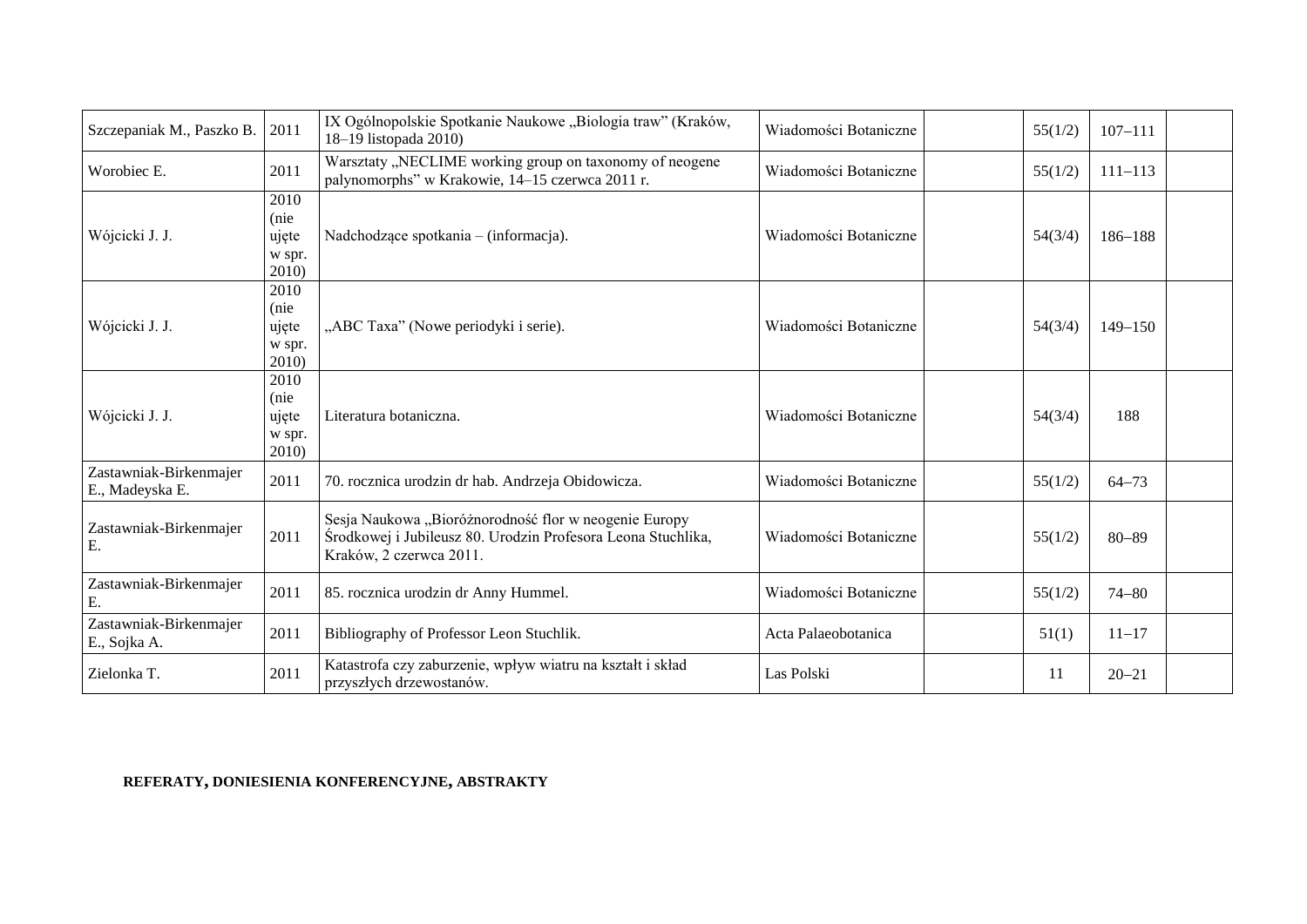- Barbacka, M., Ociepa, A. M., Wcisło-Luraniec, E., 2011. Wstępne wyniki badań makroszczątków roślinnych z wiercenia Huta OP-1 (trias jura) z północnego obrzeżenia Gór Świętokrzyskich. [W: Matyja, B.A., Wierzbowski, A., Ziółkowski, P. (red.), JURASSICA IX. Małogoszcz, 06–08.09.2011]. Streszczenia: 76– 77.
- Bieniek, W., 2011. Geographical patterns of genetic and morphological diversity of *Hordeum murinum* L. in Central Europe. [W: Borsch, T. (red.), BioSystematics Berlin 2011, 21–27.02.2011]. Programme and Abstracts: 60.
- Cantonati, M., Wojtal, A. Z., Falasco, E., Gabrieli, J., Angeli, N., 2011. *Achnanthidium minutissimum* (Bacillariophyta) teratological forms as indicators of heavy metal enrichment/pollution in different freshwater environmentEuropean glacial lake[W: 5<sup>th</sup> Central European Diatom Meeting "Diatom taxonomy and ecology: from local discoveries to global impacts". Szczecin, 24–27.03.2011]. Abstracts Book: 19–20.
- Godzik, B., Kapusta, P., 2011. Zmiany w czasie i przestrzeni stopnia zanieczyszczenia środowiska metalami ciężkimi w Polsce. [W: IX Międzynarodowa Konferencja Naukowo-Techniczna "Obieg pierwiastków w przyrodzie: bioakumulacja – toksyczność – przeciwdziałanie", Warszawa, 22.09.2011]. Abstrakty: 1.
- Hindák, F., Wołowski, K., Hindáková, A., 2011. Aerophytic epilithon of photosynthetic microorganisms overgrowing concrete walls of a cooling tower of the power plant at Bełchatów. Central Poland. [W: 30<sup>th</sup> International Conference of the Polish Phycological Society "The past, present, future of phycological research. Its signification for man and environment protection". Wydawnictwo Uniwersytetu Przyrodniczego we Wrocławiu, Wrocław-Pawłowice, 19–21.05.2011]. Abstracts Book: 61.
- Hrynowiecka-Czmielewska, A., 2011. Wstępne wyniki kompleksowych badań paleobotanicznych utworów jeziornych interglacjału mazowieckiego ze stanowiska Nowiny Żukowskie (SE Polska). [W: V Polska Konferencja Badań Czwartorzędu. Człowiek i jego wpływ na środowisko przyrodnicze w przeszłości i czasach historycznych. Państwowy Instytut Geologiczny, Państwowy Instytut Badawczy, Górzno, 13–17.06.2011]. Streszczenia: 57.
- Hrynowiecka-Czmielewska, A., 2011. Pierwsze stanowisko interglacjału mazowieckiego w Polskich Karpatach Huba 2 (Pieniny). [W: V Polska Konferencja Badań Czwartorzędu. Człowiek i jego wpływ na środowisko przyrodnicze w przeszłości i czasach historycznych. Państwowy Instytut Geologiczny, Państwowy Instytut Badawczy, Górzno, 13–17.06.2011]. Streszczenia: 56.
- Hrynowiecka-Czmielewska, A., 2011. Oscylacje klimatyczne w interglacjale mazowieckim z Nowin Żukowskich (SE Polska) w świetle kompleksowych badań paleobotanicznych. [W: Konferencja naukowa "Zmiany paleoklimatyczne w przeszłości geologicznej". Warszawa, 23-24.11.2011]. Streszczenia: 69.
- Jarzynka, A., 2011. Wstępne wyniki badań nad środkowojurajską florą z Grojca (południowa Polska). [W: Matyja, B.A., Wierzbowski, A., Ziółkowski, P. (red.), JURASSICA IX. Małogoszcz, 06-08.09.2011]. Streszczenia: 97-98.
- Jarzynka, A., 2011. Paprocie z glinek grojeckich. [W: Jarzynka, A., Jurochnik, A., Olejniczak P. (red.), III Naukowa Konferencja Młodzi w paleontologii "Plantae et animalia in silico". Kraków, 13-14.05.2011]. Streszczenia: 21-22.
- Jarzynka, A., Krupnik, J., 2011. Próba rekonstrukcji paleośrodowiska na podstawie badań paleobotanicznych osadów jury środkowej z rejonu Grojca. [W: Konferencia naukowa "Zmiany paleoklimatyczne w przeszłości geologicznej". Warszawa, 23–24.11.2011]. Streszczenia: 70.
- Jurochnik, A., 2011. Palinologia w paleobotanice, czyli tajniki diagramu pyłkowego. [W: Jarzynka, A., Jurochnik, A., Olejniczak, P. (red.), III Naukowa Konferencia Młodzi w paleontologii "Plantae et animalia in silico". Kraków, 13–14.05.2011]. Streszczenia: 21–22.
- Jurochnik, A., 2011. Klimat Równiny Lubszy u schyłku zlodowacenia bałtyckiego i we wczesnym holocenie. [W: Konferencja naukowa "Zmiany paleoklimatyczne w przeszłości geologicznej". Warszawa, 23–24.11.2011]. Streszczenia: 71.
- Jurochnik, A., MacLeod, A., 2011. Czy pył wulkaniczny z Laacher See miał wpływ na roślinność Allerödu? Na przykładzie stanowiska Węgliny (Równina Lubszy). [W: V Polska Konferencja Badań Czwartorzędu. Człowiek i jego wpływ na środowisko przyrodnicze w przeszłości i czasach historycznych. Państwowy Instytut Geologiczny, Państwowy Instytut Badawczy, Górzno, 13–17.06.2011]. Streszczenia: 20.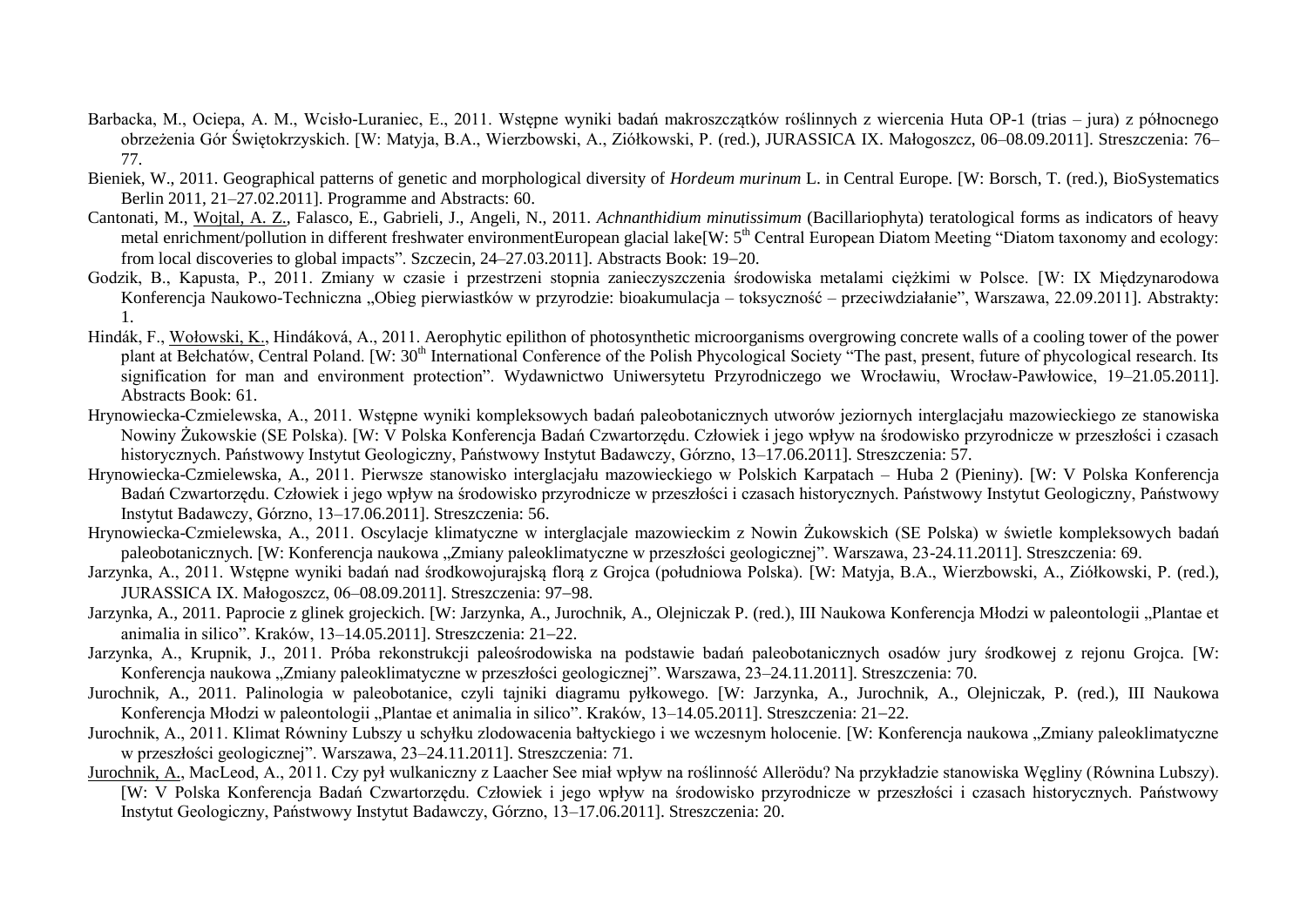- Karasiewicz, M.T., Noryśkiewicz, A.M., Kreślak, I., Hulisz, P., Stachowicz-Rybka, R., 2011. Zmiany klimatyczne holocenu zapisane w osadach zagłębienia wytopiskowego w krajobrazie młodoglacjalnym. [W: Konferencja naukowa "Zmiany paleoklimatyczne w przeszłości geologicznej". Państwowy Instytut Geologiczny, Państwowy Instytut Badawczy, Warszawa, 23–24.11.2011]. Streszczenia: 72.
- Karasiewicz, M.T., Noryśkiewicz, A.M., Noryśkiewicz, B., Hulisz, P., Stachowicz-Rybka, R., Bendych, M., 2011. Stanowisko 3 Zbójenko "Późnoglacjalne i holoceńskie zmiany środowiska w okolicach Zbójenka na pojezierzu Dobrzyńskim". [W: V Polska Konferencja Badań Czwartorzędu. Człowiek i jego wpływ na środowisko przyrodnicze w przeszłości i czasach historycznych. Państwowy Instytut Geologiczny, Państwowy Instytut Badawczy, Górzno, 13–17.06.2011]. Streszczenia: 95–105.
- Karasiewicz, M.T., Noryśkiewicz, A.M., Noryśkiewicz, B., Hulisz, P., Świtoniak, M., Stachowicz-Rybka, R., 2011. Stanowisko 10 Retno "Postglacjalna historia zagłębienia bezodpływowego przy jeziorze Retno na pojezierzu Brodnickim na podstawie badań interdyscyplinarnych". [W: V Polska Konferencja Badań Czwartorzędu. Człowiek i jego wpływ na środowisko przyrodnicze w przeszłości i czasach historycznych. Państwowy Instytut Geologiczny, Państwowy Instytut Badawczy, Górzno, 13–17.06.2011]. Streszczenia: 149–157.
- Korzeń, K., 2011. Początek badań palinologicznych torfowiska Puścizna Wielka. [W: Warsztaty "Torfowiska w krajobrazie przekształconym funkcjonowanie i ochrona". Wawrzkowizna, 01–03.06.2011]. Streszczenia: 70.
- Korzeń, K., 2011. Wstępne badania roślinności czwartorzędu w obrębie torfowiska Puścizna Wielka. [W: V Polska Konferencja Badań Czwartorzędu. Człowiek i jego wpływ na środowisko przyrodnicze w przeszłości i czasach historycznych. Państwowy Instytut Geologiczny, Państwowy Instytut Badawczy, Górzno, 13– 17.06.2011]. Streszczenia: 65.
- Korzeń, K., 2011. Wstępna analiza palinologiczna w obrębie torfowiska Puścizna Wielka. [W: Jarzynka, A., Olejniczak, P., Jurochnik, A. (red.), III Naukowa Konferencja Młodzi w paleontologii "Plantae et animalia in silico". Kraków, 13–14.05.2011]. Streszczenia: 21–22.
- Kostecka, A. A., Godzik, B., Vollenveider P. 2011. Evolutionary traits of heavy metal allocation and tolerance in sensitive and tolerant populations of *Biscutella laevigata* from southern Poland. [W: 7<sup>th</sup> International Conference on Serpentine Ecology, Coimbra, Portugal, 12–16.06.2011]. Abstracts Book: 118.
- Kowalska, J., 2011. *Pediastrum boryanum* (Turpin) Meneghini występujący współcześnie w Polsce. [W: III Konferencja Naukowa "Młodzi w Paleontologii" 'Plantae et animalia in silico'. Instytut Botaniki im. W. Szafera Polskiej Akademii Nauk, Kraków, 13–14.05.2011]. Streszczenia: 2223.
- Kowalska, J., Wołowski, K., 2011. Past and recent studies on *Pediastrum* Meyen (Chlorophyta) in Poland. [W: 30<sup>th</sup> International Conference of the Polish Phycological Society "The past, present, future of phycological research. Its signification for man and environment protection". Wydawnictwo Uniwersytetu Przyrodniczego we Wrocławiu, Wrocław-Pawłowice, 19–21.05.2011]. Abstracts Book: 74.
- Krupnik, J., 2011. Porównanie metod przygotowania próbek do analiz palinologicznych /mezozoik/. [W: Jarzynka, A., Olejniczak, P., Jurochnik, A. (red.), III Naukowa Konferencja Młodzi w paleontologii "Plantae et animalia in silico". Kraków, 13–14.05.2011]. Streszczenia: 24.
- Krupnik, J., Ziaja, J., Feldman-Olszewska, A., 2011. Wstępne wyniki badań palinologicznych wiercenia Huta OP-1 (trias-jura). [W: Matyja, B.A., Wierzbowski, A., Ziółkowski, P. (red.), JURASSICA IX. Małogoszcz, 06–08.09.2011]. Streszczenia: 110–111.
- Kupryjanowicz, M., Nalepka, D., Walanus, A., Balwierz, Z., Bińka, K., Granoszewski, W., Kolaczek, P., Krupiński, K., Małkiewicz M., Nita M., Noryskiewicz B., Pidek A., Winter H. 2011. Izo-eem. [W: V Polska Konferencja Badań Czwartorzędu. Człowiek i jego wpływ na środowisko przyrodnicze w przeszłości i czasach historycznych. Państwowy Instytut Geologiczny, Państwowy Instytut Badawczy, Górzno, 13–17.06.2011]. Streszczenia: 30–32.
- Michczyńska, A., Starkel, L., Krąpiec, M., Margielewski, W., Michczyński, A., Nalepka, D., Pazdur, A., 2011. Regionalne mapy szybkości zmian procentu pyłku, jak narzędzie badania zmienności klimatu. [W: Konferencja naukowa "Zmiany paleoklimatyczne w przeszłości geologicznej". Warszawa]. Streszczenia: 24.
- Mleczko, P., Kapusta, P., 2011. Effect of substratum type (sand vmining waste) on macromycete communities in pine forests of a post-mining area. [W:  $7<sup>th</sup>$ International Conference on Serpentine Ecology, Coimbra, Portugal, June 12–16, 2011]. Abstracts Book:121.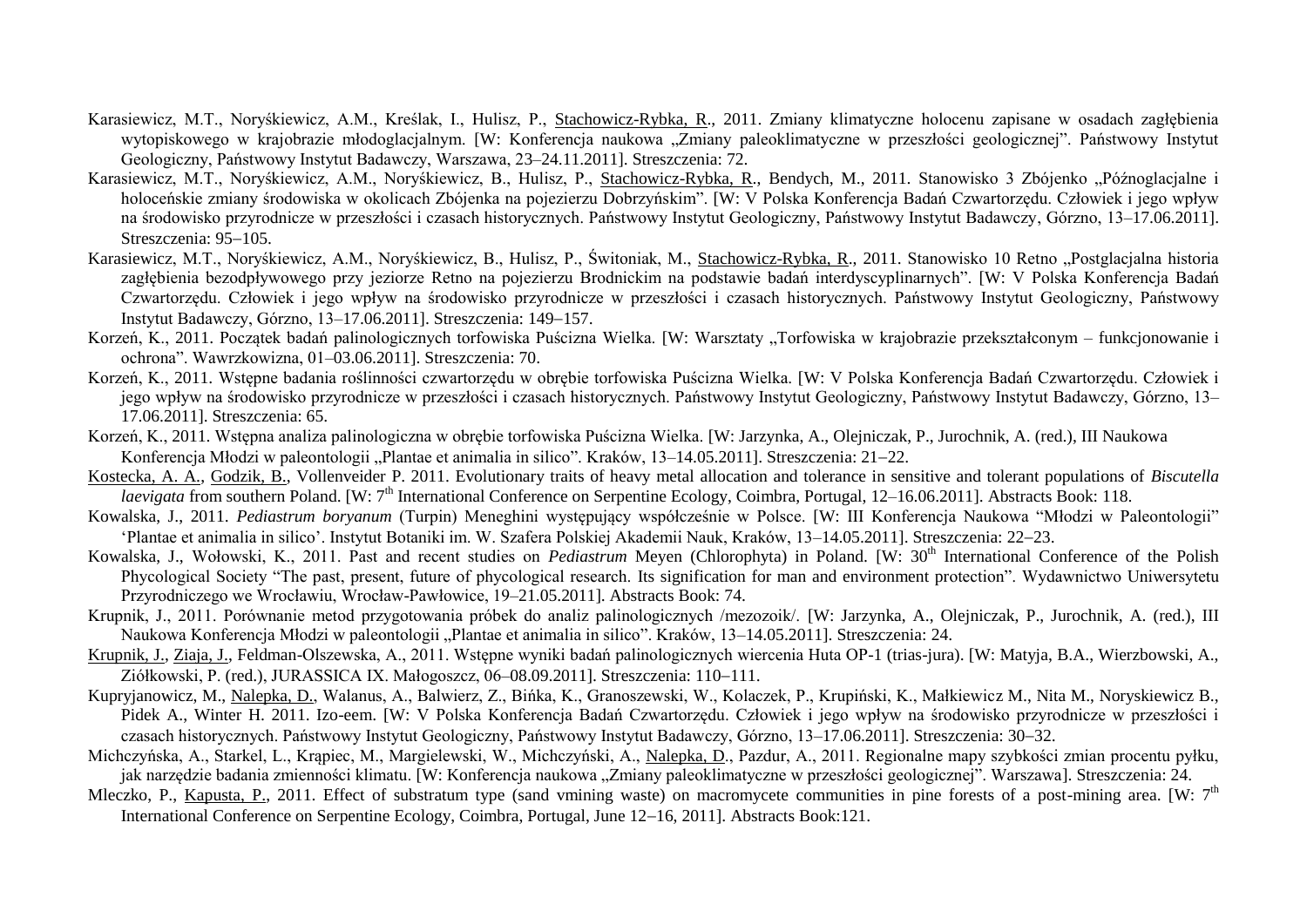- Nalepka, D., Walanus, A., Obidowicz, A., 2011. Mapy izopolowe dla holocenu w polskich Karpatach pierwsze wyniki. [W: V Polska Konferencja Badań Czwartorzędu. Człowiek i jego wpływ na środowisko przyrodnicze w przeszłości i czasach historycznych. Państwowy Instytut Geologiczny, Państwowy Instytut Badawczy, Górzno, 13-17.06.2011]. Streszczenia: 35-36.
- Nowak, T., Kapusta, P., Jędrzejczyk-Korycińska, M., Szarek-Łukaszewska, G., Godzik, B., 2011. Vascular plants of Zn-Pb post-mining area in Southern Poland. [W: 7th International Conference on Serpentine Ecology, Coimbra, Portugal, June 12–16, 2011]. Abstracts Book: 123.
- Ognjanova-Rumenova, N., Hintz, F., Buczkó, K., Kapetanović, T., Wojtal, A. Z., 2011. *Navicula digitulus* Hustedt morphology and ecological preferences in some eastern European glacial lake[W: 5<sup>th</sup> Central European Diatom Meeting "Diatom taxonomy and ecology: from local discoveries to global impacts". Szczecin, 24–27.03.2011]. Abstracts Book: 37–38.
- Paul, W., 2011. Kserotermiczne gatunki z rodzaju *Campanula* w Polsce model dla rozważań migracji gatunków ciepłolubnych. [W: II Ogólnopolska Konferencja Naukowa Zróżnicowanie muraw kserotermicznych w Polsce, Lublin, 02–04.06.2011]. Streszczenia: 73–74.
- Paul, W., 2011. "Data Deficient" IUCN category as a warning signal for "quietly disappearing" species: *Campanula cervicaria* case study. [W: Mirek, Z., Nikel, A., Paul, W., Ronikier, M. (red.), 6<sup>th</sup> Planta Europa Conference "Actions for wild plants". W. Szafer Institute of Botany, Polish Academy of Sciences, Kraków, 23– 27.05.2011]. Book of abstracts: 57.
- Płachno, B., Łukaszek, M., Wołowski, K., Adamec, L., 2011. Aging of Utricularia traps and variability of microorganisms associated with those microhabitat[W: 30<sup>th</sup> International Conference of the Polish Phycological Society "The past, present, future of phycological research. Its signification for man and environment protection". Wydawnictwo Uniwersytetu Przyrodniczego we Wrocławiu, Wrocław-Pawłowice, 19–21.05.2011]. Abstracts Book: 170–171.
- Połtowicz-Bobak, M., Bobak, D., Badura, J., Jary, Z., Wacnik, A., Cywa, K., 2011. The Early Upper Paleolithic site Lubotyń 11 in the Głubczyce Plateau, Southern Poland. [W: Jary, Z. (red.), Closing the gap – North Carpathian loess traverse in the Eurasian loess belt, International Workshop, 6<sup>th</sup> Loess Seminar in Wrocław. Institute of Geography and Regional Development, University of Wrocław, Wrocław, 16–21.05.2011]. Abstracts Book: 43.
- Ronikier, A., Lado, C., 2011. Filling the gap: studies on nivicolous myxomycetes from the Ande[W: VII International Congress on Systematics and Ecology of Myxomycetes, Recife. Brazil, 11-16.09.2011.]. Abstracts: 124.
- Saarela, J.M., Peterson, P.M., Soreng, R.J., Paszko B. 2011. Plastid-based phylogenetics of Agrostidinae, Koeleriinae and allied subtribes in the "Aveneae-type plastid DNA clade' of grass tribe Poeae (Poaceae: Pooideae). [W: XVIII International Botanical Congress, Australia, Melbourne, 23–30 July 2011]. Abstracts Book:  $271 - 272$ .
- Solak, C.N., Ector, L., Wojtal, A. Z., Ács, É., Morales, E.A., 2011. Turkish freshwater diatoms: from past to present. [W: 5<sup>th</sup> Central European Diatom Meeting "Diatom taxonomy and ecology: from local discoveries to global impacts". Szczecin, 24–27.03.2011]. Abstracts Book: 100–101.
- Stachowicz-Rybka, R., Cywa, K., Forysiak, J., Kittel, P., Obremska, M., Pawłowski, D., 2011. Zapis zmian paleośrodowiskowych w kontekście archeologicznym w osadach wypełnienia paleokoryta w dolinie Neru na stanowisku Kolonia Bechcice woj. Łódzkie (Polska Środkowa). [W: V Polska Konferencja Badań Czwartorzędu. Człowiek i jego wpływ na środowisko przyrodnicze w przeszłości i czasach historycznych. Górzno, 13–17.06.2011]. Streszczenia: 7374.
- Stachowicz-Rybka, R., Obidowicz, A., Karpińska-Kołaczek, M., 2011. Paleobotaniczny zapis sukcesji zbiorowisk roślinnych zrekonstruowanych w osadach Jeziora Czarnego (Polska NE) – wstępne wyniki badań. [W: Warsztaty "Torfowiska w krajobrazie przekształconym – funkcjonowanie i ochrona". Wawrzkowizna, 01– 03.06.2011]. Streszczenia: 87.
- Stefanowicz, A. M., Kapusta, P., Szarek-Łukaszewska, G., Niklińska, M., Grodzińska, K., 2011. Factors affecting soil microbial communities in Zn-Pb mining and smelting area. [W: 7<sup>th</sup> International Conference on Serpentine Ecology, Coimbra, Portugal, June 12–16, 2011]. Abstracts Book: 131.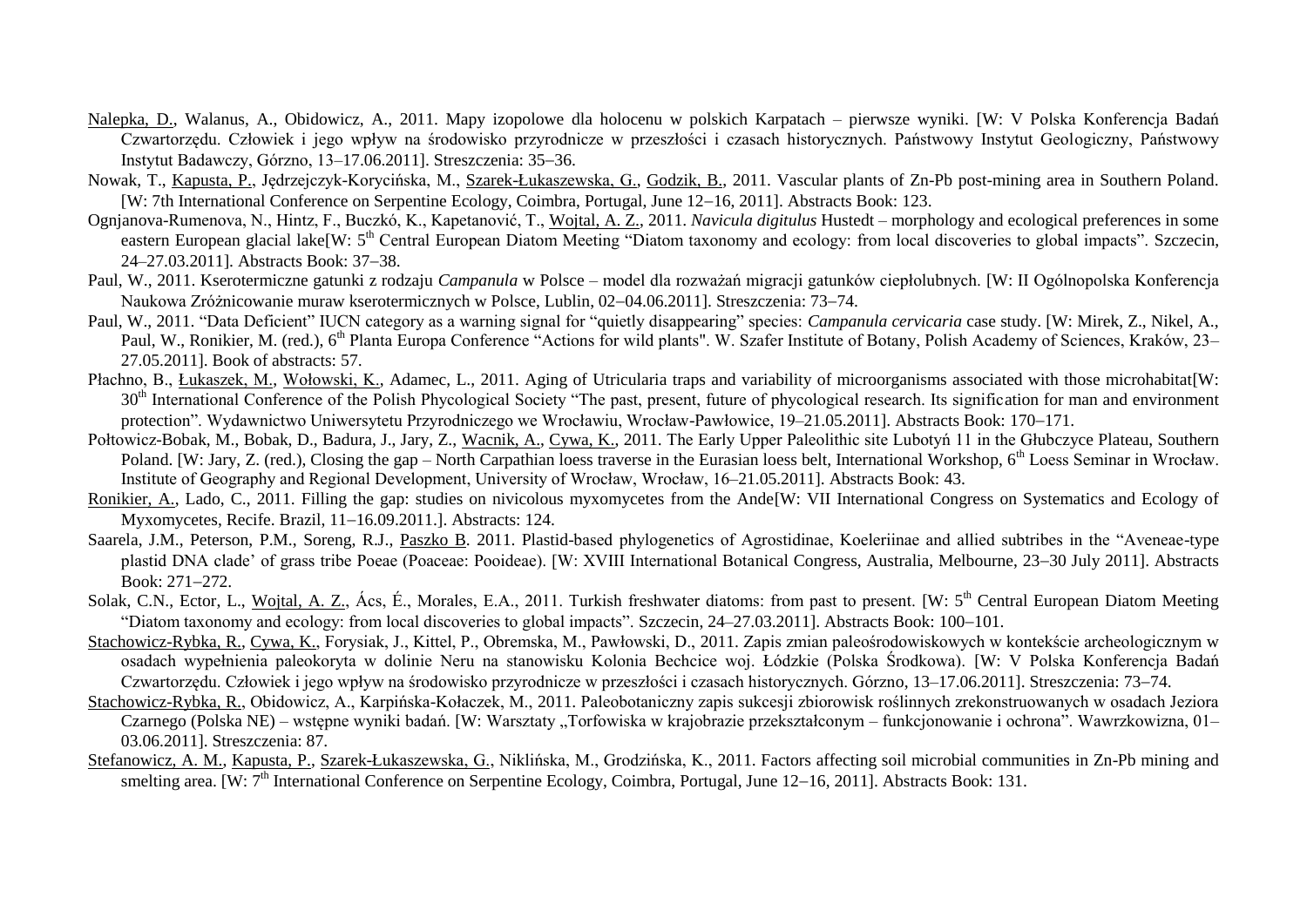- Stefanowicz, A. M., Kapusta, P., Szarek-Łukaszewska, G., Niklińska, M., Grodzińska, K., 2011. Soil microbial communities are influenced by soil fertility, herbaceous vegetation and metal pollution in the Pb-Zn mining and smelting area (Olkusz, S Poland). [W: Ecology of Soil Microorganisms 2011 "Microbes as Important Drivers of Soil Processes", Prague, Czech Republic, 27.04.–01.05.2011]. Abstracts Book: 211.
- Szulc, J., Worobiec, E., 2011. Wiek i geneza form paleokrasowych w rejonie Górażdży na Górnym Śląsku (Age and origin of the paleokarst from Górażdże, Upper Silesia). [W: Gradziński, M., Partyka, J., Urban, J. (red.), 45. Sympozjum Speleologiczne. Ojców, 20–23.10.2011]. Streszczenia: 100.
- Wacnik, A., Rybicka, M., Ralska-Jasiewiczowa, M., 2011. Nowe badania palinologiczno-archeologiczne na Pojezierzu Gostynińskim. [W: V Polska Konferencja Badań Czwartorzędu. Człowiek i jego wpływ na środowisko przyrodnicze w przeszłości i czasach historycznych. Państwowy Instytut Geologiczny, Państwowy Instytut Badawczy, Górzno, 13–17.06.2011]. Streszczenia: 4547.
- Walanus, A., Nalepka, D., 2011. Znaczenie formy prezentacji czasoprzestrzennych danych palinologicznych. Metody geoinformacyjne w badaniach archeologicznych. [W: VI Sympozjum Archeologii Środowiskowej. Poznań – Ostrów Lednicki]. Streszczenia: 101–102.
- Walanus, A., Nalepka, D., 2011. Regionalne mapy szybkości zmian procentu pyłku, jak narzędzie badania zmienności klimatu. [W: Konferencja naukowa "Zmiany paleoklimatyczne w przeszłości geologicznej". Warszawa, 23–24.11.2011]. 85.
- Walanus, A., Nalepka, D., 2011. Dane palinologiczne w MS Excel: zliczanie, rysowanie, analizy numeryczne. [W: V Polska Konferencja Paleobotaniki Czwartorzedu, Górzno, 13-17.06.2011], 48-49.
- Wawrzyniak, Z., Jarzynka, A., 2011. Wskażniki paleoklimatyczne we florze górnego triasu i środkowej jury Polski południowej (Palaeoenvironmental indicators In the Upper Triassic and the Middle Jurassic floras of Southern Poland. [W: Konferencja naukowa "Zmiany paleoklimatyczne w przeszłości geologicznej". Warszawa, 23–24.11.2011]. Streszczenia: 87.
- Wojtal, A. Z., 2011. Distribution of diatoms (Bacillariophyta) in 20 mineral springs in southern Poland. [W: 5<sup>th</sup> Central European Diatom Meeting "Diatom taxonomy and ecology: from local discoveries to global impacts". Szczecin,  $24-27.03.2011$ ]. Abstracts Book:  $111-112$ .
- Wojtal, A. Z., 2011. Diatoms (Bacillariophyta) from 67 springs in southern Poland. [W: 30<sup>th</sup> International Conference of the Polish Phycological Society "The past, present, future of phycological research. Its signification for man and environment protection". Wydawnictwo Uniwersytetu Przyrodniczego we Wrocławiu, Wrocław – Pawłowice, 19–21.05.2011]. Abstracts Book: 101–102.
- Wojtal, A. Z., Ector, L., Van de Vijver, B., Morales, E.A., Blanco, S., Piątek, J., Smieja, A., 2011. The *Achnanthidium minutissimum* complex (Bacillariophyceae) in southern Poland. [W: 5<sup>th</sup> Central European Diatom Meeting "Diatom taxonomy and ecology: from local discoveries to global impacts". Szczecin, 24– 27.03.2011]. Abstracts Book: 113-114.
- Wołowski, K., 2011. The Cracow school of phycology genealogical tree.  $IW: 30<sup>th</sup>$  International Conference of the Polish Phycological Society "The past, present, future of phycological research. Its signification for man and environment protection". Wydawnictwo Uniwersytetu Przyrodniczego we Wrocławiu, Wrocław-Pawłowice, 19–21.05.2011]. Abstracts Book: 44–45.
- Wołowski, K., Łukaszek, M., Płachno, B., 2011. Algae and carnivorous plants relationships? [W: Fifth European Phycological Congres,Taylor & Francis, Rhodes, 19–21.05.2011]. Abstracts Book: 193.
- Worobiec, E., 2011. Nowe badania palinologiczne stanowiska w Mizernej doniesienie wstępne. [W: Zastawniak-Birkenmajer, E., Worobiec, G., Sojka, A. (red.), Sesia Naukowa "Bioróżnorodność flor w neogenie Europy Środkowej" z okazii 80. urodzin Profesora dr hab. Leona Stuchlika, Kraków, 2.06.2011]. Streszczenia: 21.
- Worobiec, E., 2011. Zastosowanie programu komputerowego POLPAL w palinologicznych badaniach neogeńskich lejów krasowych. [W: Konferencja Naukowa Sekcji Paleobotanicznej PTB "Wyniki badań z zastosowań programów komputerowych". Kraków, 24.09.2011]. Streszczenia: nienumerowane.
- Worobiec, E., Birkenmajer, K., 2011. Zmiany klimatu i szaty roślinnej na podstawie badań palinologicznych osadów pliocenu ?plejstocenu w wierceniu Mizerna Nowa na Podhalu (Changes of climate and vegetation on the basis of palynological investigations of Pliocene – ?Pleistocene deposits from the Mizerna Nowa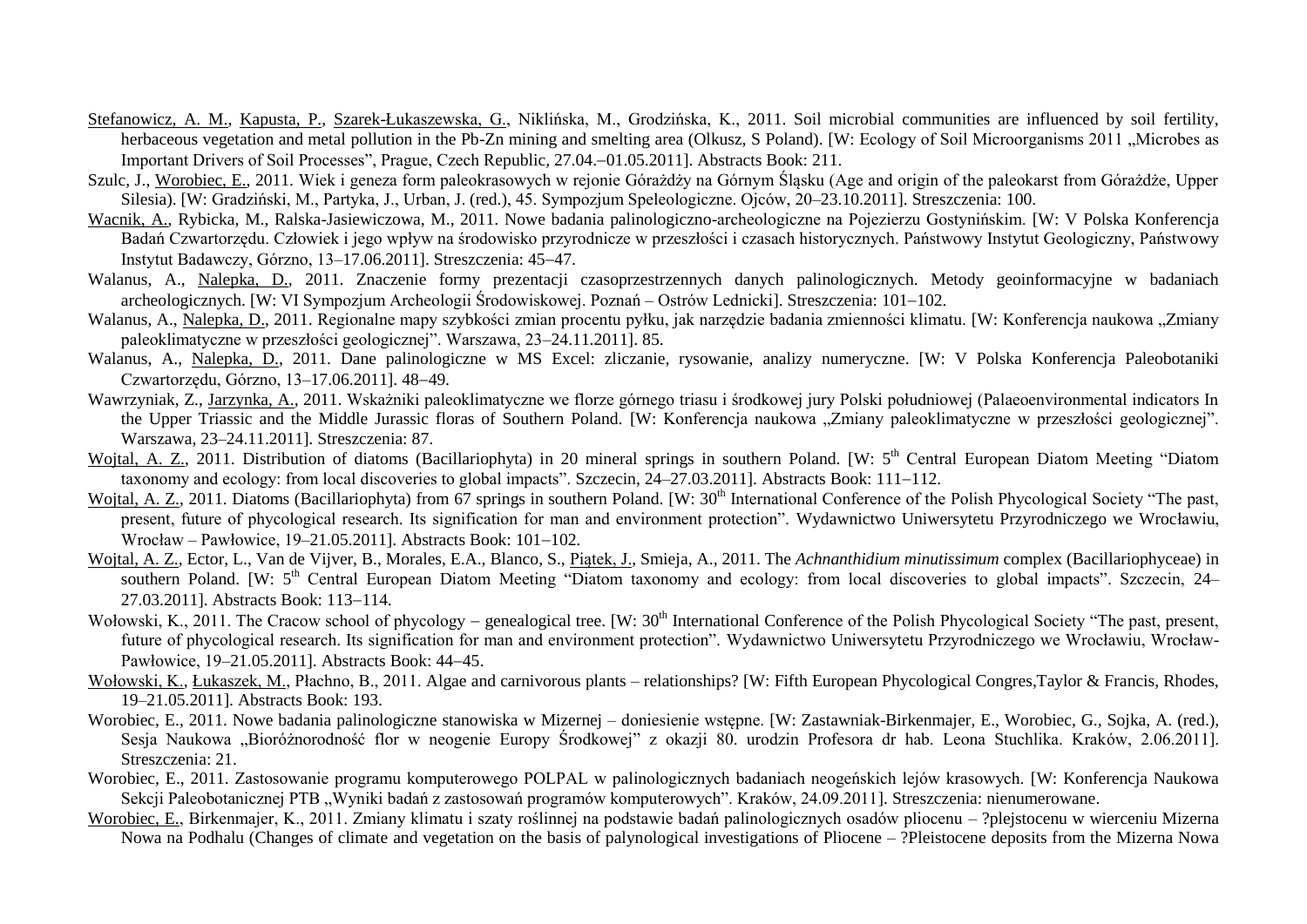borehole, the Podhale region (southern Poland)). [W: Konferencja Naukowa "Zmiany paleoklimatyczne w przeszłości geologicznej". Warszawa, 23– 24.11.2011]. Streszczenia: 65.

- Worobiec, G., Szynkiewicz, A., Worobiec, E., 2011. *Reevesia*-like macro and microremains in the Upper Miocene deposits from the Bełchatów Lignite Mine (Central Poland). [W: Worobiec, E., Worobiec, G. (red.), Second Workshop of NECLIME working group on taxonomy of Neogene palynomorph, Kraków, 14– 15.06.2011]. Abstracts Book: 10.
- Worobiec, G., Szynkiewicz, A., Worobiec, E., 2011. Rodzaj *Reevesia* (Malvaceae s.l.) w neogenie Kopalni Węgla Brunatnego "Bełchatów". [W: Zastawniak-Birkenmajer, E., Nalepka, D., Worobiec, G., Sojka, A. (red.), Sesja Naukowa "Bioróżnorodność flor w neogenie Europy Środkowej" z okazji 80. urodzin Profesora dr hab. Leona Stuchlika. Kraków, 02.06.2011]. Streszczenia: 20.
- Zastawniak-Birkenmajer, E., 2011. Ważniejsze daty i wydarzenia z życia Jubilata Profesora dr. hab. Leona Stuchlika. [W: Zastawniak-Birkenmajer, E., Nalepka, D., Worobiec, G., Sojka, A. (red.), Sesja Naukowa "Bioróżnorodność flor w neogenie Europy Środkowej" z okazji 80. urodzin Profesora dr hab. Leona Stuchlika. Kraków, 02.06.2011]. Streszczenia: 3-6.
- Zastawniak-Birkenmajer, E., Birkenmajer, K., 2011. Stanowisko Mizerna, aspekty stratygraficzne i paleobotaniczne. [W: Zastawniak-Birkenmajer, E., Nalepka, D., Worobiec, G., Sojka, A. (red.), Sesja Naukowa "Bioróżnorodność flor w neogenie Europy Środkowej" z okazji 80. urodzin Profesora dr hab. Leona Stuchlika. Kraków, 02.06.2011]. Streszczenia: 22.

#### **Recenzje**

- Ochyra R. 2011: Henry A. N., M. Bose M.Ch. (2009). An aid to the International Code of Botanical Nomenclature. Fragmenta Floristica et Geobotanica Polonica  $18: 454 - 455$ .
- Ochyra R. 2011: Galanin A. V. (red.) (2008). Flora Daurii (Sosudistye rastenija). Tom 1. Sosudistye sporovye rastenija. Golosemennye. Odnodolnye: sitnikovyeorchodnye [Flora of Dahuria (Vascular plants). Volume 1. Vascular sporous plants. Gymnospermae. Monocotyledones: Juncaceae-Orchidaceae]. Fragmenta Floristica et Geobotanica Polonica 18: 460-462.
- Ochyra R. 2011: Vandenpoorten A., Goffinet B. (2009). Introduction to bryophytes. Wszechświat 112(4–6): 158–159.
- Ochyra R. 2011: Van Wyk B.-E., Smith G. (2008). Guide to the Aloes of South Africa. Fragmenta Floristica et Geobotanica Polonica 18: 358.
- Ochyra R. 2011: Sérgio C., Carvalho P., Garcia C. (2009). Guia de campo dos briófitos e líquenes das florestas Portuguesas. Fragmenta Floristica et Geobotanica Polonica 18: 386.
- Ochyra R. 2011: Laursen G.A. (2009). Common Interior Alaska cryptogams. Fungi, lichenicolous fungi, slime molds, mosses, and liverworts. Fragmenta Floristica et Geobotanica Polonica 18: 464-465.
- Ochyra R. 2011: Villareal J. C., Frey W., Cargill D. C. (red.) (2010). Bryophyte biology, phylogeography, systematics and evolution in the Southern Hemisphere. A volume in honour of Dr. Gabriela Hässel de Menéndez. Polish Botanical Journal 56: 339–340.
- Ochyra R. 2011: Engel J. J., Glenny D. (2008). A flora of the hepatics and hornworts of New Zealand. Volume 1. Wszechświat 112(4–6): 156–158.
- Ochyra R. 2011: Lal J. (2005). A checklist of Indian mosses. Fragmenta Floristica et Geobotanica Polonica 18: 456–457.
- Ochyra R. 2011: Manning J. (2008). EcoGuide Namagualand. Wszechświat  $112(1-3)$ : 75–76.
- Ochyra R. 2011: Anderson L. E., Shaw A. J., Shaw B. (2009). Peat mosses of the southeastern United States. Fragmenta Floristica et Geobotanica Polonica 18: 453-454
- Ochyra R. 2011: Dorr L. J., Nicolson D. H. (2009). Taxonomic literature. A selective guide to botanical publications and collections with dates, commentaries and types. Supplement VIII: Fres-G. Fragmenta Floristica et Geobotanica Polonica 18: 465–466.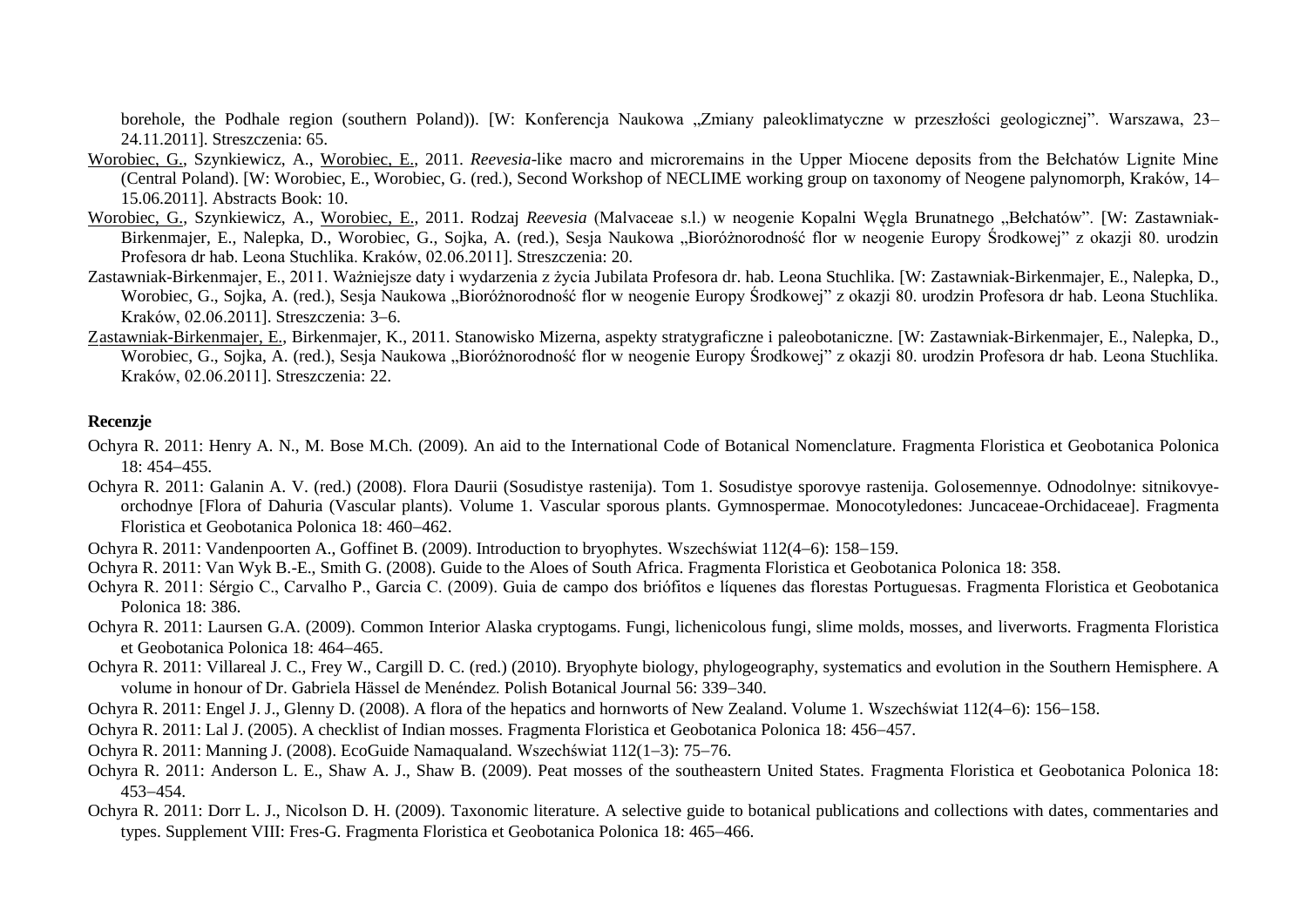- Ochyra R. 2011: Vasileva L. N. (red.) (2006). Flora, rastitel'nost' i mikobiota zapovednika "Ussurijskij" [Flora, vegetation and mycobiota of the reserve "Ussuriysky"]. Fragmenta Floristica et Geobotanica Polonica, 18: 408.
- Ochyra R. 2011: Bojčuk M. A., Lantranova A. S. (2009). Mochoobraznye Karelii. Učebnoe posobie [Bryophytes of Karelia. Student manual]. Fragmenta Floristica et Geobotanica Polonica 18: 469–470.
- Ochyra R. 2011: Bojko M. F. (2009). Mochopodibni stepovoï zoni Ukraïni [Bryobionta of the steppe zone of Ukraine]. Fragmenta Floristica et Geobotanica Polonica 18: 467–468.
- Ochyra R. 2011: Konstantinowa N. A. (red.) (2009). Raznoobrazje rastienij, liszajnikow i cyanoprokariot Murmanskoj obłasti: Itogi izuczenija i perspektivy ochrany. Chrońmy Przyrodę Ojczystą 67: 170–172.
- Ochyra R. 2011: Gorčakovskij P. L. (red.) (2006). Rastitel'nyj pokrov i rastitel'nye resursy Poljarnogo Urala [Vegetation and plant resources of the Polar Ural]. Fragmenta Floristica et Geobotanica Polonica 18: 462–464.
- Ochyra R. 2011: Huxley R. (red.) (2007). The great naturalists. Wszechświat  $112(1-3)$ : 73–75.
- Ochyra R. 2011: Ireland R. R., Buck W. R. (2009). Some Latin American genera of Hypnaceae. Fragmenta Floristica et Geobotanica Polonica 18: 248.
- Ochyra R. 2011: Rykovsky G. F., Maslovsky O. F. (2009). Flora Belarusi. Mochoobraznye. Tom 2. Hepaticopsida Sphagnopsida [Flora of Belarus. Bryophyta. Volume 2. Hepaticopsida – Sphagnopsida]. Fragmenta Floristica et Geobotanica Polonica 18: 434.
- Ochyra R. 2011: Singh S. K., Singh D. K. (2009). Hepaticae and Anthocerotae of Great Himalayan National Park and its environs (HP), India. Fragmenta Floristica et Geobotanica Polonica 18: 230.
- Ochyra R. 2011: Laaka-Lindberg S., Anttila S., Syrjänen K. (red.) (2009). Suomen uhanalaiset sammalet [Threatened bryophytes of Finland]. Chrońmy Przyrodę Oiczysta 67: 346–348.
- Ochyra R. 2011: McPherson S. (2007). Pitcher plants of the Americas. Fragmenta Floristica et Geobotanica Polonica 18: 459–460.
- Ochyra R. 2011: Churchill S. P., Sanjines N. N. A, Aldana M. C. (2009). Catálogo de las briofitas de Bolivia: Diversidad, distribución y ecología. Fragmenta Floristica et Geobotanica Polonica 18: 294.
- Ochyra R. 2011: Gradstein S. R., Ilkiu-Borges A. L. (2009). Guide to the plants of Central French Guiana. Part 4. Liverworts and hornworts. Fragmenta Floristica et Geobotanica Polonica 18: 468–469.
- Ochyra R. 2011: Koponen T. (2010). Compilation of Musci in Symbolaes sinicae in the light of H. Handel-Mazzetti"s letters to V. F. Brotherus. Polish Botanical Journal 56: 342-344.
- Ochyra R. 2011: Koponen T., Piippo S., Reinikka E. (2010). Dr. Ming-Jou Lai memorial volume. Polish Botanical Journal 56: 340341.
- Ochyra R. 2011: Andrienko T. L. (red.) (2006). Fitoriznomanittja Ukraïnskogo Polissja ta jogo ochorona [Phytodiversity of the Ukrainian Polissia and its conservation]. Fragmenta Floristica et Geobotanica Polonica 18: 457–459.
- Ochyra R. 2011: Virčenko V. M., Orlov O. O. (2009). Mochopodibni żitomirskoï oblasti [Bryophytes of Zhytomyr Region]. Fragmenta Floristica et Geobotanica Polonica 18: 466–467.
- Ochyra R. 2011: Frey W., Lösch R. (2010). Geobotanik. Pflanze und Vegetation in Raum und Zeit. 3. Auflage. Polish Botanical Journal 56: 128–129.
- Ochyra R. 2011: Frey W. (red.) (2010). Bryophyte systematics, phytodiversity, phytosociology and ecology. Polish Botanical Journal 56: 127–128.
- Paul W. 2010: Mirek Z., Nikel A. (red.) (2010). Rare, relict and endangered plants and fungi in Poland. Wiadomości Botaniczne 54(3/4): 150–152. (nie uwzględniono w spr. 2010)
- Siemińska J. 2011: Pliński M., Owsianny P. M. Bruzdnice Dinoflagellata (Dinoflagellates) (with the English key for the identifi cation to the genus). [W: M. Pliński (red.) Flora Zatoki Gdańskiej i wod przyległych (Bałtyk południowy]. Fragmenta Floristica et Geobotanica Polonica 18: 474–475.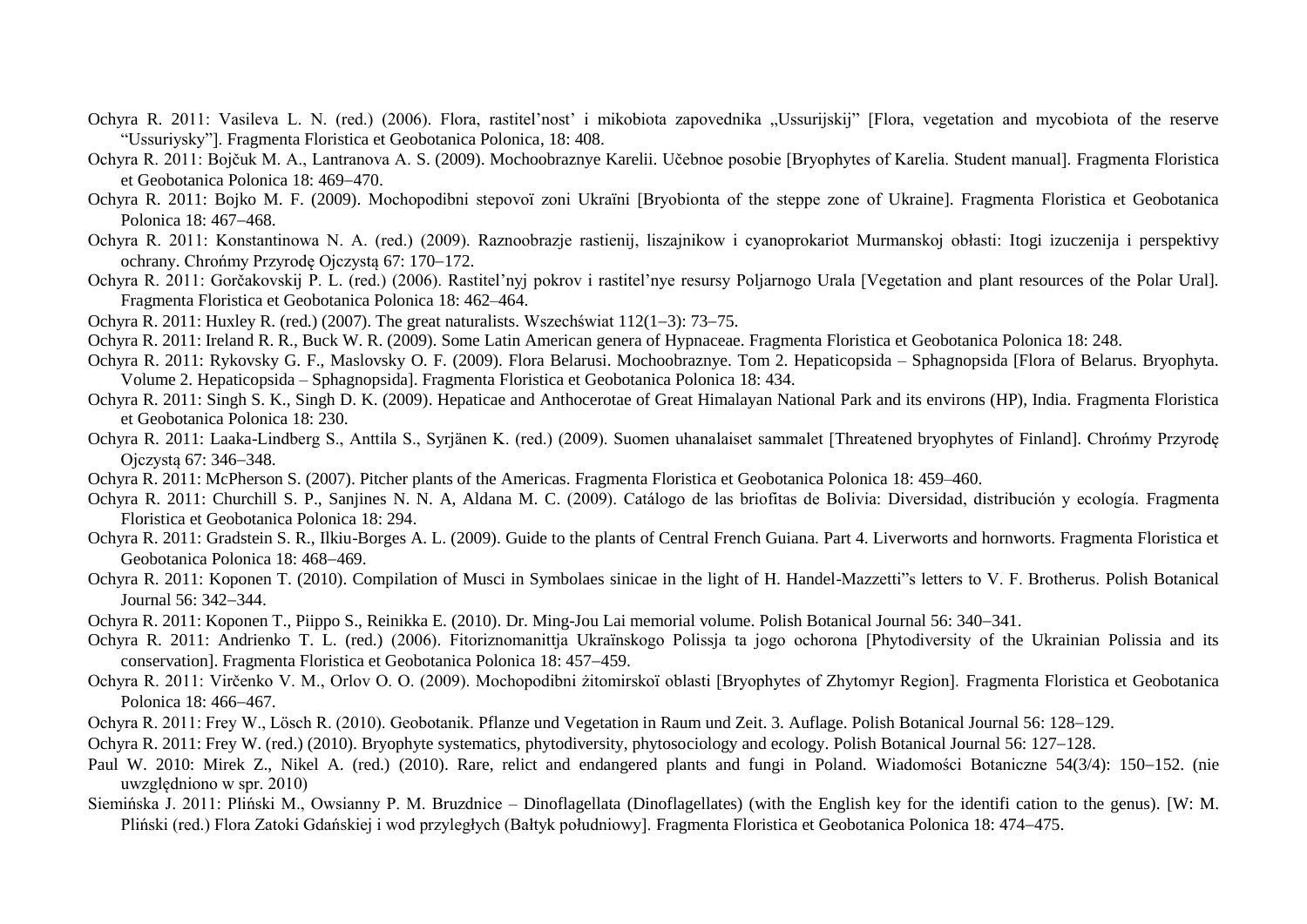Wołowski K. 2011: Yamagishi T. (2010). Plankton algae of Southeast Asia. Bishen Singh Mahendra Pal Singh Dehra Dun – India. Fragmenta Floristica et Geobotanica Polonica 18: 475-476.

## **B. PRACE PRZYJĘTE DO DRUKU**

### **1. PUBLIKACJE**

## **Tabela A**

### **Publikacje znajdujące się na liście filadelfijskiej Instytutu Informacji Naukowej (pkt: 10, 15, 20, 24, 30)**

| Autorzy (nazwiska z<br>inicjałami). Prosimy o<br>podkreślenie nazwisk<br>autorów posiadających<br>afiliację placówki                                                                                     | <b>Rok</b><br>wydania | <b>Tytuł</b>                                                                                                                            | Czasopismo lub<br>wydawca     | <b>Miejsce</b><br>wydania<br>$(\mathbf{w})$<br>przypadku<br>książek) | Tom | <b>Strony</b> | Punkta-<br>cja wg<br>listy MNiI |
|----------------------------------------------------------------------------------------------------------------------------------------------------------------------------------------------------------|-----------------------|-----------------------------------------------------------------------------------------------------------------------------------------|-------------------------------|----------------------------------------------------------------------|-----|---------------|---------------------------------|
| Choi Y. J., Thines M., Piątek<br>M., Shin H. D.                                                                                                                                                          |                       | Morphological evidence supports the existence of multiple<br>species in Pustula (Albuginaceae, Oomycota).                               | Nova Hedwigia                 |                                                                      |     |               |                                 |
| Fedriani J. M., Zywiec M.,<br>Delibes M.                                                                                                                                                                 |                       | Thieves or mutualists? Pulp feeders enhance endozoochore local<br>recruitment.                                                          | Ecology                       |                                                                      | 93  |               |                                 |
| Gedl P., Kaim A., Leonowicz<br>P., Boczarowski A., Dudek T.,<br>Kędzierski M., Rees J.,<br>Smoleń J., Szczepanik P.,<br>Sztajner P., Smoleń J.,<br>Szczepanik P., Sztajner P.,<br>Witkowska M., Ziaja J. |                       | Palaeoenvironmental reconstruction of Bathonian (Middle<br>Jurassic) ore-bearing clays at Gnaszyn, Kraków-Silesia<br>Homocline, Poland. | Acta Geologica<br>Polonica    |                                                                      |     |               |                                 |
| Gedl P., Ziaja J.                                                                                                                                                                                        |                       | Palynofacies and sporomorphs from Bathonian (Middle Jurassic)<br>ore-bearing clays at Gnaszyn, Kraków-Silesia Homocline,<br>Poland.     | Acta Geologica<br>Polonica    |                                                                      |     |               |                                 |
| Godé C., Decombeix I.,<br>Kostecka A., Wąsowicz P.,<br>Pauwels M., Courseaux A,<br>Saumitou-Laprade P.                                                                                                   |                       | Nuclear microsatellite loci for Arabidopsis halleri<br>(Brassicaceae), a model species to study plant adaptation to<br>heavy metals.    | American Journal of<br>Botany |                                                                      |     |               |                                 |
| Osyczka P., Mleczko P.,<br>Karasiński D., Chlebicki A.                                                                                                                                                   |                       | Timber transported to Antarctica: a potential and undesirable<br>carrier for alien fungi and insects.                                   | <b>Biological Invasions</b>   |                                                                      | 14  |               |                                 |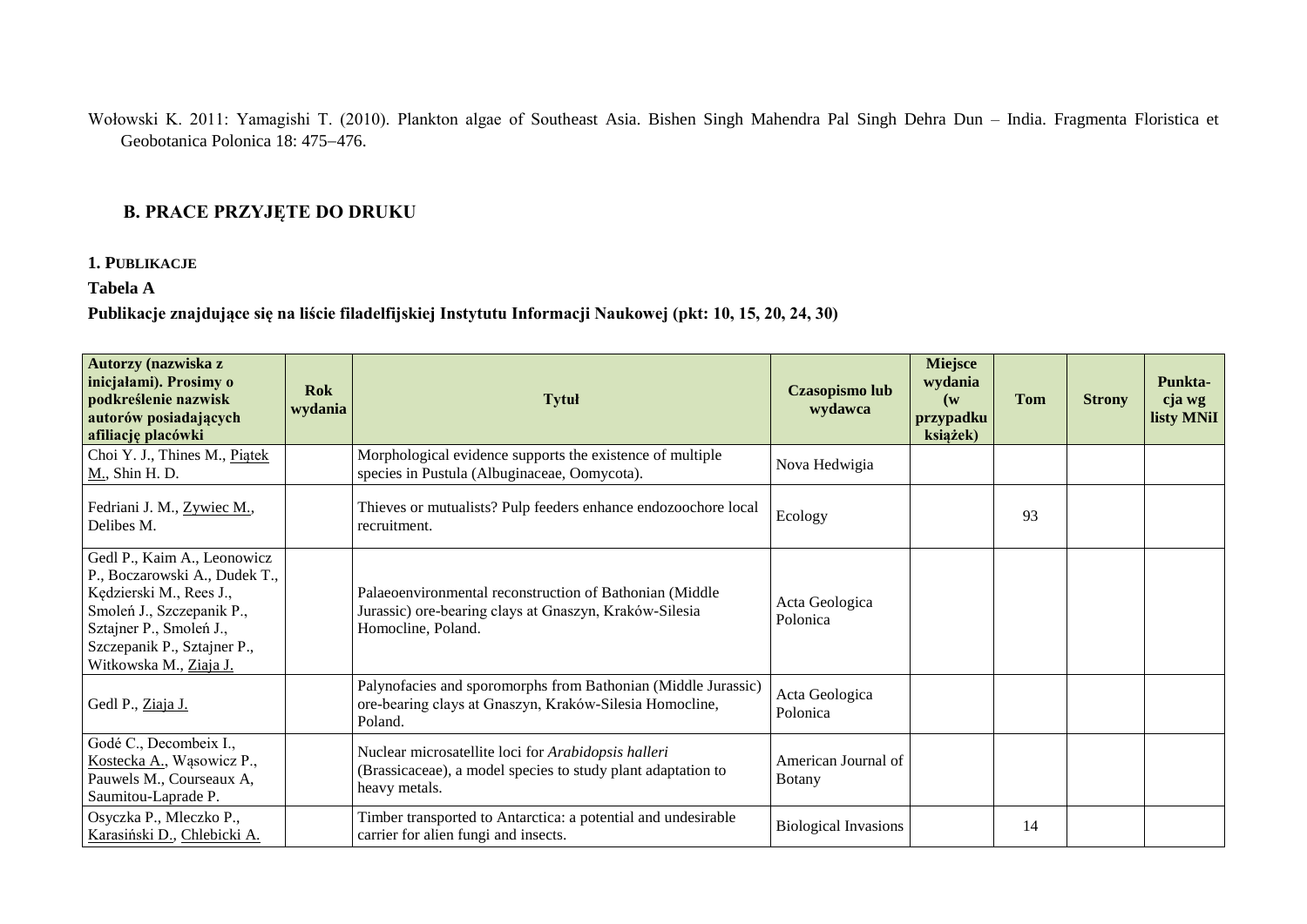| Piątek M., Lutz M., Ronikier<br>A., Kemler M., Swiderska-<br>Burek U.      | Microbotryum heliospermae, a new anther smut fungus parasitic<br>on Heliosperma pusillum in the mountains of the European<br>Alpine System.                             | <b>Fungal Biology</b>                        |  |  |
|----------------------------------------------------------------------------|-------------------------------------------------------------------------------------------------------------------------------------------------------------------------|----------------------------------------------|--|--|
| Płachno B.J., Łukaszek M.,<br>Wołowski K., Adamec L.,<br>Stolarczyk P.     | Aging of Utricularia traps and variability of microorganisms<br>associated with that microhabitat.                                                                      | <b>Aquatic Botany</b>                        |  |  |
| Podda F., Medas D., De<br>Giudici G., Ryszka P.,<br>Wołowski K., Turnau K. | Microbial biofilms in a metal-rich stream (Naracauli, Sardinia)<br>reveal periodic mineralization of Zn and Si.                                                         | Applied and<br>Environmental<br>Microbiology |  |  |
| Wojtal A. Z., Sobczyk Ł.                                                   | The influence of substrata and physicochemical factors on<br>composition of diatom assemblages in karst springs and their<br>applicability in water-quality assessment. | Hydrobiologia                                |  |  |

# **Tabela B**

Publikacje które nie znajdują się na "liście filadelfijskiej", ale zostały zamieszczone na liście sporządzonej przez Ministerstwo (pkt: 9, 6, 5, 4).

| Autorzy (nazwiska z<br>inicjałami). Prosimy o<br>podkreślenie nazwisk<br>autorów posiadających<br>afiliację placówki | <b>Rok</b><br>wydania | <b>Tytuł</b>                                                                                                                                                                          | <b>Czasopismo lub</b><br>wydawca                                 | Miejsce<br>wydania (w<br>przypadku<br>książek) | <b>Tom</b> | <b>Strony</b> | Punkta-<br>cja wg<br>listy<br><b>MNiI</b> |
|----------------------------------------------------------------------------------------------------------------------|-----------------------|---------------------------------------------------------------------------------------------------------------------------------------------------------------------------------------|------------------------------------------------------------------|------------------------------------------------|------------|---------------|-------------------------------------------|
| Hrynowiecka A.                                                                                                       |                       | Sukcesja jeziorno-torfowiskowa na stanowisku interglacjału<br>mazowieckiego w Nowinach Żukowskich (SE Polska) jako tło<br>dla ustalania warunków referencyjnych współczesnych jezior. | Studia Limnologica<br>et Telmatologica                           |                                                |            |               |                                           |
| Karasiński D., Ronikier A.                                                                                           |                       | Wielkoowocnikowe grzyby podstawkowe Polski – stan<br>poznania.                                                                                                                        | Biodiversity of<br>Poland<br>(Różnorodność<br>Biolgiczna Polski) |                                                |            |               |                                           |
| Kujawa A., Gierczyk B.,<br>Szczepkowski A., Karasiński<br>D., Wołkowycki M.,<br>Wójtowski M.                         |                       | Ocena obecnego stanu zagrożenia gatunków z rodzaju<br>Geastrum w Polsce.                                                                                                              | Acta Botanica<br>Silesiaca                                       |                                                |            |               |                                           |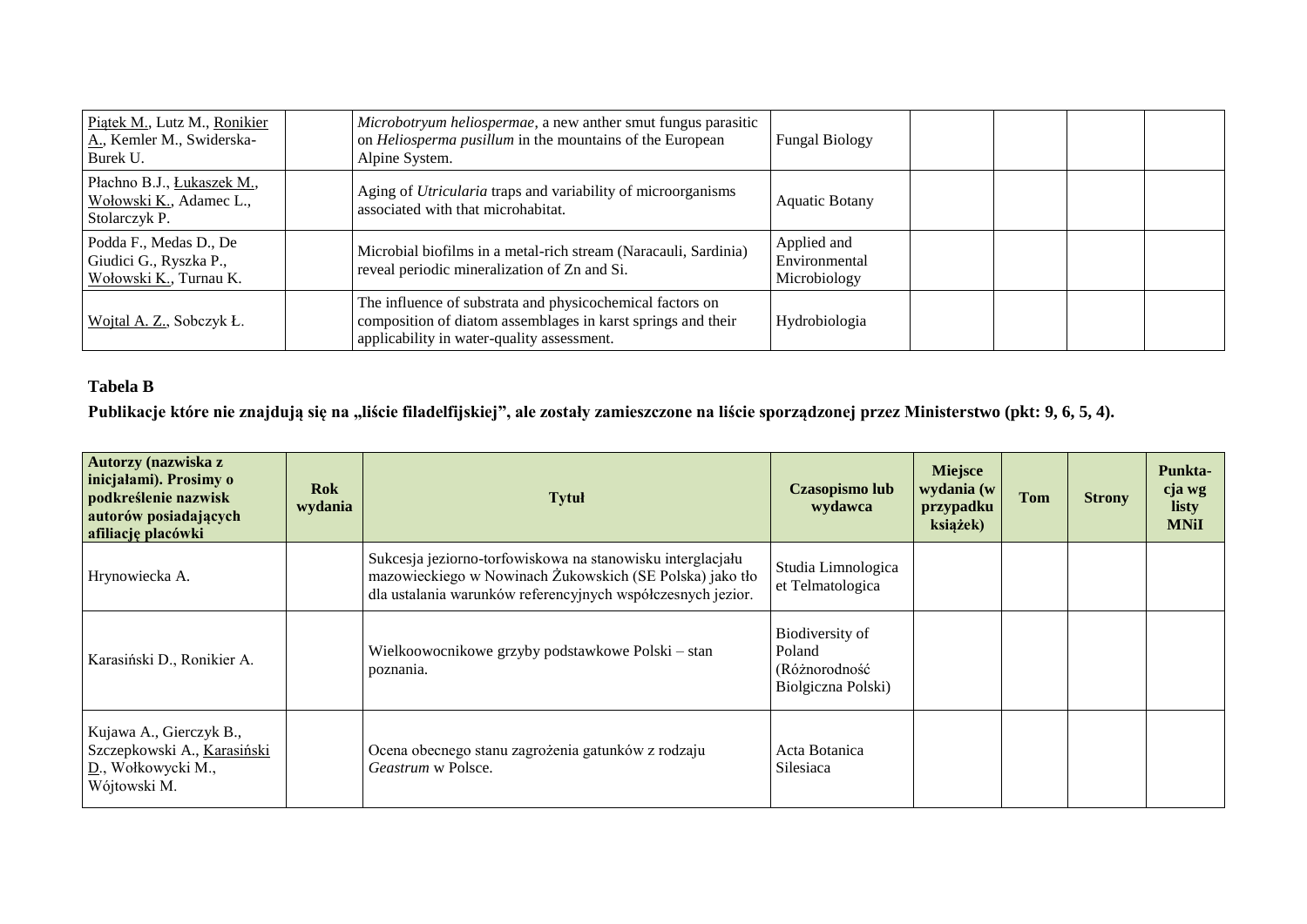| Wasylikowa K., Mączyńska<br>M., Ralska-Jasiewiczowa M.,<br>Tomczyńska Z., Mueller-<br>Bieniek A. | Vegetation in the Liswarta River basin, south-central Poland,<br>during the time of the Przeworsk culture settlement: combined<br>pollen and plant macrofossil evidence. | Acta Palaeobotanica     |  |  |
|--------------------------------------------------------------------------------------------------|--------------------------------------------------------------------------------------------------------------------------------------------------------------------------|-------------------------|--|--|
| Zastawniak-Birkenmajer E.,<br>Birkenmajer K.                                                     | Problem granicy pliocen/plejstocen w jeziornych osadach<br>Mizernej na Podhalu.                                                                                          | Przegląd<br>Geologiczny |  |  |

## **Tabela 718**

### **Publikacje anglojęzyczne w czasopismach recenzowanych**

**a. zagranicznych (pkt: 2)**

| Autorzy (nazwiska z<br>inicjałami). Prosimy o<br>podkreślenie nazwisk<br>autorów posiadających<br>afiliację placówki | <b>Rok</b><br>wydania | <b>Tytuł</b>                                             | Czasopismo lub<br>wydawca | <b>Miejsce</b><br>wydania (w<br>przypadku<br>książek) | Tom | <b>Strony</b> | Punkta-<br>cja wg<br>listy MNiI |
|----------------------------------------------------------------------------------------------------------------------|-----------------------|----------------------------------------------------------|---------------------------|-------------------------------------------------------|-----|---------------|---------------------------------|
| Solak C. N., Ector L., Wojtal                                                                                        |                       | Review of paleolimnological and recent investigations on | Nova Hedwigia,            |                                                       |     |               |                                 |
| A. Z., Acs E., Morales E. A.                                                                                         |                       | diatoms (Bacillariophyta) in Turkish inland waters.      | Beiheft                   |                                                       |     |               |                                 |

# **b. krajowych (bez punktacji)**

| Autorzy (nazwiska z<br>inicjałami). Prosimy o<br>podkreślenie nazwisk<br>autorów posiadających<br>afiliację placówki | <b>Rok</b><br>wydania | <b>Tytuł</b>                                                                                                                                                                                      | Czasopismo lub<br>wydawca                                     | <b>Miejsce</b><br>wydania (w<br>przypadku<br>książek) | <b>Tom</b> | <b>Strony</b> | <b>Punkta-</b><br>cja wg<br><b>MNiI</b> |
|----------------------------------------------------------------------------------------------------------------------|-----------------------|---------------------------------------------------------------------------------------------------------------------------------------------------------------------------------------------------|---------------------------------------------------------------|-------------------------------------------------------|------------|---------------|-----------------------------------------|
| Hrynowiecka A.                                                                                                       | 2011                  | The comprehensive palaeobotanical studies of lacustrine-peat<br>bog sediments from the Mazovian/Holsteinian Interglacial at<br>the site of Nowiny Żukowskie (SE Poland) – preliminary<br>results. | Bulletin of<br>Geography, Physical<br><b>Geography Series</b> |                                                       |            |               |                                         |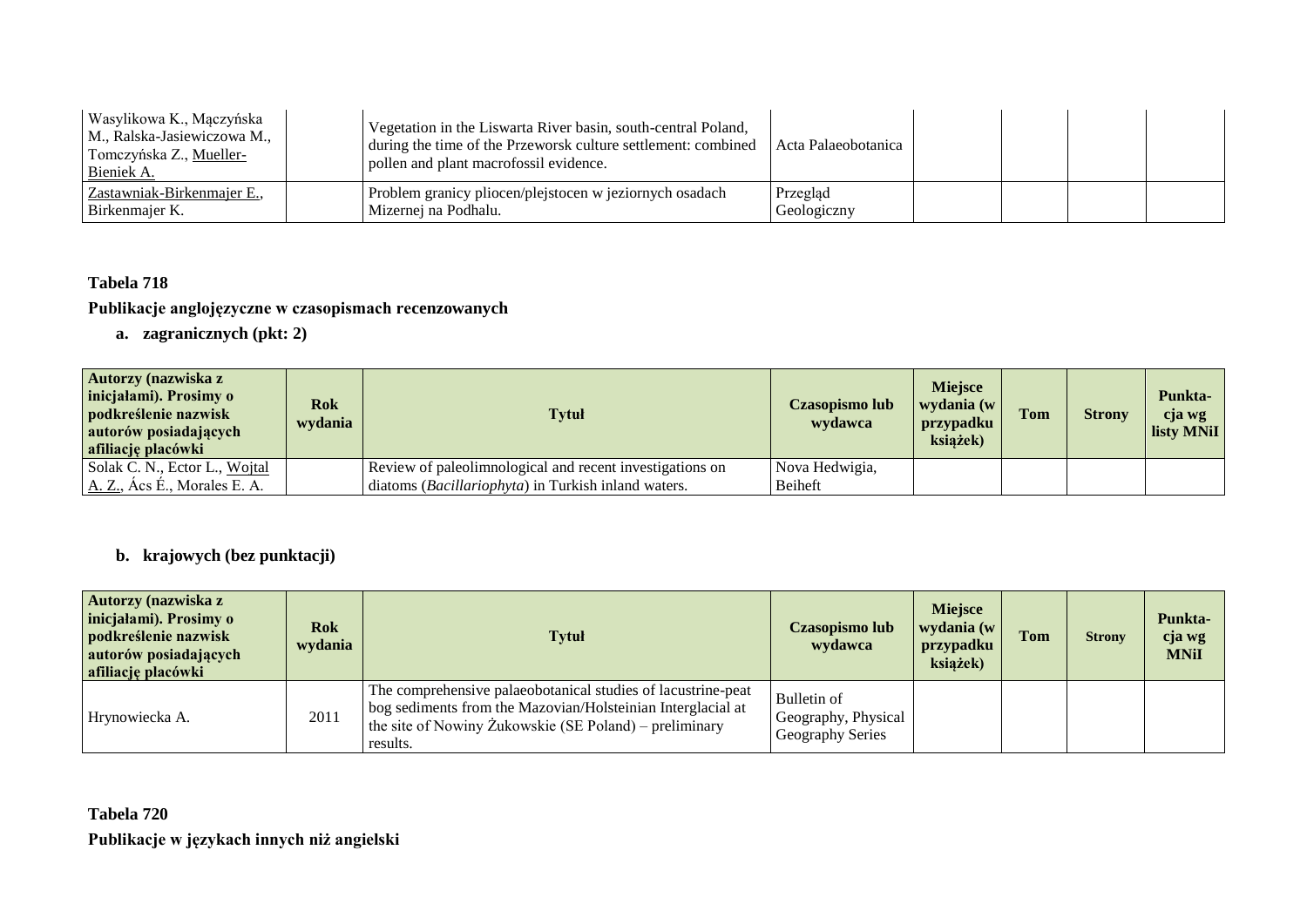a. zagranicznych (pkt: 1)

b. krajowych (bez punktacji)

**2. MONOGRAFIE** 

**Tabela 6a**. **Autorstwo monografii lub podręcznika w języku angielskim 25 pkt**

| Autorzy (nazwiska z<br>inicjałami). Prosimy o<br>podkreślenie nazwisk<br>autorów posiadających<br>afiliację placówki | <b>Rok</b><br>wydania | <b>Tytuł</b>                                             | Czasopismo lub<br>wydawca                                                                              | <b>Miejsce</b><br>wydania (w<br>przypadku<br>książek) | <b>Tom</b> | <b>Strony</b> | Punkta-<br>cja wg<br><b>MNiI</b> |
|----------------------------------------------------------------------------------------------------------------------|-----------------------|----------------------------------------------------------|--------------------------------------------------------------------------------------------------------|-------------------------------------------------------|------------|---------------|----------------------------------|
| Ronikier A.                                                                                                          |                       | Fungi of the Sarnia Skała massif in the Tatra Mountains. | Polish Botanical<br>Studies. W. Szafer<br>Institute of Botany,<br>Polish Academy of<br><b>Sciences</b> | Kraków                                                |            |               |                                  |

### **Tabela 6b**

**Autorstwo rozdziału w monografii lub podręczniku akademickim w języku angielskim**

| Autorzy (nazwiska z<br>inicjałami). Prosimy o<br>podkreślenie nazwisk<br>autorów posiadających<br>afiliację placówki | <b>Rok</b><br>wydania | Tytuł                                                                                                                                                                                                                                                                                  | Czasopismo lub<br>wydawca                                                                                                                                | <b>Miejsce</b><br>wydania (w<br>przypadku<br>książek) | <b>Tom</b> | <b>Strony</b> | Punkta-<br>cja wg<br><b>MNiI</b> |
|----------------------------------------------------------------------------------------------------------------------|-----------------------|----------------------------------------------------------------------------------------------------------------------------------------------------------------------------------------------------------------------------------------------------------------------------------------|----------------------------------------------------------------------------------------------------------------------------------------------------------|-------------------------------------------------------|------------|---------------|----------------------------------|
| Wacnik A.                                                                                                            |                       | Development of cultural landscapes in the vicinities of Lakes<br>Białe, Lucieńskie, and peat bog Gąsak – discussion of selected<br>aspects. [W: Rybicka M, Wacnik A. (red.), Impact of prehistoric<br>societies on environment in the Gostynin Lake District area,<br>central Poland]. | Collectio Archaeologica<br>Ressoviensis, Fundacja<br>Rzeszowskiego Ośrodka<br>Archeologicznego,<br>Instytut Archeologii<br>Uniwersytetu<br>Rzeszowskiego | Rzeszów                                               |            |               |                                  |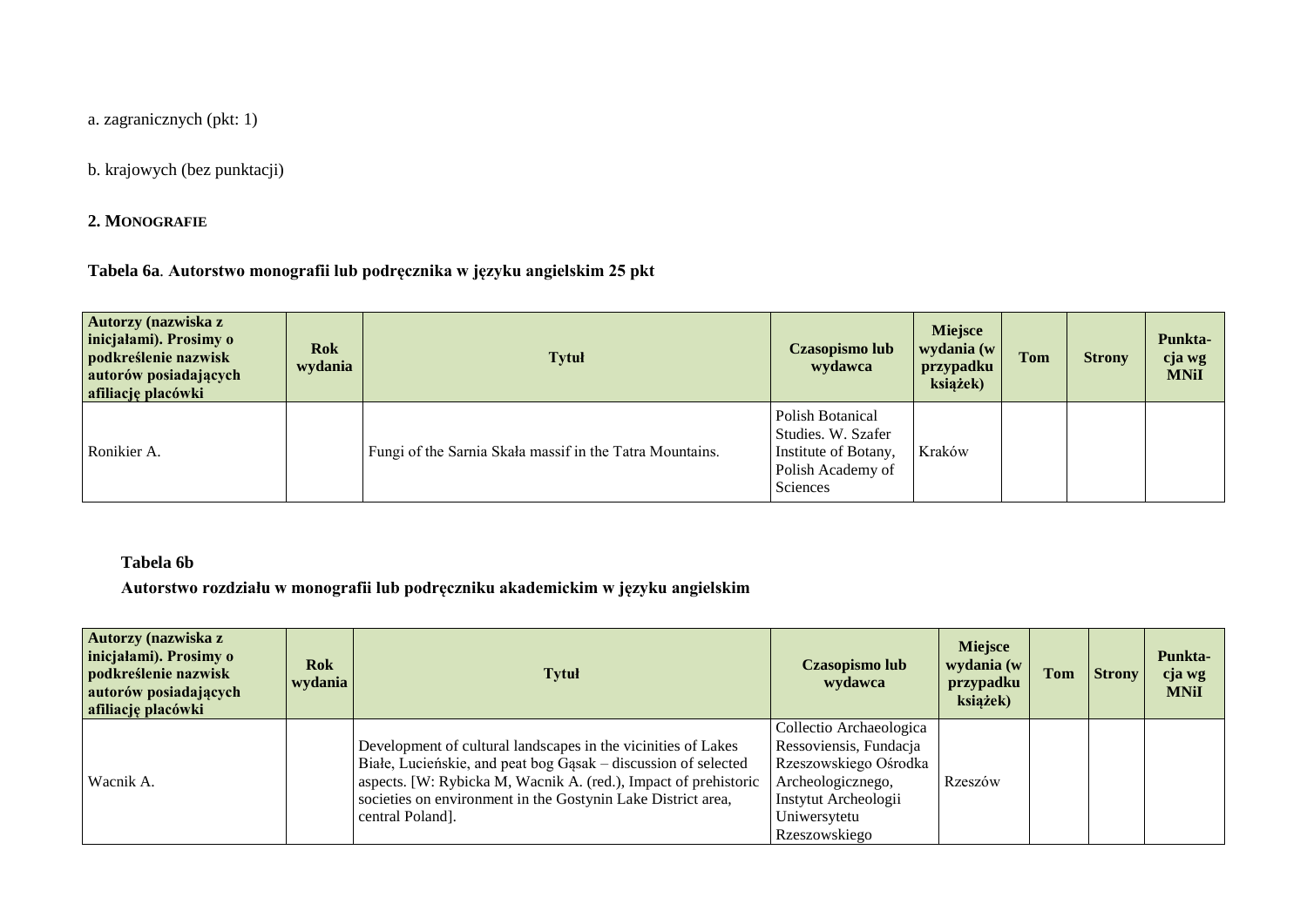| Wacnik A., Ralska-<br>Jasiewiczowa M. Madeyska E. | History of woodland communities in the Gostynin vicinity. [W:<br>Rybicka M., Wacnik A. (red.), Impact of prehistoric societies on<br>environment in the Gostynin Lake District area, central Poland].                                                                                                                                                                                                                                                        | Collectio Archaeologica<br>Ressoviensis, Fundacja<br>Rzeszowskiego Ośrodka<br>Archeologicznego,<br>Instytut Archeologii<br>Uniwersytetu<br>Rzeszowskiego | Rzeszów |  |  |
|---------------------------------------------------|--------------------------------------------------------------------------------------------------------------------------------------------------------------------------------------------------------------------------------------------------------------------------------------------------------------------------------------------------------------------------------------------------------------------------------------------------------------|----------------------------------------------------------------------------------------------------------------------------------------------------------|---------|--|--|
| Wacnik A., Rybicka M.                             | Phases of the human impact on vegetation distinguished in the<br>pollen record. Correlation of palaeoenvironmental and<br>archaeological data. [W: Rybicka M, Wacnik A. (red.), Impact of<br>prehistoric societies on environment in the Gostynin Lake<br>District area, central Poland].                                                                                                                                                                    | Collectio Archaeologica<br>Ressoviensis, Fundacja<br>Rzeszowskiego Ośrodka<br>Archeologicznego,<br>Instytut Archeologii<br>Uniwersytetu<br>Rzeszowskiego | Rzeszów |  |  |
| Worobiec E.                                       | Microfossils related to green algae (Chlorophyta) in Upper<br>Miocene deposits from the Józefina borehole, Kraków-Silesia<br>Upland, Poland. [W: Wołowski K., Kaczmarska I., Ehrman J.,<br>Wojtal A. Z. (red.), Phycological Reports: Current advances in<br>algal taxonomy and its applications: phylogenetic, ecological and<br>applied perspective. A volume dedicated to Professor J.<br>Siemińska on the 90 <sup>th</sup> anniversary of her birthday]. | W. Szafer Institute of<br>Botany, Polish Academy<br>of Sciences                                                                                          | Kraków  |  |  |
| Wołowski K.                                       | Euglenophytes from a fish pond in the Republic of Cameroon<br>(West-Central Africa). [W: K. Wołowski, I. Kaczmarska, J.<br>Ehrman, A. Z. Wojtal (red.), Phycological reports: current<br>advances in algal taxonomy and its applications: phylogenetic,<br>ecological and applied perspective. A volume dedicated to<br>Professor J. Siemińska on the 90 <sup>th</sup> anniversary of her birthday].                                                         | W. Szafer Institute of<br>Botany, Polish Academy<br>of Sciences                                                                                          | Kraków  |  |  |
| Wołowski K., Łukaszek M.                          | Professor Siemińska – sixty five years of scientific work. [W: K.]<br>Wołowski, I. Kaczmarska, J. Ehrman, A. Z. Wojtal (red.),<br>Phycological reports: current advances in algal taxonomy and its<br>applications: phylogenetic, ecological and applied perspective. A<br>volume dedicated to Professor J. Siemińska on the 90 <sup>th</sup><br>anniversary of her birthday].                                                                               | W. Szafer Institute of<br>Botany, Polish Academy<br>of Sciences                                                                                          | Kraków  |  |  |
| Zarzyka-Ryszka M., Wacnik<br>А.                   | History of woodland communities in the Gostynin vicinity. [W:<br>Rybicka M, Wacnik A. (red.), Impact of prehistoric societies on<br>environment in the Gostynin Lake District area, central Poland].                                                                                                                                                                                                                                                         | Collectio Archaeologica<br>Ressoviensis, Fundacja<br>Rzeszowskiego Ośrodka<br>Archeologicznego,<br>Instytut Archeologii<br>Uniwersytetu<br>Rzeszowskiego | Rzeszów |  |  |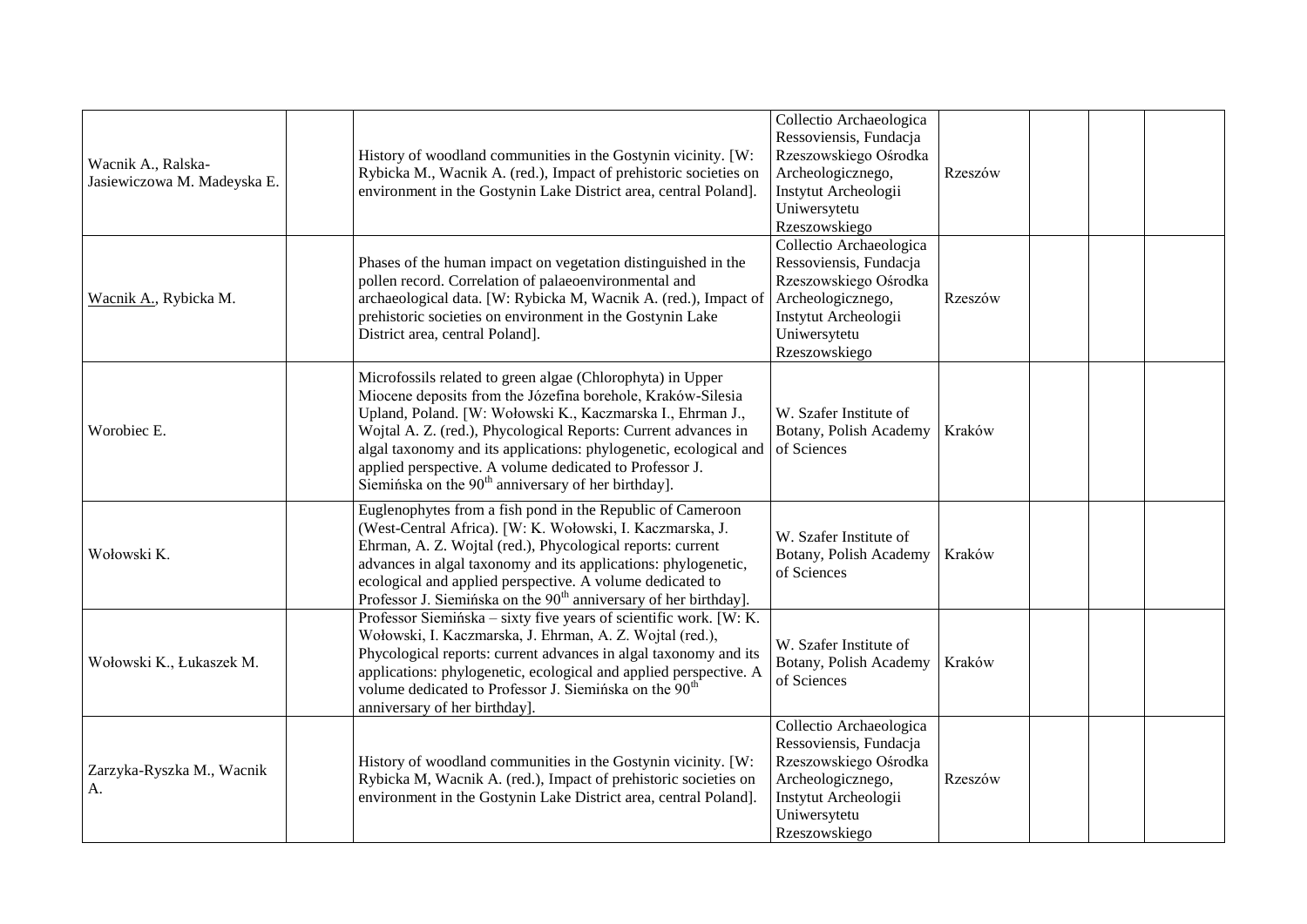## **Tabela 6d**

**Autorstwo rozdziału w monografii lub podręczniku akademickim w języku polskim i innych językach (nie angielskim)**

| Autorzy (nazwiska z<br>inicjałami). Prosimy o<br>podkreślenie nazwisk<br>autorów posiadających<br>afiliację placówki                    | <b>Rok</b><br>wydania | <b>Tytuł</b>                                                                                                                                                                                                                                                     | <b>Czasopismo lub</b><br>wydawca             | <b>Miejsce</b><br>wydania (w<br>przypadku<br>książek) | <b>Tom</b>     | <b>Strony</b> | Punkta-<br>cja wg<br><b>MNiI</b> |
|-----------------------------------------------------------------------------------------------------------------------------------------|-----------------------|------------------------------------------------------------------------------------------------------------------------------------------------------------------------------------------------------------------------------------------------------------------|----------------------------------------------|-------------------------------------------------------|----------------|---------------|----------------------------------|
| Bloch-Orłowska J.,<br>Pawlikowski P., Cieślak E.                                                                                        |                       | Saxifraga hirculus L. - skalnica torfowiskowa [W: R.<br>Kaźmierczakowa, Z. Mirek, K. Zarzycki (red.). Polska Czerwona<br>Księga Roślin. Paprotniki i rośliny kwiatowe, wyd. 3].                                                                                  | Instytut Botaniki im. W.<br>Szafera PAN      | Kraków                                                |                |               |                                  |
| Godzik B., Kapusta P.,<br>Szarek-Łukaszewska G.                                                                                         |                       | Roślinność gleb galmanowych i jej znaczenie dla zachowania<br>różnorodności biotycznej i krajobrazowej terenów pogórniczych<br>- studium przypadku [W: M. Wierzbicka (red.), Rośliny<br>metalolubne we florze polskiej: fizjologia, biogeochemia i<br>ewolucja]. | Wydawnictwa<br>Uniwersytetu<br>Warszawskiego | Warszawa                                              |                |               |                                  |
| Hrynowiecka A.                                                                                                                          |                       | Analiza melisopalinologiczna miodów terenu Południowego<br>Kociewia i Doliny Dolnej Wisły.                                                                                                                                                                       | Towarzystwo Przyjaciół<br>Dolnej Wisły       | Świecie                                               |                |               |                                  |
| Kittel P., Błaszczyk K., Cywa<br>K., Mueller-Bieniek A.,<br>Pawłowski D., Romanow M.,<br>Stachowicz-Rybka R., Wacnik<br>A., Zawilski P. |                       | Wyniki badań przyrodniczych na stanowiskach archeologicznych<br>w Złotorii, gm. Choroszcz nad Narwią (północno-wschodnia<br>Polska).                                                                                                                             | Środowisko-Człowiek-<br>Cywilizacja          | Poznań                                                | $\overline{2}$ |               |                                  |
| Szarek-Łukaszewska G.,<br>Nowak T., Grodzińska K.,<br>Kapusta P., Godzik B.                                                             |                       | Przyroda Olkuskiego Okręgu Rudnego [W: M. Wierzbicka<br>(red.), Rośliny metalolubne we florze polskiej: fizjologia,<br>biogeochemia i ewolucja].                                                                                                                 | Wydawnictwa<br>Uniwersytetu<br>Warszawskiego | Warszawa                                              |                |               |                                  |
| Szarek-Łukaszewska G.,<br>Kapusta P., Grodzińska K.                                                                                     |                       | Roślinność galmanowa [W: M. Wierzbicka (red.), Rośliny<br>metalolubne we florze polskiej: fizjologia, biogeochemia i<br>ewolucja].                                                                                                                               | Wydawnictwa<br>Uniwersytetu<br>Warszawskiego | Warszawa                                              |                |               |                                  |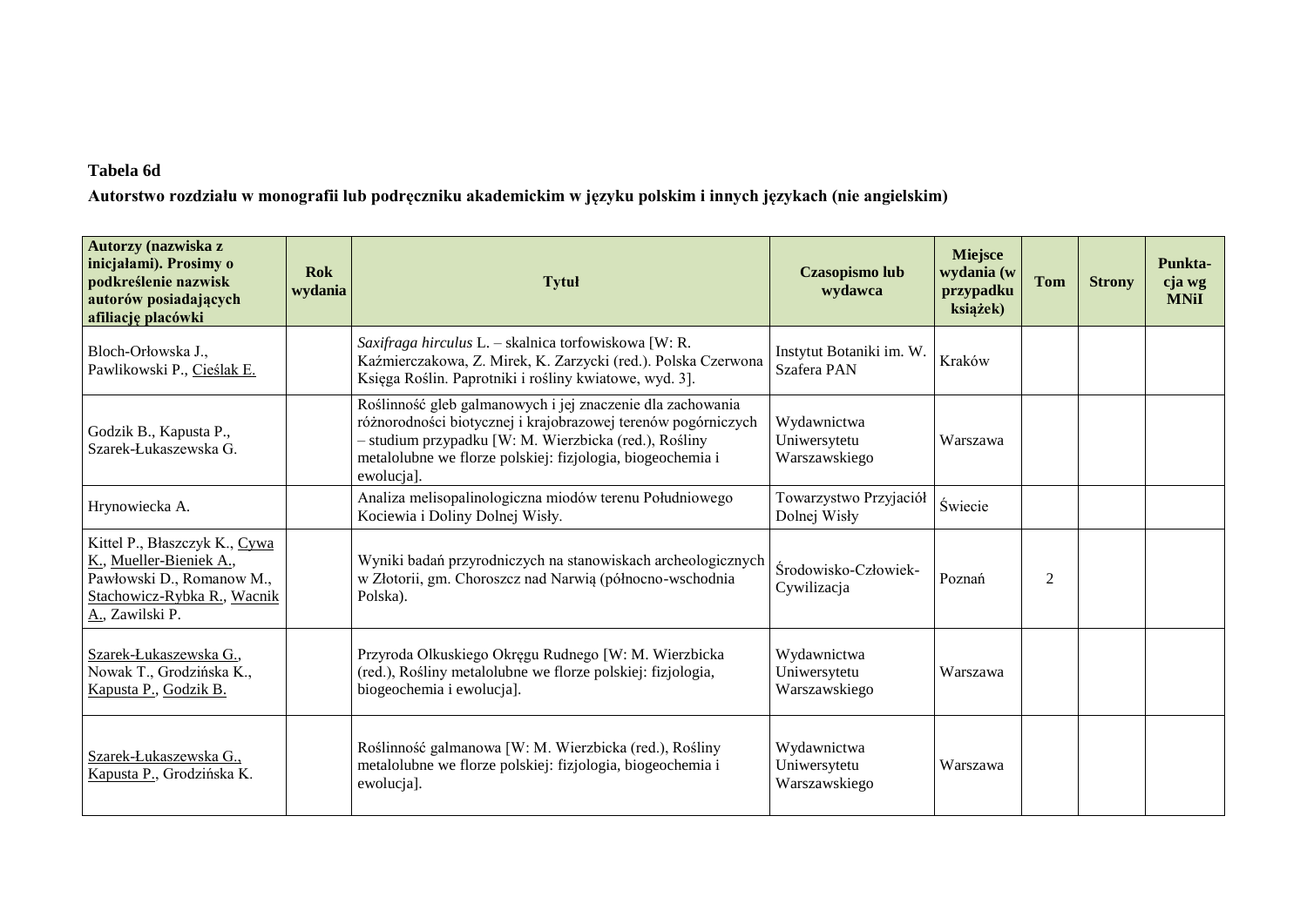| Szarek-Łukaszewska G.                                    | Kilka słów o naprawie zniszczonych terenów [W: M. Wierzbicka<br>(red.), Rośliny metalolubne we florze polskiej: fizjologia,<br>biogeochemia i ewolucja].                                                                                                                                                               | Wydawnictwa<br>Uniwersytetu<br>Warszawskiego | Warszawa |  |  |
|----------------------------------------------------------|------------------------------------------------------------------------------------------------------------------------------------------------------------------------------------------------------------------------------------------------------------------------------------------------------------------------|----------------------------------------------|----------|--|--|
| Niklińska M., Stefanowicz A.                             | Mikroorganizmy glebowe na terenach metalonośnych [W: M.<br>Wierzbicka (red.), Rośliny metalolubne we florze polskiej:<br>fizjologia, biogeochemia i ewolucja].                                                                                                                                                         | Wydawnictwa<br>Uniwersytetu<br>Warszawskiego | Warszawa |  |  |
| Wójcicki J. J.                                           | Prunus fruticosa Pall. Wimm. - wiśnia karłowata [W: R.<br>Kaźmierczakowa, Z. Mirek, K. Zarzycki (red.). Polska Czerwona<br>Księga Roślin. Paprotniki i rośliny kwiatowe, wyd. 3].                                                                                                                                      | Instytut Botaniki im. W.<br>Szafera PAN      | Kraków   |  |  |
| Wójcicki J. J.                                           | Saxifraga moschata Wulfen subsp. basaltica Braun-Blanq. [W:<br>R. Kaźmierczakowa, Z. Mirek, K. Zarzycki (red.). Polska<br>Czerwona Księga Roślin. Paprotniki i rośliny kwiatowe, wyd. 3].                                                                                                                              | Instytut Botaniki im. W.<br>Szafera PAN      | Kraków   |  |  |
| Zwijacz-Kozica T., Żywiec<br>M., Zwijacz-Kozica M.       | Występowanie limby i modrzewia europejskiego w Dolinie<br>Suchej Wody na tle warunków środowiska . [W: Mirek Z. (red.),<br>Materiały pokonferencyjne "Nauka a zarządzanie obszarem Tatr<br>i ich otoczeniem". Kraków, Zakopane TPN, Towarzystwo<br>Przyjaciół Nauk o Ziemi]                                            | Tatrzański Park<br>Narodowy                  | Zakopane |  |  |
| Wołkowycki D., Zarzyka-<br>Ryszka M.                     | 1939 Rzepik szczeciniasty Agrimonia pilosa Ledeb. [W: G.<br>Cierlik, M. Makomaska-Juchiewicz, W. Mróz, J. Perzanowska,<br>W. Król, P. Baran, A. Zięcik (red.), Monitoring gatunków i<br>siedlisk przyrodniczych ze szczególnym uwzględnieniem<br>specjalnych obszarów ochrony siedlisk Natura 2000 – faza<br>trzecia]. | GIOŚ                                         | Warszawa |  |  |
| Frey L.                                                  | Deschampsia setacea (Huds.) Hack - śmiałek szczeciniasty [W:<br>R. Kaźmierczakowa, Z. Mirek, K. Zarzycki (red.). Polska<br>Czerwona Księga Roślin. Paprotniki i rośliny kwiatowe, wyd. 3].                                                                                                                             | Instytut Botaniki im. W.<br>Szafera PAN      | Kraków   |  |  |
| Frey L.                                                  | Elymus farctus (Viv.) Runemark ex Melderis – perz sitowy [W:<br>R. Kaźmierczakowa, Z. Mirek, K. Zarzycki (red.). Polska<br>Czerwona Księga Roślin. Paprotniki i rośliny kwiatowe, wyd. 3].                                                                                                                             | Instytut Botaniki im. W.<br>Szafera PAN      | Kraków   |  |  |
| Frey L.                                                  | Linaria odora (M. Bieb.) Fisch - lnica wonna [W: R.<br>Kaźmierczakowa, Z. Mirek, K. Zarzycki (red.). Polska Czerwona<br>Księga Roślin. Paprotniki i rośliny kwiatowe, wyd. 3].                                                                                                                                         | Instytut Botaniki im. W.<br>Szafera PAN      | Kraków   |  |  |
| Frey L., Piękoś-Mirkowa H.,<br>Podgórska M., Łazarski G. | Avenula planiculmis (Schrad.) W. Sauer et Chmelitschek -<br>owsica spłaszczona [W: R. Kaźmierczakowa, Z. Mirek, K.<br>Zarzycki (red.). Polska Czerwona Księga Roślin. Paprotniki i                                                                                                                                     | Instytut Botaniki im. W.<br>Szafera PAN      | Kraków   |  |  |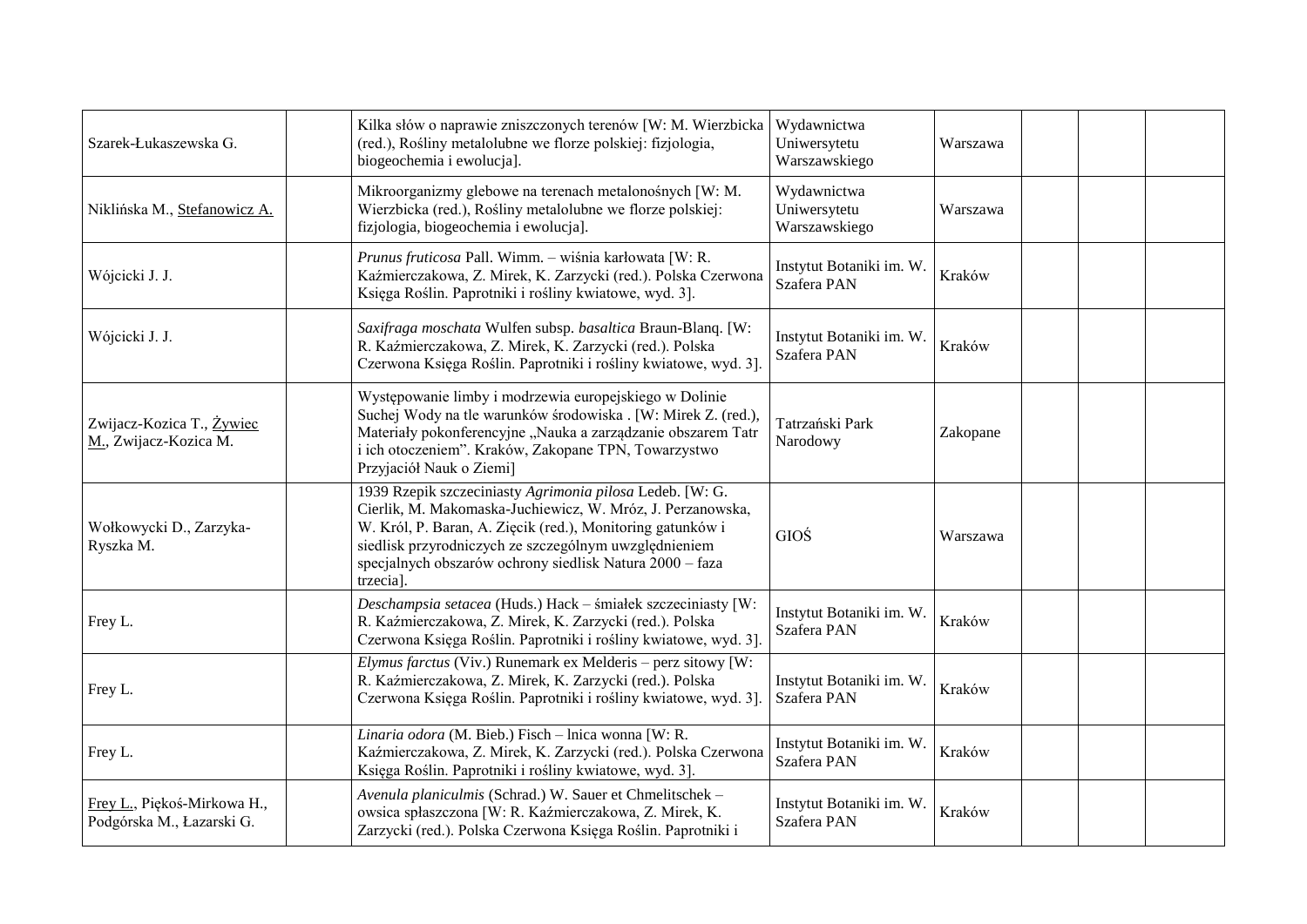|                                                                   | rośliny kwiatowe, wyd. 3].                                                                                                                                                                  |                                         |        |  |  |
|-------------------------------------------------------------------|---------------------------------------------------------------------------------------------------------------------------------------------------------------------------------------------|-----------------------------------------|--------|--|--|
| Frey L., Załuski T., Gawenda-<br>Kempczyńska D.,<br>Wołkowycki D. | Trisetum sibiricum Rupr. - konietlica syberyjska [W: R.<br>Kaźmierczakowa, Z. Mirek, K. Zarzycki (red.). Polska Czerwona<br>Księga Roślin. Paprotniki i rośliny kwiatowe, wyd. 3].          | Instytut Botaniki im. W.<br>Szafera PAN | Kraków |  |  |
| Piękoś-Mirkowa H., Frey L.                                        | Agrostis alpina - mietlica alpejska [W: R. Kaźmierczakowa, Z.<br>Mirek, K. Zarzycki (red.). Polska Czerwona Księga Roślin.<br>Paprotniki i rośliny kwiatowe, wyd. 3].                       | Instytut Botaniki im. W<br>Szafera PAN  | Kraków |  |  |
| Dajdok Z., Wójcik G.,<br>Zarzyka-Ryszka M., Paul W.               | Carex buekii Wimm. - turzyca Bueka [W: R. Kaźmierczakowa,<br>Z. Mirek, K. Zarzycki (red.). Polska Czerwona Księga Roślin.<br>Paprotniki i rośliny kwiatowe, wyd. 3]                         | Instytut Botaniki im. W.<br>Szafera PAN | Kraków |  |  |
| Mirek Z., Piękoś-Mirkowa H,<br>Ronikier M., Delimat A.            | Cerastium uniflorum Clairv. [W: R. Kaźmierczakowa, Z. Mirek,<br>K. Zarzycki (red.). Polska Czerwona Księga Roślin. Paprotniki i<br>rośliny kwiatowe, wyd. 3].                               | Instytut Botaniki im. W.<br>Szafera PAN | Kraków |  |  |
| Mirek Z., Delimat A.                                              | Cochlearia tatrae Borbás [W: R. Kaźmierczakowa, Z. Mirek, K.<br>Zarzycki (red.). Polska Czerwona Księga Roślin. Paprotniki i<br>rośliny kwiatowe, wyd. 3]                                   | Instytut Botaniki im. W.<br>Szafera PAN | Kraków |  |  |
| Piękoś-Mirkowa H., Mirek Z.                                       | Salix hastata L. [W: R. Kaźmierczakowa, Z. Mirek, K. Zarzycki<br>(red.). Polska Czerwona Księga Roślin. Paprotniki i rośliny<br>kwiatowe, wyd. 3].                                          | Instytut Botaniki im. W.<br>Szafera PAN | Kraków |  |  |
| Mirek Z.                                                          | Camelina alyssum (Miller) Thell. [W: R. Kaźmierczakowa, Z.<br>Mirek, K. Zarzycki (red.). Polska Czerwona Księga Roślin.<br>Paprotniki i rośliny kwiatowe, wyd. 3].                          | Instytut Botaniki im. W.<br>Szafera PAN | Kraków |  |  |
| Bartoszek W., Mirek Z.                                            | Carex pulicaris L. [W: R. Kaźmierczakowa, Z. Mirek, K.<br>Zarzycki (red.). Polska Czerwona Księga Roślin. Paprotniki i<br>rośliny kwiatowe, wyd. 3].                                        | Instytut Botaniki im. W.<br>Szafera PAN | Kraków |  |  |
| Mirek Z., Kaźmierczakowa R.                                       | Arabis recta Vill. [W: R. Kaźmierczakowa, Z. Mirek, K.<br>Zarzycki (red.). Polska Czerwona Księga Roślin. Paprotniki i<br>rośliny kwiatowe, wyd. 3].                                        | Instytut Botaniki im. W.<br>Szafera PAN | Kraków |  |  |
| Piękoś-Mirkowa H., Mirek Z.                                       | Cerastium latifolium L. [W: R. Kaźmierczakowa, Z. Mirek, K.<br>Zarzycki (red.). Polska Czerwona Księga Roślin. Paprotniki i<br>rośliny kwiatowe, wyd. 3]                                    | Instytut Botaniki im. W.<br>Szafera PAN | Kraków |  |  |
| Piękoś-Mirkowa H., Mirek Z.                                       | Erigeron alpinus L. subsp. intermedius (Schleicher) Pawł. [W:<br>R. Kaźmierczakowa, Z. Mirek, K. Zarzycki (red.). Polska<br>Czerwona Księga Roślin. Paprotniki i rośliny kwiatowe, wyd. 3]. | Instytut Botaniki im. W.<br>Szafera PAN | Kraków |  |  |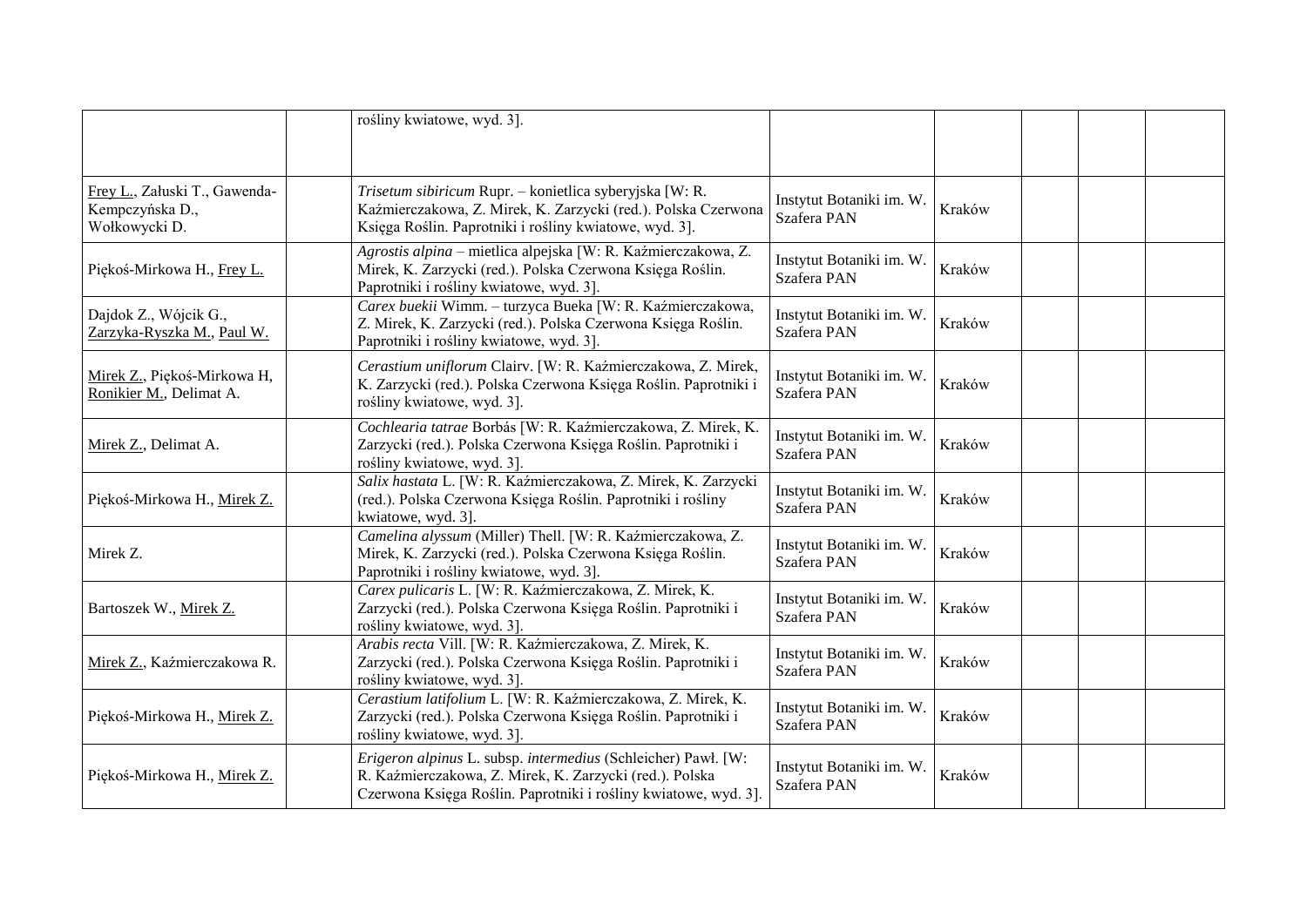| Mirek Z., Walusiak E.                                   | Galium cracoviense Ehrend. [W: R. Kaźmierczakowa, Z. Mirek,<br>K. Zarzycki (red.). Polska Czerwona Księga Roślin. Paprotniki i<br>rośliny kwiatowe, wyd. 3].             | Instytut Botaniki im. W.<br>Szafera PAN | Kraków |  |  |
|---------------------------------------------------------|--------------------------------------------------------------------------------------------------------------------------------------------------------------------------|-----------------------------------------|--------|--|--|
| Piękoś-Mirkowa H., Mirek Z.                             | Saxifraga cernua L. [W: R. Kaźmierczakowa, Z. Mirek, K.<br>Zarzycki (red.). Polska Czerwona Księga Roślin. Paprotniki i<br>rośliny kwiatowe, wyd. 3].                    | Instytut Botaniki im. W.<br>Szafera PAN | Kraków |  |  |
| Mirek Z., Perzanowska J.                                | Serratula lycopifolia (Vill.) A. Kern. [W: R. Kaźmierczakowa,<br>Z. Mirek, K. Zarzycki (red.). Polska Czerwona Księga Roślin.<br>Paprotniki i rośliny kwiatowe, wyd. 3]. | Instytut Botaniki im. W.<br>Szafera PAN | Kraków |  |  |
| Zarzycki K., Mirek Z., Wróbel                           | Conioselinum tataricum Hoffm. [W: R. Kaźmierczakowa, Z.<br>Mirek, K. Zarzycki (red.). Polska Czerwona Księga Roślin.<br>Paprotniki i rośliny kwiatowe, wyd. 3].          | Instytut Botaniki im. W.<br>Szafera PAN | Kraków |  |  |
| Mirek Z., Piękoś-Mirkowa H.,<br>Delimat A., Ronikier M. | Saxifraga retusa Gouan [W: R. Kaźmierczakowa, Z. Mirek, K.<br>Zarzycki (red.). Polska Czerwona Księga Roślin. Paprotniki i<br>rośliny kwiatowe, wyd. 3].                 | Instytut Botaniki im. W.<br>Szafera PAN | Kraków |  |  |

# **Tabela 6e**

# **Redakcja monografii lub podręcznika akademickiego. 5 pkt. i 3pkt.**

| Autorzy (nazwiska z<br>inicjałami). Prosimy o<br>podkreślenie nazwisk<br>autorów posiadających<br>afiliację placówki | <b>Rok</b><br>wydania | <b>Tytuł</b>                                                                                          | Czasopismo lub<br>wydawca                                                                                        | <b>Miejsce</b><br>wydania<br>$(\mathbf{w})$<br>przypadku<br>książek) | Tom | <b>Strony</b> | Punkta-<br>cja wg<br><b>MNiI</b> |
|----------------------------------------------------------------------------------------------------------------------|-----------------------|-------------------------------------------------------------------------------------------------------|------------------------------------------------------------------------------------------------------------------|----------------------------------------------------------------------|-----|---------------|----------------------------------|
| Mirek Z. (red.)                                                                                                      | 2011                  | Łajczak A. Masyw Pilska w Beskidzie Żywieckim. Przyroda i<br>człowiek.                                | Instytut Botaniki im. W.<br>Szafera, PAN                                                                         | Kraków                                                               |     | $1 - 262$     |                                  |
| Mirek Z., Wójcicki J. J. (red.)                                                                                      | 2011                  | Błaszkowski J. Glomeromycota.                                                                         | Instytut Botaniki im. W.<br>Szafera, PAN                                                                         | Kraków                                                               |     |               |                                  |
| Rybicka M., Wacnik A. (red.)                                                                                         |                       | Impact of prehistoric societies on environment in the Gostynin<br>Lake District area, central Poland. | Fundacja<br>Rzeszowskiego Ośrodka<br>Archeologicznego,<br>Instytut Archeologii<br>Uniwersytetu<br>Rzeszowskiego. | Rzeszów                                                              |     |               |                                  |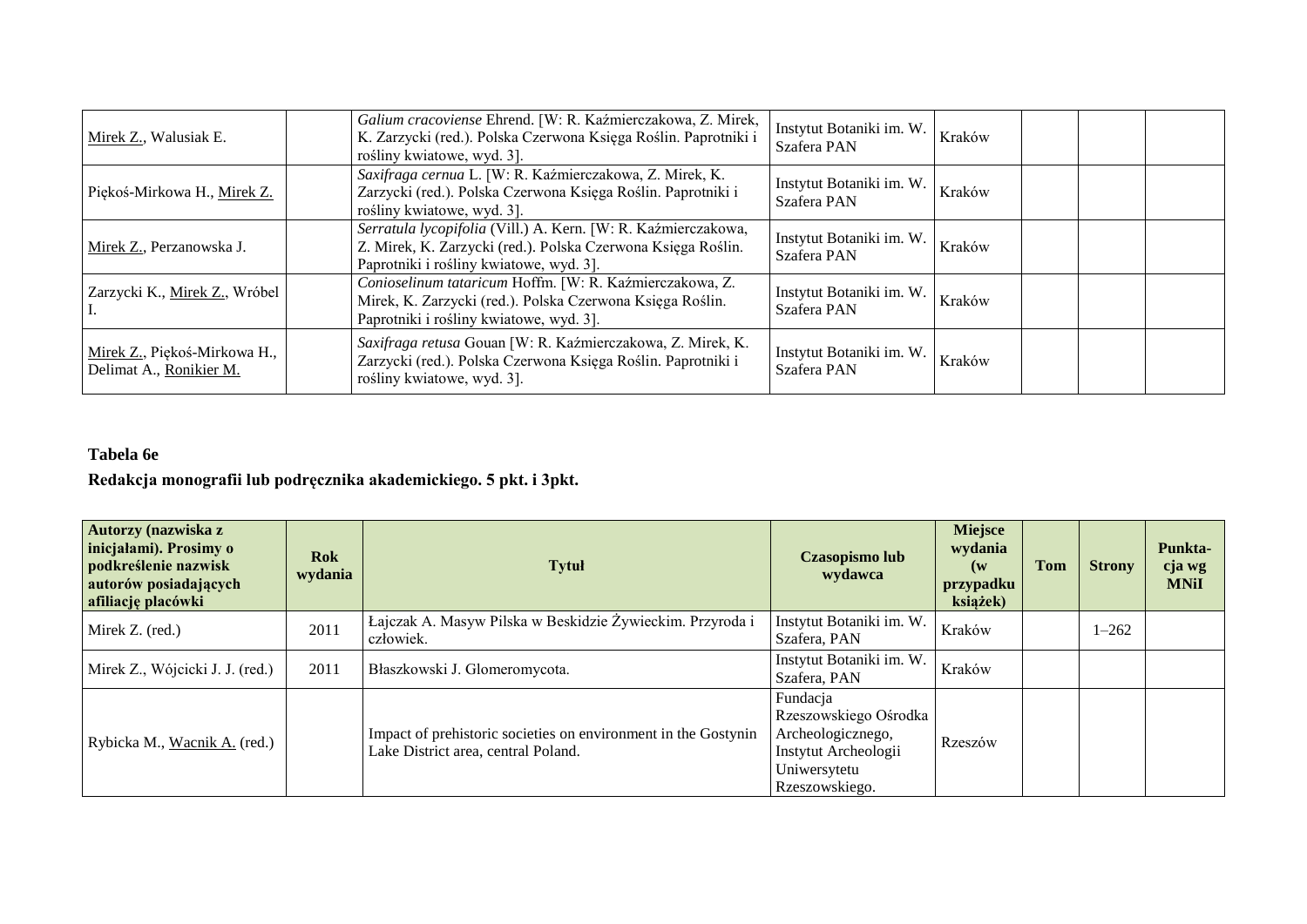# **3. Artykuły popularno-naukowe, wspomnienia, informacje**

**(tabela bez punktacji)**

| Autorzy (nazwiska z<br>inicjałami). Prosimy o<br>podkreślenie nazwisk<br>autorów posiadających<br>afiliację placówki | <b>Rok</b><br>wydania | Tytuł                                                                                                                                                          | <b>Czasopismo lub</b><br>wydawca       | <b>Miejsce</b><br>wydania<br>(w<br>przypadku<br>książek) | <b>Tom</b> | <b>Strony</b> | Punkta-<br>cja wg<br><b>MNiI</b> |
|----------------------------------------------------------------------------------------------------------------------|-----------------------|----------------------------------------------------------------------------------------------------------------------------------------------------------------|----------------------------------------|----------------------------------------------------------|------------|---------------|----------------------------------|
| Siemińska J.                                                                                                         |                       | Wołoszyńska Jadwiga (1882–1951) [W: B. Orłowski (red.),<br>Słownik polskich odkrywców, wynalazców i pionierów nauk<br>matematyczno-przyrodniczych i techniki]. | Instytut Historii PAN                  | Warszawa                                                 |            |               |                                  |
| Siemińska J.                                                                                                         |                       | Starmach Karol (1900-1988) [W: B. Orłowski (red.), Słownik<br>polskich odkrywców, wynalazców i pionierów nauk<br>matematyczno-przyrodniczych i techniki].      | Instytut Historii PAN                  | Warszawa                                                 |            |               |                                  |
| Szczepkowski A., Kujawa A.,<br>Karasiński D., Gierczyk B.                                                            |                       | XVII Wystawa Grzybów Puszczy Białowieskiej w Hajnówce.                                                                                                         | Parki Narodowe i<br>Rezerwaty Przyrody |                                                          |            |               |                                  |
| Zastawniak-Birkenmajer E.                                                                                            |                       | 80. rocznica urodzin dr Krystyny Juchniewicz.                                                                                                                  | Wiadomości Botaniczne                  |                                                          |            |               |                                  |
| Mizianty M.                                                                                                          |                       | Moje pierwsze spotkanie z prof. Bogumiłem Pawłowskim.                                                                                                          | Fragm. Flor. Geobot.<br>Polonica       |                                                          |            |               |                                  |
| Wójcicki J. J.                                                                                                       |                       | "Binomina" (Nowe periodyki i serie)                                                                                                                            | Wiadomości Botaniczne                  |                                                          |            |               |                                  |
| Wójcicki J. J.                                                                                                       |                       | Nadchodzące spotkania – (informacja)                                                                                                                           | Wiadomości Botaniczne                  |                                                          |            |               |                                  |
| Wójcicki J. J.                                                                                                       |                       | Literatura botaniczna – (informacja)                                                                                                                           | Wiadomości Botaniczne                  |                                                          |            |               |                                  |

# **Recenzje**

Siemińska J. "P.J. Owsianny (red.) Rynna Jezior Kuźnickich i Rezerwat Kuźnik". Wiadomości Botaniczne.